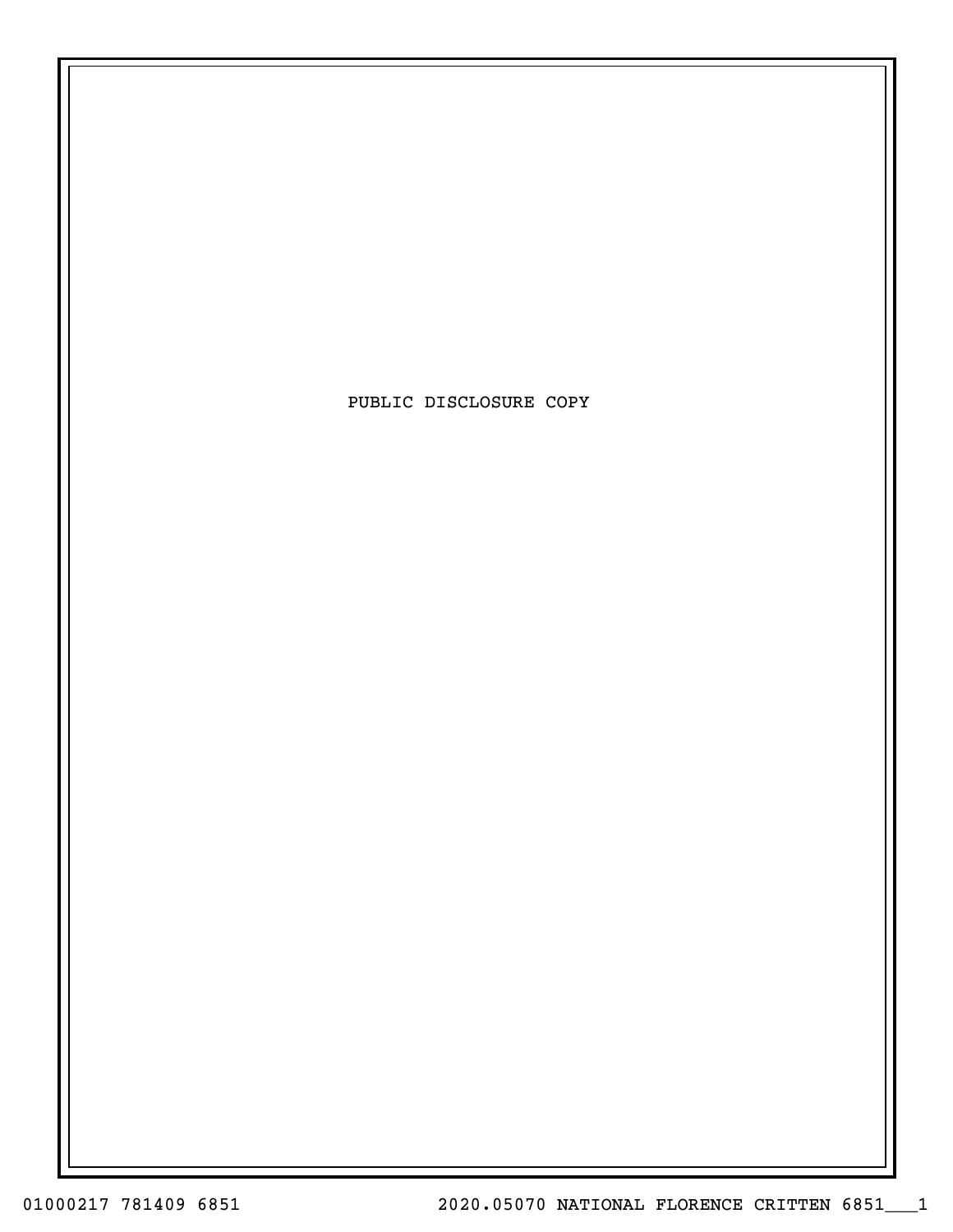# PUBLIC DISCLOSURE COPY - STATE REGISTRATION NO. 38572

Form**990**

# **Return of Organization Exempt From Income Tax**

**Under section 501(c), 527, or 4947(a)(1) of the Internal Revenue Code (except private foundations) 2020**

**| Do not enter social security numbers on this form as it may be made public.**



Department of the Treasury **Internal Re** 

|            |                                                 | Internal Revenue Service                            | Go to www.irs.gov/Form990 for instructions and the latest information.                                                                    |                   |                                                                                                                                                                                | Inspection |  |  |
|------------|-------------------------------------------------|-----------------------------------------------------|-------------------------------------------------------------------------------------------------------------------------------------------|-------------------|--------------------------------------------------------------------------------------------------------------------------------------------------------------------------------|------------|--|--|
|            |                                                 |                                                     | A For the 2020 calendar year, or tax year beginning<br>and ending                                                                         |                   |                                                                                                                                                                                |            |  |  |
|            | <b>B</b> Check if<br>applicable:                |                                                     | <b>C</b> Name of organization                                                                                                             |                   | D Employer identification number                                                                                                                                               |            |  |  |
|            | <b>Address</b><br>$\overline{X}$ change<br>Name |                                                     | NATIONAL FLORENCE CRITTENTON MISSION                                                                                                      |                   |                                                                                                                                                                                |            |  |  |
|            | change<br>1 Initial                             |                                                     | NATIONAL CRITTENTON<br>Doing business as                                                                                                  |                   | 54-0505932                                                                                                                                                                     |            |  |  |
|            | return<br>1Final<br>return/                     |                                                     | Number and street (or P.O. box if mail is not delivered to street address)<br>610 SW ALDER ST                                             | Room/suite<br>215 | <b>E</b> Telephone number<br>$503 - 297 - 2217$                                                                                                                                |            |  |  |
|            | termin-<br>ated<br>1Amended                     |                                                     | City or town, state or province, country, and ZIP or foreign postal code<br>97205<br>PORTLAND, OR                                         |                   | <b>G</b> Gross receipts \$                                                                                                                                                     | 1,048,01   |  |  |
|            | <b>Treturn</b><br>Applica-<br>Ition<br>pending  |                                                     | F Name and address of principal officer: JEANNETTE PAI-ESPINOSA<br>SAME AS C ABOVE                                                        |                   | $H(a)$ is this a group return<br>$\overline{\mid}$ Yes $\overline{\mid}$ $\overline{\text{X}}$<br>for subordinates?<br>∣Yes<br>$H(b)$ Are all subordinates included? $\lfloor$ |            |  |  |
|            |                                                 | Tax-exempt status: $X \mid 501(c)(3)$               | (insert no.)<br>$4947(a)(1)$ or<br>$501(c)$ (                                                                                             | 527               | If "No," attach a list. See instructions                                                                                                                                       |            |  |  |
|            |                                                 |                                                     | J Website: WWW.NATIONALCRITTENTON.ORG                                                                                                     |                   | $H(c)$ Group exemption number $\blacktriangleright$                                                                                                                            |            |  |  |
|            |                                                 | <b>K</b> Form of organization: $\boxed{\mathbf{X}}$ | Corporation<br>Other $\blacktriangleright$<br>Association<br>Trust                                                                        |                   | L Year of formation: $1897$ M State of legal domicile                                                                                                                          |            |  |  |
|            | Part I                                          | <b>Summary</b>                                      |                                                                                                                                           |                   |                                                                                                                                                                                |            |  |  |
|            |                                                 |                                                     | Briefly describe the organization's mission or most significant activities: NATIONAL                                                      |                   | CRITTENTON                                                                                                                                                                     | ADVOCATES  |  |  |
|            |                                                 |                                                     | FOR SOCIAL, ECONOMIC, AND POLICTICAL JUSTICE (SEE SCHEDULE O)                                                                             |                   |                                                                                                                                                                                |            |  |  |
| Governance | 2                                               |                                                     | Check this box $\blacktriangleright \Box$ if the organization discontinued its operations or disposed of more than 25% of its net assets. |                   |                                                                                                                                                                                |            |  |  |
|            | з                                               |                                                     | Number of voting members of the governing body (Part VI, line 1a)                                                                         |                   | 3                                                                                                                                                                              |            |  |  |
| య          | 4                                               |                                                     |                                                                                                                                           |                   | 4                                                                                                                                                                              |            |  |  |
| ties       | 5                                               |                                                     | Total number of individuals employed in calendar year 2020 (Part V, line 2a)                                                              |                   | 5                                                                                                                                                                              |            |  |  |
|            |                                                 |                                                     | Total number of volunteers (estimate if necessary)                                                                                        | 6                 |                                                                                                                                                                                |            |  |  |

Initial<br>Treturn  $\Box$ Final 610 SW ALDER ST 215 503-297-2217 termin-ated1,048,014.  $\rm{E}_{\rm{G}}$   $\rm{G}$  City or town, state or province, country, and ZIP or foreign postal code  $\rm{G}$  Gross receipts \$ **Amended**<br>return Is this a group return  $\Box$  tion  $\Box$  F Name and address of principal officer:  $\mathtt{JEANNETTE}$  PAI-ESPINOSA | for subordinates?  $\Box$  Yes  $\Box$  Yes Applica-tion  $\sqrt{}$ Yes $\sqrt{}$ X $\sqrt{}$ No Name and address of principal officer: <code>JEANNETTE PAI-ESPINOSA</code>  $\qquad$  for subordinates?  $\quad$ **F** Name and address of principal officer: **J LANNL'I''I'L PAI-LSPINOSA** | for subordinates? ...... L **Yes** | X | No pending**Yes No** uded?  $\mathsf{l}$ Tax-e st. See instructions  $number$   $\blacktriangleright$ **JWebsite: |** Form of organization:  $\boxed{\textbf{X}}$  Corporation  $\boxed{\phantom{\textbf{X}}}$  Trust  $\boxed{\phantom{\textbf{X}}}$  Association  $\boxed{\phantom{\textbf{X}}}$  Other  $\blacktriangleright$   $\phantom{\textbf{X}}$  L Year of formation:  $1897$  **M** State of legal domicile:  $\textbf{OR}$ **KPart I** VOCATES **1Activities & Governance Activities & Governance** FOR SOCIAL, ECONOMIC, AND POLICTICAL JUSTICE... (SEE SCHEDULE O) **2**Check this box  $\blacktriangleright\ \blacksquare$  if the organization discontinued its operations or disposed of more than 25% of its net assets. 12 **3**12 **4**23 **5**12 **6**Total number of volunteers (estimate if necessary) **6**0. **7a7a**Total unrelated business revenue from Part VIII, column (C), line 12 **7b**0. **b** Net unrelated business taxable income from Form 990-T, Part I, line 11 **Prior Year Current Year** 3,570,162. 893,161. Contributions and grants (Part VIII, line 1h) ~~~~~~~~~~~~~~~~~~~~~ **8**Revenue **Revenue** 450,645. 154,292. **9**Program service revenue (Part VIII, line 2g) ~~~~~~~~~~~~~~~~~~~~~ 34,149. 561. **10**Investment income (Part VIII, column (A), lines 3, 4, and 7d) ~~~~~~~~~~~~~ **11**Other revenue (Part VIII, column (A), lines 5, 6d, 8c, 9c, 10c, and 11e) *[[[[[[[[[[[[[[]]]]*] 0. 0.  $4,054,956.$  1,048,014. Total revenue - add lines 8 through 11 (must equal Part VIII, column (A), line 12) ......... **12**21,730. 330,000. **13**Grants and similar amounts paid (Part IX, column (A), lines 1-3) ~~~~~~~~~~~ $0$ .  $0.$ Benefits paid to or for members (Part IX, column (A), line 4) **14**1,226,512. 1,664,867. **15**Salaries, other compensation, employee benefits (Part IX, column (A), lines 5-10)  $\,$  , , , , , , , **Expenses** 0. 0. **16 a** Professional fundraising fees (Part IX, column (A), line 11e) ~~~~~~~~~~~~~~ 179,639.  $\blacktriangleright$ **b**Total fundraising expenses (Part IX, column (D), line 25) 1,708,190.651,968. **17**Other expenses (Part IX, column (A), lines 11a 11d, 11f 24e) ……………………………… 2,956,432. 2,646,835. **18**Total expenses. Add lines 13-17 (must equal Part IX, column (A), line 25) ~~~~~~~ $1,098,524.$   $-1,598,821.$ **19**Revenue less expenses. Subtract line 18 from line 12 vet Assets or<br>und Balances **Beginning of Current Year End of Year** Total assets (Part X, line 16) 2,853,873. 1,642,207. **20**201,205. 576,639. **21**Total liabilities (Part X, line 26) **22**Net assets or fund balances. Subtract line 21 from line 20 2,652,668. 1,065,568. **Part II Signature Block**

Under penalties of perjury, I declare that I have examined this return, including accompanying schedules and statements, and to the best of my knowledge and belief, it is true, correct, and complete. Declaration of preparer (other than officer) is based on all information of which preparer has any knowledge.

| Sign                                                                                                                        | Signature of officer                          |                      |                              | Date                                   |  |  |  |  |  |
|-----------------------------------------------------------------------------------------------------------------------------|-----------------------------------------------|----------------------|------------------------------|----------------------------------------|--|--|--|--|--|
| Here                                                                                                                        | JEANNETTE PAI-ESPINOSA,                       | PRESIDENT            |                              |                                        |  |  |  |  |  |
|                                                                                                                             | Type or print name and title                  |                      |                              |                                        |  |  |  |  |  |
|                                                                                                                             | Print/Type preparer's name                    | Preparer's signature | Date                         | PTIN<br>Check                          |  |  |  |  |  |
| Paid                                                                                                                        | SANG AHN                                      |                      |                              | P00540880<br>self-emploved             |  |  |  |  |  |
| Preparer                                                                                                                    | Firm's name MCDONALD JACOBS, P.C.             |                      |                              | Firm's EIN $\triangleright$ 93-0900579 |  |  |  |  |  |
| Use Only                                                                                                                    | 520 SW YAMHILL ST., STE 500<br>Firm's address |                      |                              |                                        |  |  |  |  |  |
|                                                                                                                             | PORTLAND, OR 97204                            |                      | Phone no. $(503)$ $227-0581$ |                                        |  |  |  |  |  |
| $\overline{\mathrm{X}}$ Yes<br><b>No</b><br>May the IRS discuss this return with the preparer shown above? See instructions |                                               |                      |                              |                                        |  |  |  |  |  |
| Form 990 (2020)<br>LHA For Paperwork Reduction Act Notice, see the separate instructions.<br>032001 12-23-20                |                                               |                      |                              |                                        |  |  |  |  |  |

SEE SCHEDULE O FOR ORGANIZATION MISSION STATEMENT CONTINUATION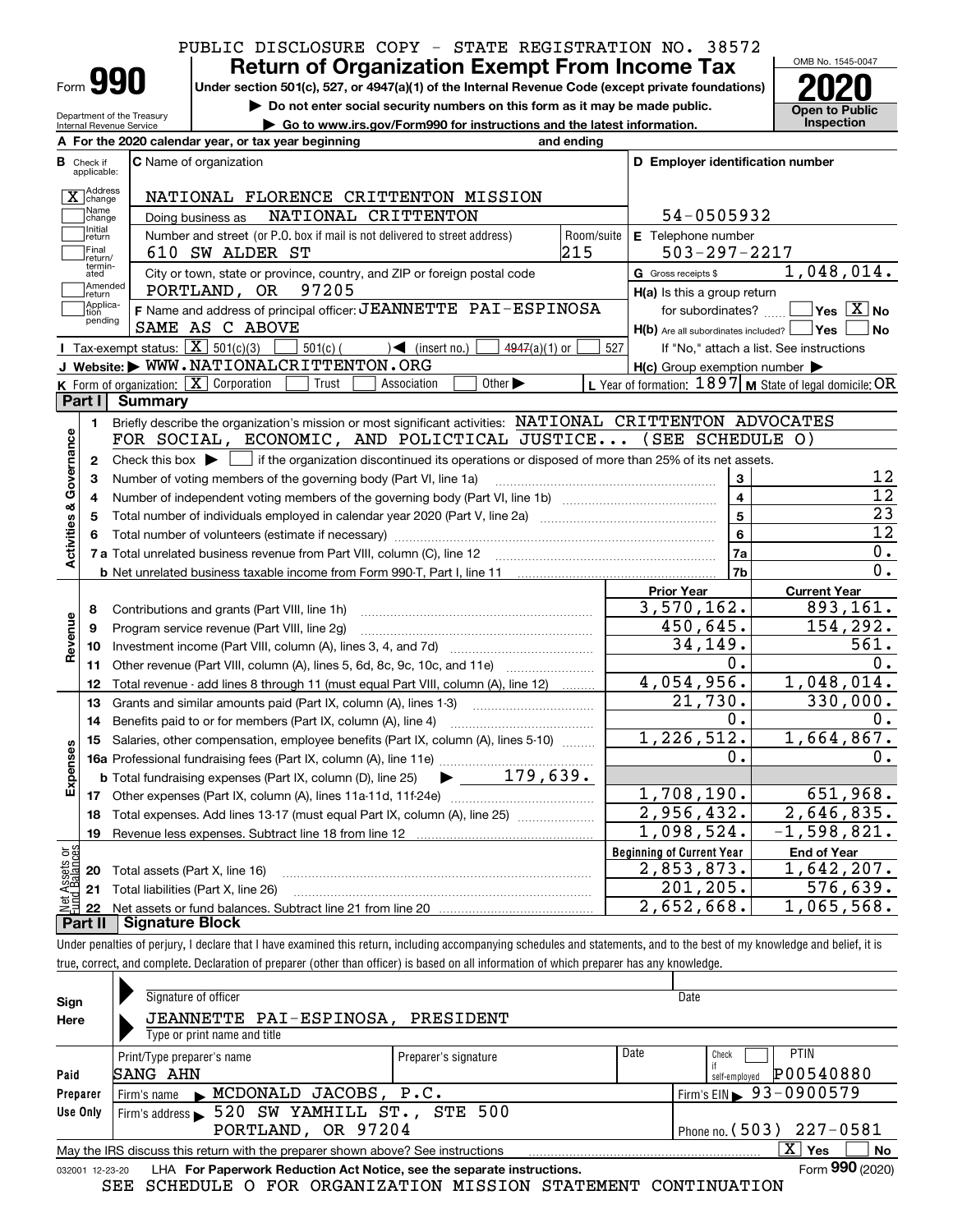|              | 54-0505932<br>NATIONAL FLORENCE CRITTENTON MISSION<br>Page 2<br>Form 990 (2020)<br><b>Part III   Statement of Program Service Accomplishments</b> |
|--------------|---------------------------------------------------------------------------------------------------------------------------------------------------|
|              | $ \mathbf{X} $                                                                                                                                    |
| 1.           | Check if Schedule O contains a response or note to any line in this Part III<br>Briefly describe the organization's mission:                      |
|              | NATIONAL CRITTENTON EMPLOYS A ROBUST MIX OF TOOLS TO ADVANCE JUSTICE                                                                              |
|              | FOR GIRLS AND GENDER-EXPANSIVE YOUNG PEOPLE. WE CENTER THE LIVED                                                                                  |
|              | EXPERIENCE OF GIRLS AND GENDER-EXPANSIVE YOUNG PEOPLE OF COLOR BECAUSE                                                                            |
|              | OF THE COMPOUNDING IMPACT OF THE MULTIPLE (SEE SCHEDULE O)                                                                                        |
| $\mathbf{2}$ | Did the organization undertake any significant program services during the year which were not listed on the                                      |
|              | $\overline{\ }$ Yes $\overline{\phantom{X}}$ No<br>prior Form 990 or 990-EZ?                                                                      |
|              | If "Yes," describe these new services on Schedule O.                                                                                              |
| 3            |                                                                                                                                                   |
|              | If "Yes," describe these changes on Schedule O.                                                                                                   |
| 4            | Describe the organization's program service accomplishments for each of its three largest program services, as measured by expenses.              |
|              | Section 501(c)(3) and 501(c)(4) organizations are required to report the amount of grants and allocations to others, the total expenses, and      |
|              | revenue, if any, for each program service reported.                                                                                               |
| 4a           | (Code:<br>) (Expenses \$                                                                                                                          |
|              | LEADERSHIP OF VOICES OF EXPERIENCE                                                                                                                |
|              | IN 2019, NATIONAL CRITTENON (NC) CONTINUED IT'S COOPERATIVE AGREEMENT                                                                             |
|              | WITH THE DEPARTMENT OF JUSTICES' OFFICE OF VIOLENCE AGAINST WOMEN TO                                                                              |
|              | DEVELOP AND IMPLEMENT A TRAINING AND TECHNICAL ASSISTANCE PROGRAM                                                                                 |
|              | DESIGNED BY AND FOR FORMERLY INCARCERATED WOMEN AND GIRLS AND VICTIM                                                                              |
|              | SERVICE PROVIDERS TO IMPLEMENT AN ADVOCACY CURRICULUM TO ADDRESS THE                                                                              |
|              | SPECIFIC CONDITIONS AND NEEDS OF WOMAN AND GIRLS IMPACTED BY THE                                                                                  |
|              | JUSTICE SYSTEM AND GENDER-BASED VIOLENCE.                                                                                                         |
|              | ADVANCING A CONTINUUM OF CARE: ENGAGEMENT, SUPPORTS, AND SERVICES                                                                                 |
|              | NATIONAL CRITTENTON CONTINUED THE WORK OF ADVANCING A CONTINUUM OF                                                                                |
|              | CARE: ENGAGEMENT, SUPPORTS, AND SERVICES (ACCESS) FUNDED BY THE PUBLIC                                                                            |
|              | WELFARE FOUNDATION. CRITTENTON WORKED WITH TEAMS IN KANSAS, WISCONSIN,                                                                            |
| 4b           | $566, 623$ including grants of \$ 330,000. ) (Revenue \$<br>154, 292.<br>$(\textsf{Expenses}$<br>(Code:                                           |
|              | <b>EDUCATION</b>                                                                                                                                  |
|              | NATIONAL CRITTENTON WORKED WITH CRITTENTON AGENCIES, SURVIVORS OF                                                                                 |
|              | VIOLENCE AND NEGLECT. AND PARTNER ORGANIZATIONS TO PROVIDE EDUCATION,                                                                             |
|              | RESOURCES, AND INFORMATION TO DECISION MAKERS, INFLUENCERS AND FUNDERS                                                                            |
|              | TO INCREASE THEIR UNDERSTANDING OF THE NEEDS AND POTENTIAL OF GIRLS AND                                                                           |
|              | YOUNG WOMEN WHO ARE SURVIVORS OF ABUSE AND VIOLENCE, WITH A SPECIFIC                                                                              |
|              | FOCUS ON GIRLS OF COLOR. THIS INCLUDED COMMUNICATING THE NEED FOR THE                                                                             |
|              | GENDER AND CULTURALLY RESPONSIVE, TRAUMA INFORMED, STRENGTH-BASED<br>SERVICES THEY NEED TO HEAL AND THRIVE.                                       |
|              |                                                                                                                                                   |
|              | WE ARE NOT INVISIBLE                                                                                                                              |
|              | WORKING IN PARTNERSHIP WITH THE CRITTENTON FAMILY OF AGENCIES TNCF                                                                                |
|              | <b>4c</b> (Code: ) (Expenses $\sqrt{s}$ ) $\sqrt{s}$ 536, 916. including grants of $\sqrt{s}$<br>(Revenue \$                                      |
|              | IN SOLIDARITY WE RISE                                                                                                                             |
|              | IN SOLIDARITY WE RISE: HEALING, OPPORTUNITY AND JUSTICE FOR GIRLS (IN                                                                             |
|              | SOLIDARITY) 2019 WAS AN EXTRAORDINARY EVENT. TOGETHER PARTICIPANTS WERE                                                                           |
|              | ABLE TO EXPLORE DIVERSE AND INNOVATIVE WAYS TO SUPPORT HEALTH, ECONOMIC                                                                           |
|              | SECURITY AND CIVIC ENGAGEMENT FOR GIRLS AND YOUNG WOMEN THAT WERE                                                                                 |
|              | CREATIVE, INTERSECTIONAL AND TWO OR MULTIGENERATIONAL. IN SOLIDARITY                                                                              |
|              | OFFERED A DIVERSE SELECTION OF LEARNING OPPORTUNITIES FROM DEEP DIVE                                                                              |
|              | LEARNING SESSIONS TO INNOVATION IN MOTION SESSIONS TO FRONT PORCH                                                                                 |
|              | CONVERSATIONS AND PLENARIES THAT WERE INFORMATIVE, INSPIRING AND                                                                                  |
|              | UPLIFTING. IN 2020, CONVERSATIONS ARE CONTINUING VIRTUALLY.                                                                                       |
|              |                                                                                                                                                   |
|              | 4d Other program services (Describe on Schedule O.)                                                                                               |
|              | including grants of \$<br>(Expenses \$<br>) (Revenue \$                                                                                           |
|              | $2,062,421$ .<br>4e Total program service expenses >                                                                                              |
|              | Form 990 (2020)                                                                                                                                   |
|              | SEE SCHEDULE O FOR CONTINUATION(S)<br>032002 12-23-20                                                                                             |
|              | 2<br>2020.05070 NATIONAL FLORENCE CRITTEN 6851 1<br>01000217 781409 6851                                                                          |
|              |                                                                                                                                                   |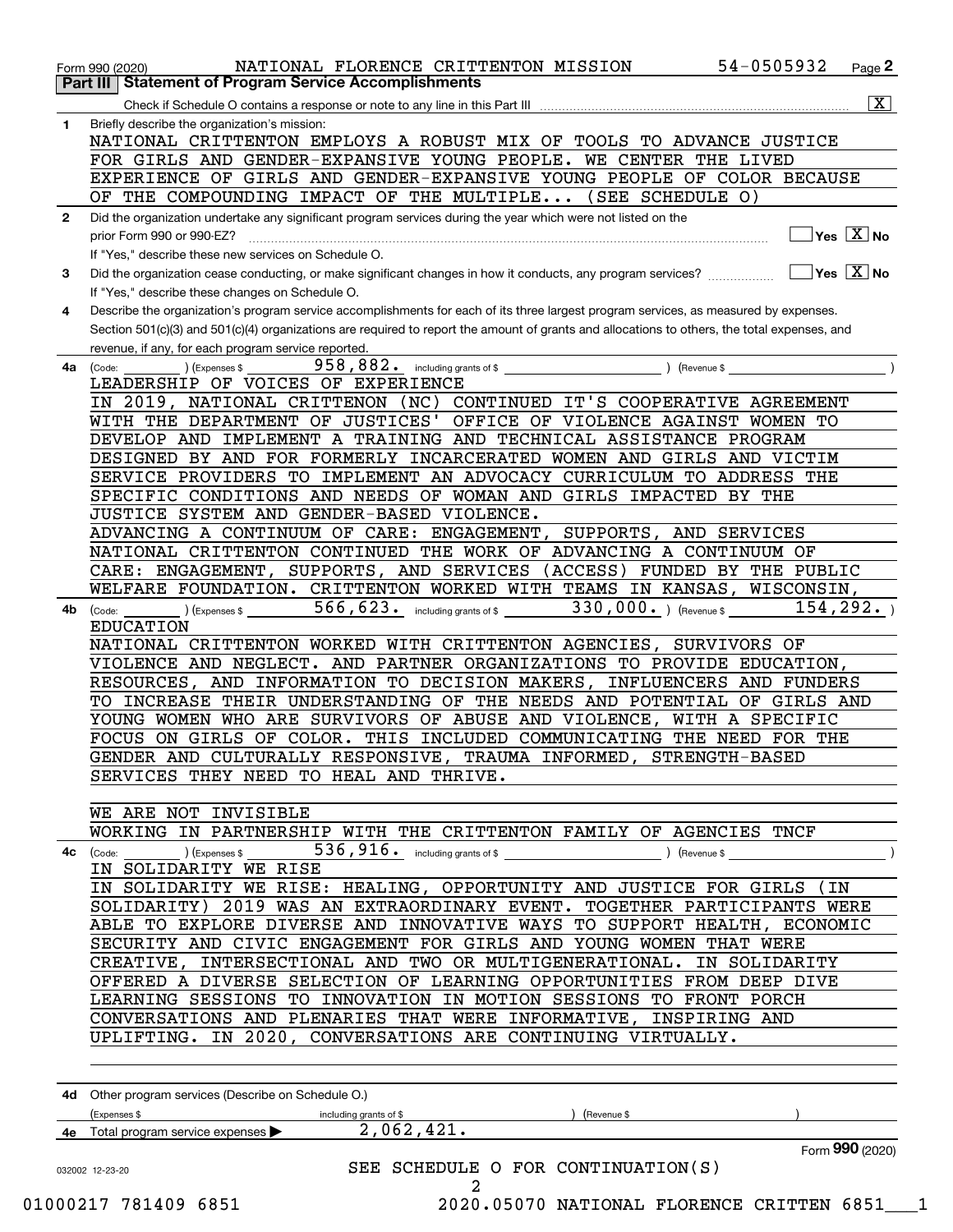|  | Form 990 (2020) |
|--|-----------------|

|     |                                                                                                                                  |                 | Yes             | No     |
|-----|----------------------------------------------------------------------------------------------------------------------------------|-----------------|-----------------|--------|
| 1   | Is the organization described in section $501(c)(3)$ or $4947(a)(1)$ (other than a private foundation)?                          |                 |                 |        |
|     |                                                                                                                                  | 1               | X               |        |
| 2   |                                                                                                                                  | $\overline{2}$  | $\mathbf X$     |        |
| 3   | Did the organization engage in direct or indirect political campaign activities on behalf of or in opposition to candidates for  |                 |                 |        |
|     |                                                                                                                                  | 3               |                 | x      |
| 4   | Section 501(c)(3) organizations. Did the organization engage in lobbying activities, or have a section 501(h) election in effect |                 |                 |        |
|     |                                                                                                                                  | 4               |                 | x      |
| 5   | Is the organization a section 501(c)(4), 501(c)(5), or 501(c)(6) organization that receives membership dues, assessments, or     |                 |                 |        |
|     |                                                                                                                                  | 5               |                 | x      |
| 6   | Did the organization maintain any donor advised funds or any similar funds or accounts for which donors have the right to        |                 |                 |        |
|     | provide advice on the distribution or investment of amounts in such funds or accounts? If "Yes," complete Schedule D, Part I     | 6               |                 | x      |
| 7   | Did the organization receive or hold a conservation easement, including easements to preserve open space,                        |                 |                 |        |
|     |                                                                                                                                  | $\overline{7}$  |                 | x      |
| 8   | Did the organization maintain collections of works of art, historical treasures, or other similar assets? If "Yes," complete     |                 |                 | X      |
|     |                                                                                                                                  | 8               |                 |        |
| 9   | Did the organization report an amount in Part X, line 21, for escrow or custodial account liability, serve as a custodian for    |                 |                 |        |
|     | amounts not listed in Part X; or provide credit counseling, debt management, credit repair, or debt negotiation services?        |                 |                 |        |
|     |                                                                                                                                  | 9               |                 | X      |
| 10  | Did the organization, directly or through a related organization, hold assets in donor-restricted endowments                     |                 |                 | Х      |
|     |                                                                                                                                  | 10              |                 |        |
| 11  | If the organization's answer to any of the following questions is "Yes," then complete Schedule D, Parts VI, VII, VIII, IX, or X |                 |                 |        |
|     | as applicable.                                                                                                                   |                 |                 |        |
|     | a Did the organization report an amount for land, buildings, and equipment in Part X, line 10? If "Yes," complete Schedule D.    |                 | X               |        |
|     |                                                                                                                                  | 11a             |                 |        |
| b   | Did the organization report an amount for investments - other securities in Part X, line 12, that is 5% or more of its total     | 11 <sub>b</sub> |                 | x      |
| c   |                                                                                                                                  |                 |                 |        |
|     | Did the organization report an amount for investments - program related in Part X, line 13, that is 5% or more of its total      | 11c             |                 | x      |
|     |                                                                                                                                  |                 |                 |        |
|     | d Did the organization report an amount for other assets in Part X, line 15, that is 5% or more of its total assets reported in  | 11d             | х               |        |
|     | Did the organization report an amount for other liabilities in Part X, line 25? If "Yes," complete Schedule D, Part X            | 11e             | X               |        |
| f   | Did the organization's separate or consolidated financial statements for the tax year include a footnote that addresses          |                 |                 |        |
|     | the organization's liability for uncertain tax positions under FIN 48 (ASC 740)? If "Yes," complete Schedule D, Part X           | 11f             | X               |        |
|     | 12a Did the organization obtain separate, independent audited financial statements for the tax year? If "Yes," complete          |                 |                 |        |
|     |                                                                                                                                  | 12a             | x               |        |
|     | <b>b</b> Was the organization included in consolidated, independent audited financial statements for the tax year?               |                 |                 |        |
|     | If "Yes," and if the organization answered "No" to line 12a, then completing Schedule D, Parts XI and XII is optional            |                 |                 |        |
| 13  | Is the organization a school described in section $170(b)(1)(A)(ii)?$ If "Yes," complete Schedule E                              | 12D<br>13       |                 | ᅀ<br>X |
| 14a | Did the organization maintain an office, employees, or agents outside of the United States?                                      | 14a             |                 | X      |
| b   | Did the organization have aggregate revenues or expenses of more than \$10,000 from grantmaking, fundraising, business,          |                 |                 |        |
|     | investment, and program service activities outside the United States, or aggregate foreign investments valued at \$100,000       |                 |                 |        |
|     |                                                                                                                                  | 14b             |                 | x      |
| 15  | Did the organization report on Part IX, column (A), line 3, more than \$5,000 of grants or other assistance to or for any        |                 |                 |        |
|     |                                                                                                                                  | 15              |                 | x      |
| 16  | Did the organization report on Part IX, column (A), line 3, more than \$5,000 of aggregate grants or other assistance to         |                 |                 |        |
|     |                                                                                                                                  | 16              |                 | x      |
| 17  | Did the organization report a total of more than \$15,000 of expenses for professional fundraising services on Part IX,          |                 |                 |        |
|     |                                                                                                                                  | 17              |                 | x      |
| 18  | Did the organization report more than \$15,000 total of fundraising event gross income and contributions on Part VIII, lines     |                 |                 |        |
|     |                                                                                                                                  | 18              |                 | x      |
| 19  | Did the organization report more than \$15,000 of gross income from gaming activities on Part VIII, line 9a? If "Yes."           |                 |                 |        |
|     |                                                                                                                                  | 19              |                 | x      |
| 20a |                                                                                                                                  | 20a             |                 | X      |
| b   | If "Yes" to line 20a, did the organization attach a copy of its audited financial statements to this return?                     | 20 <sub>b</sub> |                 |        |
| 21  | Did the organization report more than \$5,000 of grants or other assistance to any domestic organization or                      |                 |                 |        |
|     |                                                                                                                                  | 21              | Х               |        |
|     | 032003 12-23-20                                                                                                                  |                 | Form 990 (2020) |        |

032003 12-23-20

3 01000217 781409 6851 2020.05070 NATIONAL FLORENCE CRITTEN 6851 1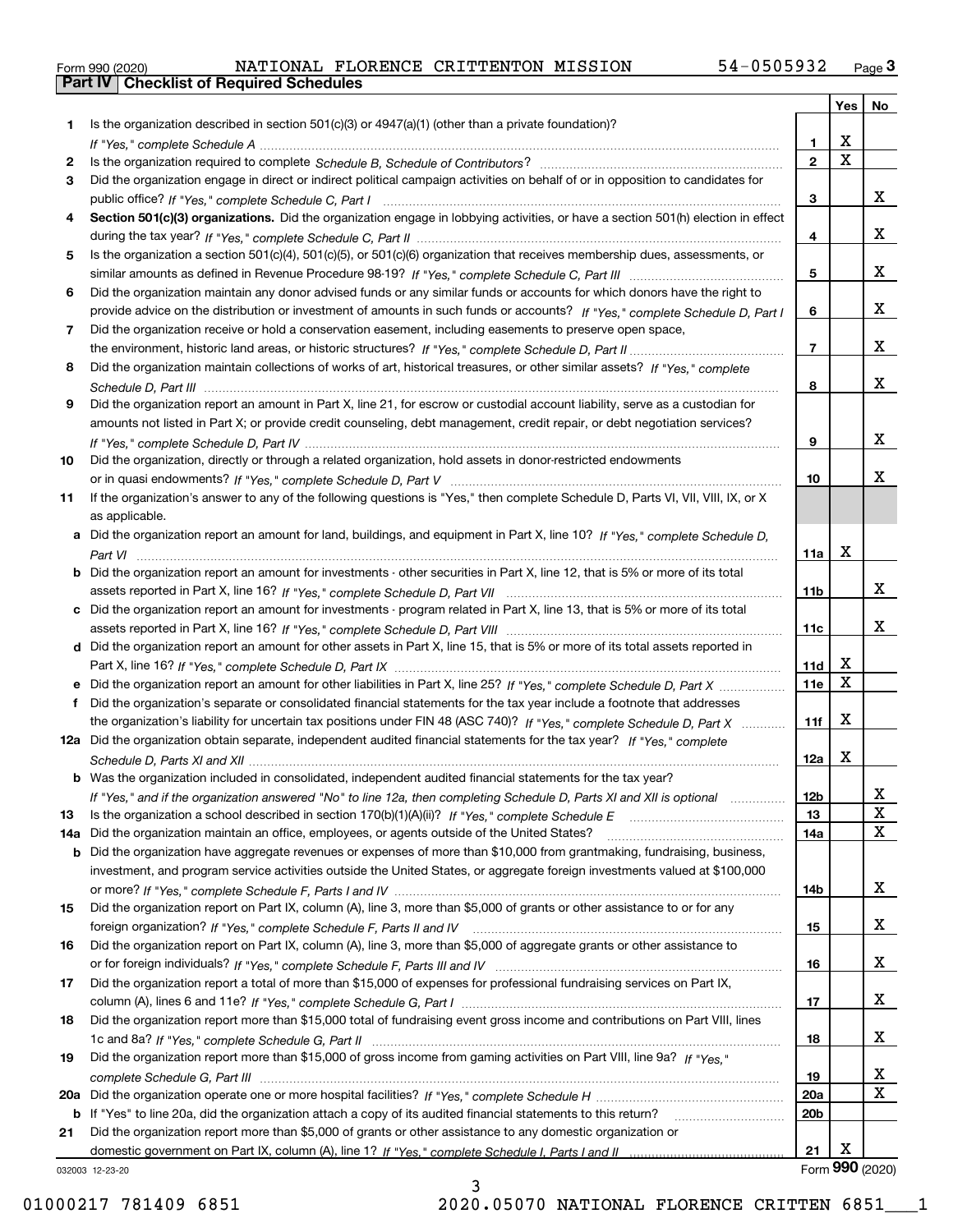|  | Form 990 (2020) |
|--|-----------------|
|  |                 |

*(continued)*

|               |                                                                                                                                    |                 | Yes | No              |  |  |
|---------------|------------------------------------------------------------------------------------------------------------------------------------|-----------------|-----|-----------------|--|--|
| 22            | Did the organization report more than \$5,000 of grants or other assistance to or for domestic individuals on                      |                 |     |                 |  |  |
|               |                                                                                                                                    | 22              |     | x               |  |  |
| 23            | Did the organization answer "Yes" to Part VII, Section A, line 3, 4, or 5 about compensation of the organization's current         |                 |     |                 |  |  |
|               | and former officers, directors, trustees, key employees, and highest compensated employees? If "Yes," complete                     |                 |     |                 |  |  |
|               |                                                                                                                                    | 23              | X   |                 |  |  |
|               | 24a Did the organization have a tax-exempt bond issue with an outstanding principal amount of more than \$100,000 as of the        |                 |     |                 |  |  |
|               | last day of the year, that was issued after December 31, 2002? If "Yes," answer lines 24b through 24d and complete                 |                 |     |                 |  |  |
|               |                                                                                                                                    | 24a             |     | X.              |  |  |
|               | <b>b</b> Did the organization invest any proceeds of tax-exempt bonds beyond a temporary period exception?                         | 24b             |     |                 |  |  |
|               | c Did the organization maintain an escrow account other than a refunding escrow at any time during the year to defease             |                 |     |                 |  |  |
|               |                                                                                                                                    | 24c             |     |                 |  |  |
|               |                                                                                                                                    | 24d             |     |                 |  |  |
|               | 25a Section 501(c)(3), 501(c)(4), and 501(c)(29) organizations. Did the organization engage in an excess benefit                   |                 |     |                 |  |  |
|               |                                                                                                                                    | 25a             |     | x               |  |  |
|               | b Is the organization aware that it engaged in an excess benefit transaction with a disqualified person in a prior year, and       |                 |     |                 |  |  |
|               | that the transaction has not been reported on any of the organization's prior Forms 990 or 990-EZ? If "Yes," complete              |                 |     |                 |  |  |
|               | Schedule L, Part I                                                                                                                 | 25b             |     | x               |  |  |
| 26            | Did the organization report any amount on Part X, line 5 or 22, for receivables from or payables to any current                    |                 |     |                 |  |  |
|               | or former officer, director, trustee, key employee, creator or founder, substantial contributor, or 35%                            |                 |     |                 |  |  |
|               |                                                                                                                                    | 26              |     | x               |  |  |
| 27            | Did the organization provide a grant or other assistance to any current or former officer, director, trustee, key employee,        |                 |     |                 |  |  |
|               | creator or founder, substantial contributor or employee thereof, a grant selection committee member, or to a 35% controlled        |                 |     |                 |  |  |
|               | entity (including an employee thereof) or family member of any of these persons? If "Yes," complete Schedule L, Part III           | 27              |     | x               |  |  |
| 28            | Was the organization a party to a business transaction with one of the following parties (see Schedule L, Part IV                  |                 |     |                 |  |  |
|               | instructions, for applicable filing thresholds, conditions, and exceptions):                                                       |                 |     |                 |  |  |
|               | a A current or former officer, director, trustee, key employee, creator or founder, or substantial contributor? If                 |                 |     |                 |  |  |
|               |                                                                                                                                    | 28a             |     | x               |  |  |
|               |                                                                                                                                    | 28 <sub>b</sub> |     | X               |  |  |
|               | c A 35% controlled entity of one or more individuals and/or organizations described in lines 28a or 28b? If                        |                 |     |                 |  |  |
|               |                                                                                                                                    | 28c             |     | x<br>X          |  |  |
| 29            |                                                                                                                                    |                 |     |                 |  |  |
| 30            | Did the organization receive contributions of art, historical treasures, or other similar assets, or qualified conservation        |                 |     |                 |  |  |
|               |                                                                                                                                    | 30              |     | x               |  |  |
| 31            | Did the organization liquidate, terminate, or dissolve and cease operations? If "Yes," complete Schedule N, Part I                 | 31              |     | х               |  |  |
| 32            | Did the organization sell, exchange, dispose of, or transfer more than 25% of its net assets? If "Yes," complete                   |                 |     |                 |  |  |
|               |                                                                                                                                    | 32              |     | x               |  |  |
| 33            | Did the organization own 100% of an entity disregarded as separate from the organization under Regulations                         |                 |     |                 |  |  |
|               |                                                                                                                                    | 33              |     | x               |  |  |
| 34            | Was the organization related to any tax-exempt or taxable entity? If "Yes," complete Schedule R, Part II, III, or IV, and          |                 |     |                 |  |  |
|               |                                                                                                                                    | 34              |     | x               |  |  |
|               | 35a Did the organization have a controlled entity within the meaning of section 512(b)(13)?                                        | 35a             |     | X               |  |  |
|               | <b>b</b> If "Yes" to line 35a, did the organization receive any payment from or engage in any transaction with a controlled entity |                 |     |                 |  |  |
|               |                                                                                                                                    | 35b             |     |                 |  |  |
| 36            | Section 501(c)(3) organizations. Did the organization make any transfers to an exempt non-charitable related organization?         |                 |     |                 |  |  |
|               |                                                                                                                                    | 36              |     | x               |  |  |
| 37            | Did the organization conduct more than 5% of its activities through an entity that is not a related organization                   |                 |     |                 |  |  |
|               |                                                                                                                                    | 37              |     | x               |  |  |
| 38            | Did the organization complete Schedule O and provide explanations in Schedule O for Part VI, lines 11b and 19?                     |                 |     |                 |  |  |
|               | Note: All Form 990 filers are required to complete Schedule O                                                                      | 38              | х   |                 |  |  |
| <b>Part V</b> | <b>Statements Regarding Other IRS Filings and Tax Compliance</b>                                                                   |                 |     |                 |  |  |
|               | Check if Schedule O contains a response or note to any line in this Part V                                                         |                 |     |                 |  |  |
|               |                                                                                                                                    |                 | Yes | No              |  |  |
|               | 55<br>1a                                                                                                                           |                 |     |                 |  |  |
|               | $\Omega$<br><b>b</b> Enter the number of Forms W-2G included in line 1a. Enter -0- if not applicable <i>manumumumum</i><br>1b      |                 |     |                 |  |  |
|               | c Did the organization comply with backup withholding rules for reportable payments to vendors and reportable gaming               |                 |     |                 |  |  |
|               | (gambling) winnings to prize winners?                                                                                              | 1c              |     |                 |  |  |
|               | 032004 12-23-20                                                                                                                    |                 |     | Form 990 (2020) |  |  |
|               | 4                                                                                                                                  |                 |     |                 |  |  |

01000217 781409 6851 2020.05070 NATIONAL FLORENCE CRITTEN 6851 1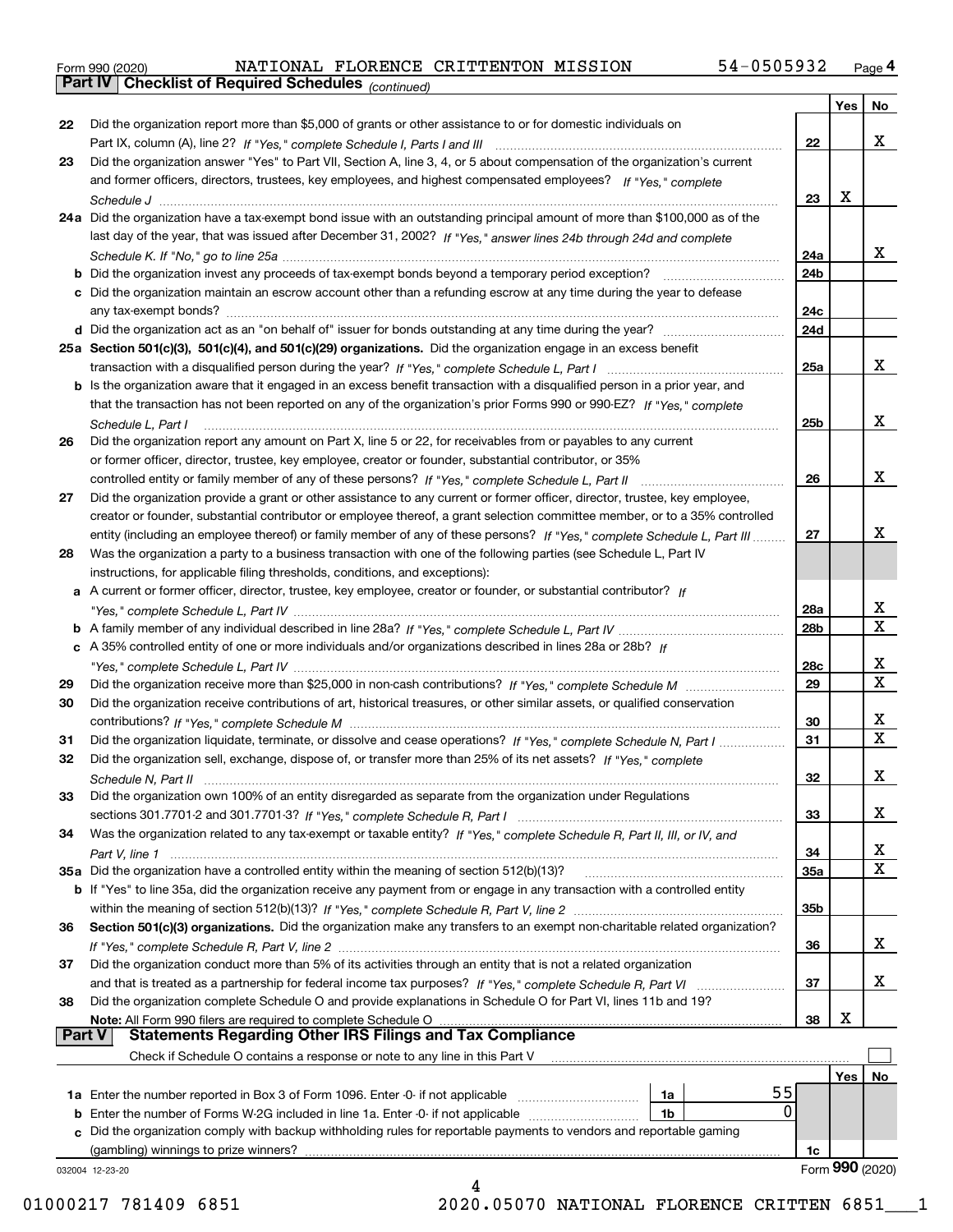| Form 990 (2020) |  | NATIONAL FLORENCE CRITTENTON MISSION                                                           | 54-0505932 | Page 5 |
|-----------------|--|------------------------------------------------------------------------------------------------|------------|--------|
|                 |  | <b>Part V</b> Statements Regarding Other IRS Filings and Tax Compliance <sub>(continued)</sub> |            |        |

|     |                                                                                                                                                 |                | <b>Yes</b> | No                      |  |  |  |  |  |
|-----|-------------------------------------------------------------------------------------------------------------------------------------------------|----------------|------------|-------------------------|--|--|--|--|--|
|     | 2a Enter the number of employees reported on Form W-3, Transmittal of Wage and Tax Statements,                                                  |                |            |                         |  |  |  |  |  |
|     | 23<br>filed for the calendar year ending with or within the year covered by this return<br>2a                                                   |                |            |                         |  |  |  |  |  |
|     | <b>b</b> If at least one is reported on line 2a, did the organization file all required federal employment tax returns?                         |                |            |                         |  |  |  |  |  |
|     | Note: If the sum of lines 1a and 2a is greater than 250, you may be required to $e$ -file (see instructions) <i>marrouum</i> manu-              |                |            |                         |  |  |  |  |  |
|     | 3a Did the organization have unrelated business gross income of \$1,000 or more during the year?                                                | 3a             |            | х                       |  |  |  |  |  |
|     |                                                                                                                                                 | 3b             |            |                         |  |  |  |  |  |
|     | 4a At any time during the calendar year, did the organization have an interest in, or a signature or other authority over, a                    |                |            |                         |  |  |  |  |  |
|     |                                                                                                                                                 | 4a             |            | х                       |  |  |  |  |  |
|     | <b>b</b> If "Yes," enter the name of the foreign country $\blacktriangleright$                                                                  |                |            |                         |  |  |  |  |  |
|     | See instructions for filing requirements for FinCEN Form 114, Report of Foreign Bank and Financial Accounts (FBAR).                             |                |            |                         |  |  |  |  |  |
|     | 5a Was the organization a party to a prohibited tax shelter transaction at any time during the tax year?                                        |                |            |                         |  |  |  |  |  |
| b   | Did any taxable party notify the organization that it was or is a party to a prohibited tax shelter transaction?                                | 5 <sub>b</sub> |            | $\overline{\mathbf{x}}$ |  |  |  |  |  |
| с   |                                                                                                                                                 | 5 <sub>c</sub> |            |                         |  |  |  |  |  |
|     | 6a Does the organization have annual gross receipts that are normally greater than \$100,000, and did the organization solicit                  |                |            |                         |  |  |  |  |  |
|     | any contributions that were not tax deductible as charitable contributions?                                                                     | 6a             |            | х                       |  |  |  |  |  |
|     | <b>b</b> If "Yes," did the organization include with every solicitation an express statement that such contributions or gifts                   |                |            |                         |  |  |  |  |  |
|     | were not tax deductible?                                                                                                                        | 6b             |            |                         |  |  |  |  |  |
| 7   | Organizations that may receive deductible contributions under section 170(c).                                                                   |                |            |                         |  |  |  |  |  |
| а   | Did the organization receive a payment in excess of \$75 made partly as a contribution and partly for goods and services provided to the payor? | 7a             |            | X                       |  |  |  |  |  |
| b   | If "Yes," did the organization notify the donor of the value of the goods or services provided?                                                 | 7b             |            |                         |  |  |  |  |  |
| c   | Did the organization sell, exchange, or otherwise dispose of tangible personal property for which it was required                               |                |            |                         |  |  |  |  |  |
|     |                                                                                                                                                 | 7c             |            | х                       |  |  |  |  |  |
| d   | 7d                                                                                                                                              |                |            |                         |  |  |  |  |  |
| е   | Did the organization receive any funds, directly or indirectly, to pay premiums on a personal benefit contract?                                 |                |            |                         |  |  |  |  |  |
|     | Did the organization, during the year, pay premiums, directly or indirectly, on a personal benefit contract?                                    |                |            |                         |  |  |  |  |  |
| g   | If the organization received a contribution of qualified intellectual property, did the organization file Form 8899 as required?                |                |            |                         |  |  |  |  |  |
| h   | If the organization received a contribution of cars, boats, airplanes, or other vehicles, did the organization file a Form 1098-C?              |                |            |                         |  |  |  |  |  |
| 8   | Sponsoring organizations maintaining donor advised funds. Did a donor advised fund maintained by the                                            |                |            |                         |  |  |  |  |  |
|     | N/A<br>sponsoring organization have excess business holdings at any time during the year?                                                       |                |            |                         |  |  |  |  |  |
| 9   | Sponsoring organizations maintaining donor advised funds.                                                                                       |                |            |                         |  |  |  |  |  |
| а   | N/A<br>Did the sponsoring organization make any taxable distributions under section 4966?                                                       | 9а             |            |                         |  |  |  |  |  |
| b   | N/A<br>Did the sponsoring organization make a distribution to a donor, donor advisor, or related person?                                        | 9b             |            |                         |  |  |  |  |  |
| 10  | Section 501(c)(7) organizations. Enter:                                                                                                         |                |            |                         |  |  |  |  |  |
| а   | 10a                                                                                                                                             |                |            |                         |  |  |  |  |  |
|     | 10 <sub>b</sub><br>Gross receipts, included on Form 990, Part VIII, line 12, for public use of club facilities                                  |                |            |                         |  |  |  |  |  |
| 11  | Section 501(c)(12) organizations. Enter:                                                                                                        |                |            |                         |  |  |  |  |  |
| а   | Gross income from members or shareholders $\mathbf{N}/\mathbf{A}$<br>11a                                                                        |                |            |                         |  |  |  |  |  |
| b   | Gross income from other sources (Do not net amounts due or paid to other sources against                                                        |                |            |                         |  |  |  |  |  |
|     | amounts due or received from them.)<br>11b                                                                                                      |                |            |                         |  |  |  |  |  |
|     | 12a Section 4947(a)(1) non-exempt charitable trusts. Is the organization filing Form 990 in lieu of Form 1041?                                  | 12a            |            |                         |  |  |  |  |  |
| b   | If "Yes," enter the amount of tax-exempt interest received or accrued during the year $\ldots \ldots N/A$<br>12b                                |                |            |                         |  |  |  |  |  |
| 13  | Section 501(c)(29) qualified nonprofit health insurance issuers.                                                                                |                |            |                         |  |  |  |  |  |
| а   | N/A                                                                                                                                             | 13a            |            |                         |  |  |  |  |  |
|     | Note: See the instructions for additional information the organization must report on Schedule O.                                               |                |            |                         |  |  |  |  |  |
| b   | Enter the amount of reserves the organization is required to maintain by the states in which the                                                |                |            |                         |  |  |  |  |  |
|     | 13 <sub>b</sub>                                                                                                                                 |                |            |                         |  |  |  |  |  |
| с   | 13c                                                                                                                                             |                |            |                         |  |  |  |  |  |
| 14a | Did the organization receive any payments for indoor tanning services during the tax year?                                                      | 14a            |            | х                       |  |  |  |  |  |
| b   |                                                                                                                                                 | 14b            |            |                         |  |  |  |  |  |
| 15  | Is the organization subject to the section 4960 tax on payment(s) of more than \$1,000,000 in remuneration or                                   |                |            |                         |  |  |  |  |  |
|     |                                                                                                                                                 | 15             |            | х                       |  |  |  |  |  |
|     | If "Yes," see instructions and file Form 4720, Schedule N.                                                                                      |                |            |                         |  |  |  |  |  |
| 16  | Is the organization an educational institution subject to the section 4968 excise tax on net investment income?                                 | 16             |            | х                       |  |  |  |  |  |
|     | If "Yes," complete Form 4720, Schedule O.                                                                                                       |                |            |                         |  |  |  |  |  |

Form (2020) **990**

032005 12-23-20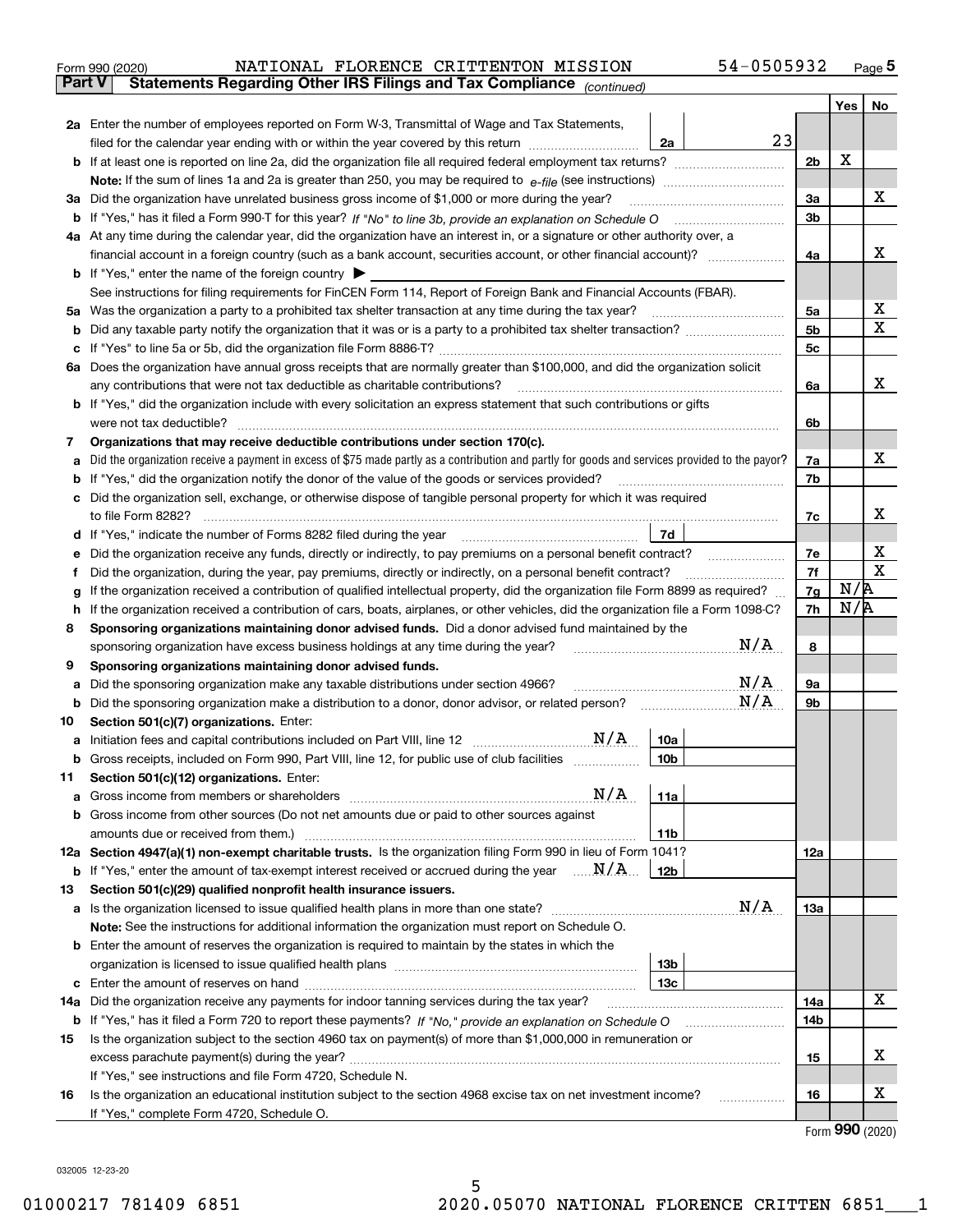|  | Form 990 (2020) |
|--|-----------------|
|  |                 |

#### NATIONAL FLORENCE CRITTENTON MISSION 54-0505932

*For each "Yes" response to lines 2 through 7b below, and for a "No" response to line 8a, 8b, or 10b below, describe the circumstances, processes, or changes on Schedule O. See instructions.* Form 990 (2020) **MATIONAL FLORENCE CRITTENTON MISSION** 54-0505932 Page 6<br>**Part VI Governance, Management, and Disclosure** For each "Yes" response to lines 2 through 7b below, and for a "No" response

|    |                                                                                                                                                                            |                                                                                                        |  |    |                 | Yes         | No                                     |  |
|----|----------------------------------------------------------------------------------------------------------------------------------------------------------------------------|--------------------------------------------------------------------------------------------------------|--|----|-----------------|-------------|----------------------------------------|--|
|    | <b>1a</b> Enter the number of voting members of the governing body at the end of the tax year <i>manumum</i>                                                               | 1a                                                                                                     |  | 12 |                 |             |                                        |  |
|    | If there are material differences in voting rights among members of the governing body, or if the governing                                                                |                                                                                                        |  |    |                 |             |                                        |  |
|    | body delegated broad authority to an executive committee or similar committee, explain on Schedule O.                                                                      |                                                                                                        |  |    |                 |             |                                        |  |
|    |                                                                                                                                                                            | 1b                                                                                                     |  | 12 |                 |             |                                        |  |
| 2  | Did any officer, director, trustee, or key employee have a family relationship or a business relationship with any other                                                   |                                                                                                        |  |    |                 |             |                                        |  |
|    | officer, director, trustee, or key employee?                                                                                                                               |                                                                                                        |  |    | $\mathbf{2}$    |             | X                                      |  |
| 3  | Did the organization delegate control over management duties customarily performed by or under the direct supervision                                                      |                                                                                                        |  |    |                 |             |                                        |  |
|    |                                                                                                                                                                            |                                                                                                        |  |    | 3               |             | X                                      |  |
| 4  | Did the organization make any significant changes to its governing documents since the prior Form 990 was filed?                                                           |                                                                                                        |  |    | 4               |             | $\overline{\mathbf{x}}$<br>$\mathbf X$ |  |
| 5  |                                                                                                                                                                            |                                                                                                        |  |    |                 |             |                                        |  |
| 6  | Did the organization have members or stockholders?                                                                                                                         |                                                                                                        |  |    | 6               |             | $\mathbf X$                            |  |
|    | 7a Did the organization have members, stockholders, or other persons who had the power to elect or appoint one or                                                          |                                                                                                        |  |    |                 |             |                                        |  |
|    |                                                                                                                                                                            |                                                                                                        |  |    | 7a              |             | X                                      |  |
|    | <b>b</b> Are any governance decisions of the organization reserved to (or subject to approval by) members, stockholders, or                                                |                                                                                                        |  |    |                 |             |                                        |  |
|    | persons other than the governing body?                                                                                                                                     |                                                                                                        |  |    | 7b              |             | X                                      |  |
| 8  | Did the organization contemporaneously document the meetings held or written actions undertaken during the year by the following:                                          |                                                                                                        |  |    |                 |             |                                        |  |
| a  |                                                                                                                                                                            |                                                                                                        |  |    | 8a              | X           |                                        |  |
|    |                                                                                                                                                                            |                                                                                                        |  |    | 8b              | X           |                                        |  |
| 9  | Is there any officer, director, trustee, or key employee listed in Part VII, Section A, who cannot be reached at the                                                       |                                                                                                        |  |    |                 |             |                                        |  |
|    |                                                                                                                                                                            |                                                                                                        |  |    | 9               |             | X                                      |  |
|    | Section B. Policies (This Section B requests information about policies not required by the Internal Revenue Code.)                                                        |                                                                                                        |  |    |                 |             |                                        |  |
|    |                                                                                                                                                                            |                                                                                                        |  |    |                 | Yes         | No                                     |  |
|    |                                                                                                                                                                            |                                                                                                        |  |    | 10a             |             | x                                      |  |
|    | <b>b</b> If "Yes," did the organization have written policies and procedures governing the activities of such chapters, affiliates,                                        |                                                                                                        |  |    |                 |             |                                        |  |
|    |                                                                                                                                                                            |                                                                                                        |  |    | 10 <sub>b</sub> |             |                                        |  |
|    | 11a Has the organization provided a complete copy of this Form 990 to all members of its governing body before filing the form?                                            |                                                                                                        |  |    |                 |             |                                        |  |
|    |                                                                                                                                                                            |                                                                                                        |  |    | 11a             |             | X                                      |  |
|    |                                                                                                                                                                            | <b>b</b> Describe in Schedule O the process, if any, used by the organization to review this Form 990. |  |    |                 |             |                                        |  |
|    |                                                                                                                                                                            |                                                                                                        |  |    | 12a             | X<br>X      |                                        |  |
| b  |                                                                                                                                                                            |                                                                                                        |  |    | 12b             |             |                                        |  |
|    | c Did the organization regularly and consistently monitor and enforce compliance with the policy? If "Yes," describe                                                       |                                                                                                        |  |    |                 | X           |                                        |  |
|    | in Schedule O how this was done measured and contained a state of the state of the state of the state of the s                                                             |                                                                                                        |  |    | 12c             |             |                                        |  |
| 13 |                                                                                                                                                                            |                                                                                                        |  |    | 13              | X           |                                        |  |
| 14 | Did the organization have a written document retention and destruction policy? manufactured and the organization have a written document retention and destruction policy? |                                                                                                        |  |    | 14              | $\mathbf X$ |                                        |  |
| 15 | Did the process for determining compensation of the following persons include a review and approval by independent                                                         |                                                                                                        |  |    |                 |             |                                        |  |
|    | persons, comparability data, and contemporaneous substantiation of the deliberation and decision?                                                                          |                                                                                                        |  |    |                 |             |                                        |  |
|    |                                                                                                                                                                            |                                                                                                        |  |    | 15a             | X           |                                        |  |
|    | <b>b</b> Other officers or key employees of the organization                                                                                                               |                                                                                                        |  |    | 15b             | X           |                                        |  |
|    | If "Yes" to line 15a or 15b, describe the process in Schedule O (see instructions).                                                                                        |                                                                                                        |  |    |                 |             |                                        |  |
|    | 16a Did the organization invest in, contribute assets to, or participate in a joint venture or similar arrangement with a                                                  |                                                                                                        |  |    |                 |             |                                        |  |
|    | taxable entity during the year?                                                                                                                                            |                                                                                                        |  |    | 16a             |             | X                                      |  |
|    | <b>b</b> If "Yes," did the organization follow a written policy or procedure requiring the organization to evaluate its participation                                      |                                                                                                        |  |    |                 |             |                                        |  |
|    | in joint venture arrangements under applicable federal tax law, and take steps to safeguard the organization's                                                             |                                                                                                        |  |    |                 |             |                                        |  |
|    | exempt status with respect to such arrangements?                                                                                                                           |                                                                                                        |  |    | 16b             |             |                                        |  |
|    | <b>Section C. Disclosure</b>                                                                                                                                               |                                                                                                        |  |    |                 |             |                                        |  |
| 17 | List the states with which a copy of this Form 990 is required to be filed $\blacktriangleright$ SEE SCHEDULE O                                                            |                                                                                                        |  |    |                 |             |                                        |  |
| 18 | Section 6104 requires an organization to make its Forms 1023 (1024 or 1024-A, if applicable), 990, and 990-T (Section 501(c)(3)s only) available                           |                                                                                                        |  |    |                 |             |                                        |  |
|    | for public inspection. Indicate how you made these available. Check all that apply.                                                                                        |                                                                                                        |  |    |                 |             |                                        |  |
|    | $X$ Upon request<br>$X$ Another's website<br>Own website<br>Other (explain on Schedule O)                                                                                  |                                                                                                        |  |    |                 |             |                                        |  |
| 19 | Describe on Schedule O whether (and if so, how) the organization made its governing documents, conflict of interest policy, and financial                                  |                                                                                                        |  |    |                 |             |                                        |  |
|    | statements available to the public during the tax year.                                                                                                                    |                                                                                                        |  |    |                 |             |                                        |  |
| 20 | State the name, address, and telephone number of the person who possesses the organization's books and records                                                             |                                                                                                        |  |    |                 |             |                                        |  |
|    | JEANNETTE PAI-ESPINOSA - 503-297-2217                                                                                                                                      |                                                                                                        |  |    |                 |             |                                        |  |
|    |                                                                                                                                                                            |                                                                                                        |  |    |                 |             |                                        |  |
|    | 97205<br>610 SW ALDER STREET SUITE 215, PORTLAND, OR                                                                                                                       |                                                                                                        |  |    |                 |             |                                        |  |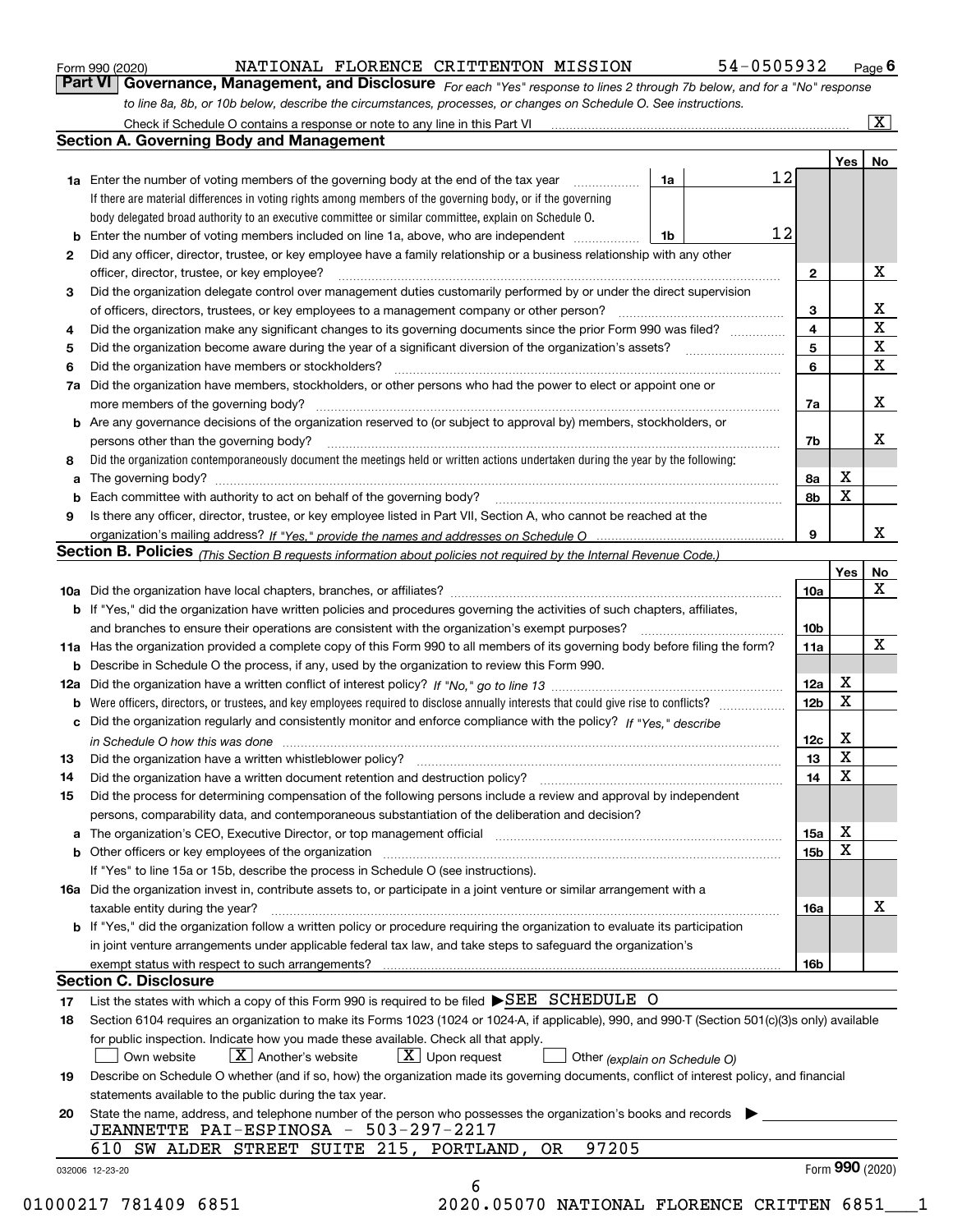$\mathcal{L}^{\text{max}}$ 

**7Part VII Compensation of Officers, Directors, Trustees, Key Employees, Highest Compensated Employees, and Independent Contractors**

Check if Schedule O contains a response or note to any line in this Part VII

**Section A. Officers, Directors, Trustees, Key Employees, and Highest Compensated Employees**

**1a**  Complete this table for all persons required to be listed. Report compensation for the calendar year ending with or within the organization's tax year. **•** List all of the organization's current officers, directors, trustees (whether individuals or organizations), regardless of amount of compensation.

Enter -0- in columns (D), (E), and (F) if no compensation was paid.

 $\bullet$  List all of the organization's  $\,$ current key employees, if any. See instructions for definition of "key employee."

**•** List the organization's five current highest compensated employees (other than an officer, director, trustee, or key employee) who received reportable compensation (Box 5 of Form W-2 and/or Box 7 of Form 1099-MISC) of more than \$100,000 from the organization and any related organizations.

**•** List all of the organization's former officers, key employees, and highest compensated employees who received more than \$100,000 of reportable compensation from the organization and any related organizations.

**former directors or trustees**  ¥ List all of the organization's that received, in the capacity as a former director or trustee of the organization, more than \$10,000 of reportable compensation from the organization and any related organizations.

See instructions for the order in which to list the persons above.

Check this box if neither the organization nor any related organization compensated any current officer, director, or trustee.  $\mathcal{L}^{\text{max}}$ 

| (A)                           | (B)                                                                           | (C)                                     |                       |             |              |                                  |              | (D)             | (E)             | (F)           |
|-------------------------------|-------------------------------------------------------------------------------|-----------------------------------------|-----------------------|-------------|--------------|----------------------------------|--------------|-----------------|-----------------|---------------|
| Name and title                | Average                                                                       | Position<br>(do not check more than one |                       |             |              |                                  |              | Reportable      | Reportable      | Estimated     |
|                               | hours per<br>box, unless person is both an<br>officer and a director/trustee) |                                         |                       |             |              |                                  | compensation | compensation    | amount of       |               |
|                               | week                                                                          |                                         |                       |             |              |                                  |              | from            | from related    | other         |
|                               | (list any                                                                     |                                         |                       |             |              |                                  |              | the             | organizations   | compensation  |
|                               | hours for                                                                     |                                         |                       |             |              |                                  |              | organization    | (W-2/1099-MISC) | from the      |
|                               | related                                                                       |                                         |                       |             |              |                                  |              | (W-2/1099-MISC) |                 | organization  |
|                               | organizations                                                                 |                                         |                       |             |              |                                  |              |                 |                 | and related   |
|                               | below<br>line)                                                                | ndividual trustee or director           | Institutional trustee | Officer     | Key employee | Highest compensated<br> employee | Former       |                 |                 | organizations |
| (1)<br>JEANNETTE PAI-ESPINOSA | 50.00                                                                         |                                         |                       |             |              |                                  |              |                 |                 |               |
| PRESIDENT                     |                                                                               |                                         |                       | $\rm X$     |              |                                  |              | 175,842.        | $\mathbf 0$ .   | 12,560.       |
| LINDA LAUSELL BRYANT<br>(2)   | 3.00                                                                          |                                         |                       |             |              |                                  |              |                 |                 |               |
| CHAIR                         |                                                                               | $\overline{\textbf{X}}$                 |                       | $\mathbf X$ |              |                                  |              | 0.              | $\mathbf 0$ .   | $0$ .         |
| (3)<br>WILLIAM RYANS          | 1.00                                                                          |                                         |                       |             |              |                                  |              |                 |                 |               |
| VICE-CHAIR                    |                                                                               | $\mathbf X$                             |                       | $\mathbf X$ |              |                                  |              | 0.              | 0.              | $\mathbf 0$ . |
| CHARLES BALDWIN<br>(4)        | 3.00                                                                          |                                         |                       |             |              |                                  |              |                 |                 |               |
| TREASURER AND COMMITTEE CHAIR |                                                                               | $\mathbf X$                             |                       | $\mathbf X$ |              |                                  |              | 0.              | $\mathbf 0$ .   | $\mathbf 0$ . |
| MELISSA BYINGTON<br>(5)       | 1.00                                                                          |                                         |                       |             |              |                                  |              |                 |                 |               |
| ASSISTANT TREASURER           |                                                                               | $\mathbf X$                             |                       | $\mathbf X$ |              |                                  |              | 0.              | 0.              | $\mathbf 0$ . |
| JUSTIN YUEN<br>(6)            | 1.00                                                                          |                                         |                       |             |              |                                  |              |                 |                 |               |
| <b>SECRETARY</b>              |                                                                               | $\mathbf X$                             |                       | $\rm X$     |              |                                  |              | 0.              | $\mathbf{0}$ .  | $\mathbf 0$ . |
| KATE RADEMACHER<br>(7)        | 1.00                                                                          |                                         |                       |             |              |                                  |              |                 |                 |               |
| <b>TRUSTEE</b>                |                                                                               | $\mathbf X$                             |                       |             |              |                                  |              | 0.              | $\mathbf 0$ .   | $0_{.}$       |
| TERRI YELLOWHAMMER<br>(8)     | 1.00                                                                          |                                         |                       |             |              |                                  |              |                 |                 |               |
| COMITTEE CHAIR                |                                                                               | $\overline{\mathbf{X}}$                 |                       |             |              |                                  |              | 0.              | $\mathbf 0$ .   | $\mathbf 0$ . |
| DONIEL SUTTON<br>(9)          | 1.00                                                                          |                                         |                       |             |              |                                  |              |                 |                 |               |
| COMITTEE CHAIR                |                                                                               | $\overline{\textbf{X}}$                 |                       |             |              |                                  |              | 0.              | $\mathbf 0$ .   | $0_{.}$       |
| (10) KENNETH L. SIPES         | 1.00                                                                          |                                         |                       |             |              |                                  |              |                 |                 |               |
| <b>TRUSTEE</b>                |                                                                               | $\overline{\mathbf{X}}$                 |                       |             |              |                                  |              | 0.              | 0.              | $\mathbf 0$ . |
| (11) PAULA MOTEN-TOLSON       | 1.00                                                                          |                                         |                       |             |              |                                  |              |                 |                 |               |
| <b>TRUSTEE</b>                |                                                                               | $\overline{\textbf{X}}$                 |                       |             |              |                                  |              | 0.              | $\mathbf 0$ .   | $\mathbf 0$ . |
| (12) JAMES PHELPS             | 1.00                                                                          |                                         |                       |             |              |                                  |              |                 |                 |               |
| <b>TRUSTEE</b>                |                                                                               | $\overline{\mathbf{X}}$                 |                       |             |              |                                  |              | 0.              | $\mathbf 0$ .   | $\mathbf 0$ . |
| (13) RONALD WATERMAN          | 1.00                                                                          |                                         |                       |             |              |                                  |              |                 |                 |               |
| <b>TRUSTEE</b>                |                                                                               | $\mathbf X$                             |                       |             |              |                                  |              | 0.              | $\mathbf 0$ .   | 0.            |
|                               |                                                                               |                                         |                       |             |              |                                  |              |                 |                 |               |
|                               |                                                                               |                                         |                       |             |              |                                  |              |                 |                 |               |
|                               |                                                                               |                                         |                       |             |              |                                  |              |                 |                 |               |
|                               |                                                                               |                                         |                       |             |              |                                  |              |                 |                 |               |
|                               |                                                                               |                                         |                       |             |              |                                  |              |                 |                 |               |
|                               |                                                                               |                                         |                       |             |              |                                  |              |                 |                 |               |
|                               |                                                                               |                                         |                       |             |              |                                  |              |                 |                 |               |

032007 12-23-20

Form (2020) **990**

7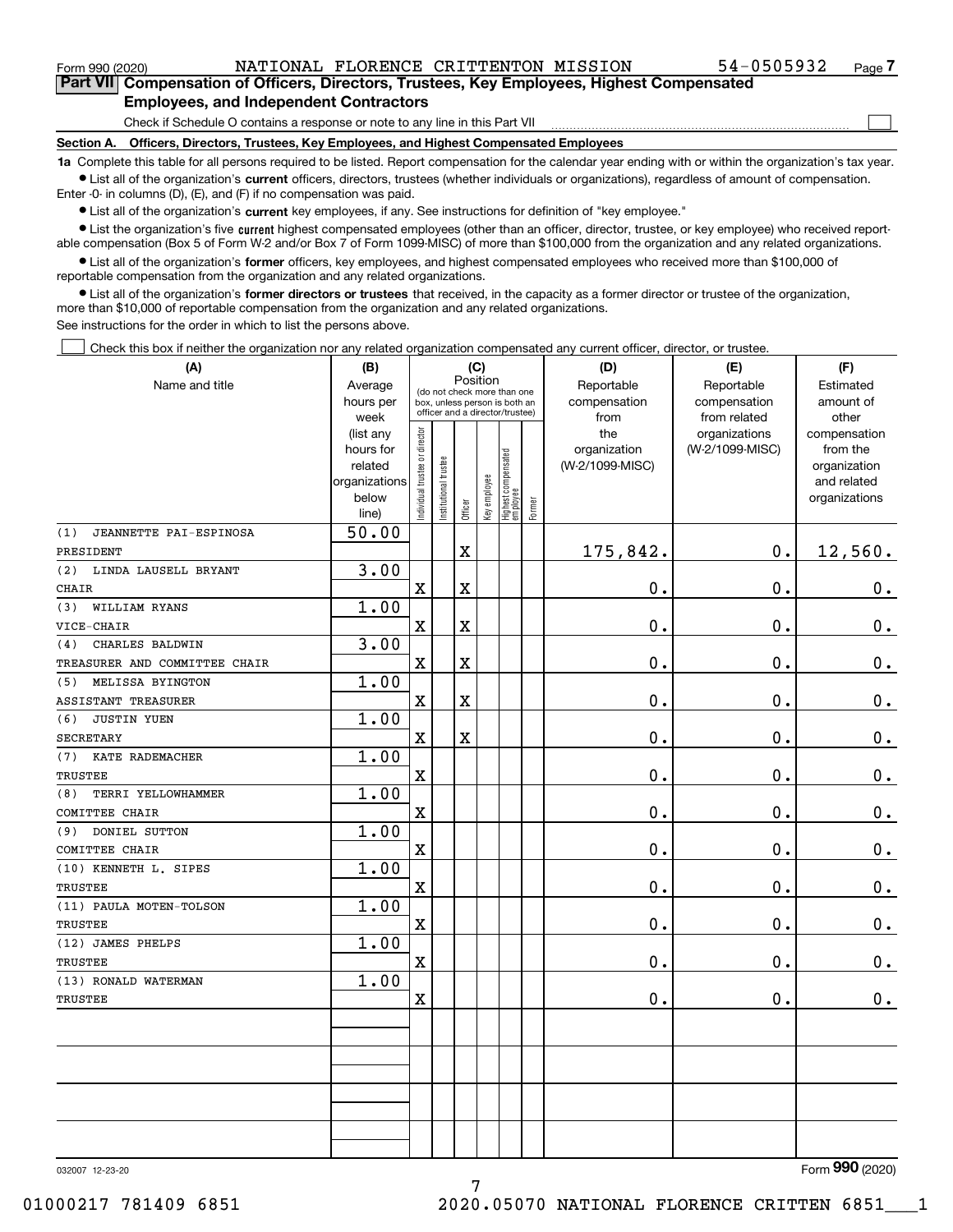|                 | NATIONAL FLORENCE CRITTENTON MISSION<br>Form 990 (2020)                                                                                         |                          |                                |                       |          |              |                                                              |        |                         | 54-0505932      |                  |                 |               | Page 8 |
|-----------------|-------------------------------------------------------------------------------------------------------------------------------------------------|--------------------------|--------------------------------|-----------------------|----------|--------------|--------------------------------------------------------------|--------|-------------------------|-----------------|------------------|-----------------|---------------|--------|
| <b>Part VII</b> | Section A. Officers, Directors, Trustees, Key Employees, and Highest Compensated Employees (continued)                                          |                          |                                |                       |          |              |                                                              |        |                         |                 |                  |                 |               |        |
|                 | (A)                                                                                                                                             | (B)                      |                                |                       | (C)      |              |                                                              |        | (D)                     | (E)             |                  |                 | (F)           |        |
|                 | Name and title                                                                                                                                  | Average                  |                                |                       | Position |              |                                                              |        | Reportable              | Reportable      |                  |                 | Estimated     |        |
|                 |                                                                                                                                                 | hours per                |                                |                       |          |              | (do not check more than one<br>box, unless person is both an |        | compensation            | compensation    |                  |                 | amount of     |        |
|                 |                                                                                                                                                 | week                     |                                |                       |          |              | officer and a director/trustee)                              |        | from                    | from related    |                  |                 | other         |        |
|                 |                                                                                                                                                 | (list any                |                                |                       |          |              |                                                              |        | the                     | organizations   |                  |                 | compensation  |        |
|                 |                                                                                                                                                 | hours for                |                                |                       |          |              |                                                              |        | organization            | (W-2/1099-MISC) |                  |                 | from the      |        |
|                 |                                                                                                                                                 | related<br>organizations |                                |                       |          |              |                                                              |        | (W-2/1099-MISC)         |                 |                  |                 | organization  |        |
|                 |                                                                                                                                                 | below                    |                                |                       |          |              |                                                              |        |                         |                 |                  |                 | and related   |        |
|                 |                                                                                                                                                 | line)                    | Individual trustee or director | Institutional trustee | Officer  | Key employee | Highest compensated<br> employee                             | Former |                         |                 |                  |                 | organizations |        |
|                 |                                                                                                                                                 |                          |                                |                       |          |              |                                                              |        |                         |                 |                  |                 |               |        |
|                 |                                                                                                                                                 |                          |                                |                       |          |              |                                                              |        |                         |                 |                  |                 |               |        |
|                 |                                                                                                                                                 |                          |                                |                       |          |              |                                                              |        |                         |                 |                  |                 |               |        |
|                 |                                                                                                                                                 |                          |                                |                       |          |              |                                                              |        |                         |                 |                  |                 |               |        |
|                 |                                                                                                                                                 |                          |                                |                       |          |              |                                                              |        |                         |                 |                  |                 |               |        |
|                 |                                                                                                                                                 |                          |                                |                       |          |              |                                                              |        |                         |                 |                  |                 |               |        |
|                 |                                                                                                                                                 |                          |                                |                       |          |              |                                                              |        |                         |                 |                  |                 |               |        |
|                 |                                                                                                                                                 |                          |                                |                       |          |              |                                                              |        |                         |                 |                  |                 |               |        |
|                 |                                                                                                                                                 |                          |                                |                       |          |              |                                                              |        |                         |                 |                  |                 |               |        |
|                 |                                                                                                                                                 |                          |                                |                       |          |              |                                                              |        |                         |                 |                  |                 |               |        |
|                 |                                                                                                                                                 |                          |                                |                       |          |              |                                                              |        |                         |                 |                  |                 |               |        |
|                 |                                                                                                                                                 |                          |                                |                       |          |              |                                                              |        |                         |                 |                  |                 |               |        |
|                 |                                                                                                                                                 |                          |                                |                       |          |              |                                                              |        |                         |                 |                  |                 |               |        |
|                 |                                                                                                                                                 |                          |                                |                       |          |              |                                                              |        |                         |                 |                  |                 |               |        |
|                 |                                                                                                                                                 |                          |                                |                       |          |              |                                                              |        |                         |                 |                  |                 |               |        |
|                 |                                                                                                                                                 |                          |                                |                       |          |              |                                                              |        |                         |                 |                  |                 |               |        |
|                 |                                                                                                                                                 |                          |                                |                       |          |              |                                                              |        |                         |                 |                  |                 |               |        |
|                 |                                                                                                                                                 |                          |                                |                       |          |              |                                                              |        |                         |                 |                  |                 |               |        |
|                 |                                                                                                                                                 |                          |                                |                       |          |              |                                                              |        |                         |                 |                  |                 |               |        |
|                 |                                                                                                                                                 |                          |                                |                       |          |              |                                                              |        | 175,842.                |                 | $\mathbf 0$ .    |                 | 12,560.       |        |
|                 | c Total from continuation sheets to Part VII, Section A                                                                                         |                          |                                |                       |          |              |                                                              |        | 0.                      |                 | $\overline{0}$ . |                 |               | $0$ .  |
|                 |                                                                                                                                                 |                          |                                |                       |          |              |                                                              |        | 175,842.                |                 | 0.               |                 | 12,560.       |        |
| $\mathbf{2}$    | Total number of individuals (including but not limited to those listed above) who received more than \$100,000 of reportable                    |                          |                                |                       |          |              |                                                              |        |                         |                 |                  |                 |               |        |
|                 | compensation from the organization $\blacktriangleright$                                                                                        |                          |                                |                       |          |              |                                                              |        |                         |                 |                  |                 |               | 2      |
|                 |                                                                                                                                                 |                          |                                |                       |          |              |                                                              |        |                         |                 |                  |                 | Yes           | No     |
| 3               | Did the organization list any former officer, director, trustee, key employee, or highest compensated employee on                               |                          |                                |                       |          |              |                                                              |        |                         |                 |                  |                 |               |        |
|                 | line 1a? If "Yes," complete Schedule J for such individual manufactured contained and the 1a? If "Yes," complete Schedule J for such individual |                          |                                |                       |          |              |                                                              |        |                         |                 |                  | 3               |               | X      |
|                 | For any individual listed on line 1a, is the sum of reportable compensation and other compensation from the organization                        |                          |                                |                       |          |              |                                                              |        |                         |                 |                  |                 |               |        |
|                 |                                                                                                                                                 |                          |                                |                       |          |              |                                                              |        |                         |                 |                  | 4               | X             |        |
| 5               | Did any person listed on line 1a receive or accrue compensation from any unrelated organization or individual for services                      |                          |                                |                       |          |              |                                                              |        |                         |                 |                  |                 |               |        |
|                 |                                                                                                                                                 |                          |                                |                       |          |              |                                                              |        |                         |                 |                  | 5               |               | х      |
|                 | <b>Section B. Independent Contractors</b>                                                                                                       |                          |                                |                       |          |              |                                                              |        |                         |                 |                  |                 |               |        |
| 1               | Complete this table for your five highest compensated independent contractors that received more than \$100,000 of compensation from            |                          |                                |                       |          |              |                                                              |        |                         |                 |                  |                 |               |        |
|                 | the organization. Report compensation for the calendar year ending with or within the organization's tax year.                                  |                          |                                |                       |          |              |                                                              |        |                         |                 |                  |                 |               |        |
|                 | (A)                                                                                                                                             |                          |                                |                       |          |              |                                                              |        | (B)                     |                 |                  | (C)             |               |        |
|                 | Name and business address                                                                                                                       |                          |                                | <b>NONE</b>           |          |              |                                                              |        | Description of services |                 |                  | Compensation    |               |        |
|                 |                                                                                                                                                 |                          |                                |                       |          |              |                                                              |        |                         |                 |                  |                 |               |        |
|                 |                                                                                                                                                 |                          |                                |                       |          |              |                                                              |        |                         |                 |                  |                 |               |        |
|                 |                                                                                                                                                 |                          |                                |                       |          |              |                                                              |        |                         |                 |                  |                 |               |        |
|                 |                                                                                                                                                 |                          |                                |                       |          |              |                                                              |        |                         |                 |                  |                 |               |        |
|                 |                                                                                                                                                 |                          |                                |                       |          |              |                                                              |        |                         |                 |                  |                 |               |        |
|                 |                                                                                                                                                 |                          |                                |                       |          |              |                                                              |        |                         |                 |                  |                 |               |        |
|                 |                                                                                                                                                 |                          |                                |                       |          |              |                                                              |        |                         |                 |                  |                 |               |        |
|                 |                                                                                                                                                 |                          |                                |                       |          |              |                                                              |        |                         |                 |                  |                 |               |        |
|                 |                                                                                                                                                 |                          |                                |                       |          |              |                                                              |        |                         |                 |                  |                 |               |        |
|                 |                                                                                                                                                 |                          |                                |                       |          |              |                                                              |        |                         |                 |                  |                 |               |        |
| 2               | Total number of independent contractors (including but not limited to those listed above) who received more than                                |                          |                                |                       |          |              |                                                              |        |                         |                 |                  |                 |               |        |
|                 | \$100,000 of compensation from the organization                                                                                                 |                          |                                |                       |          | 0            |                                                              |        |                         |                 |                  |                 |               |        |
|                 |                                                                                                                                                 |                          |                                |                       |          |              |                                                              |        |                         |                 |                  | Form 990 (2020) |               |        |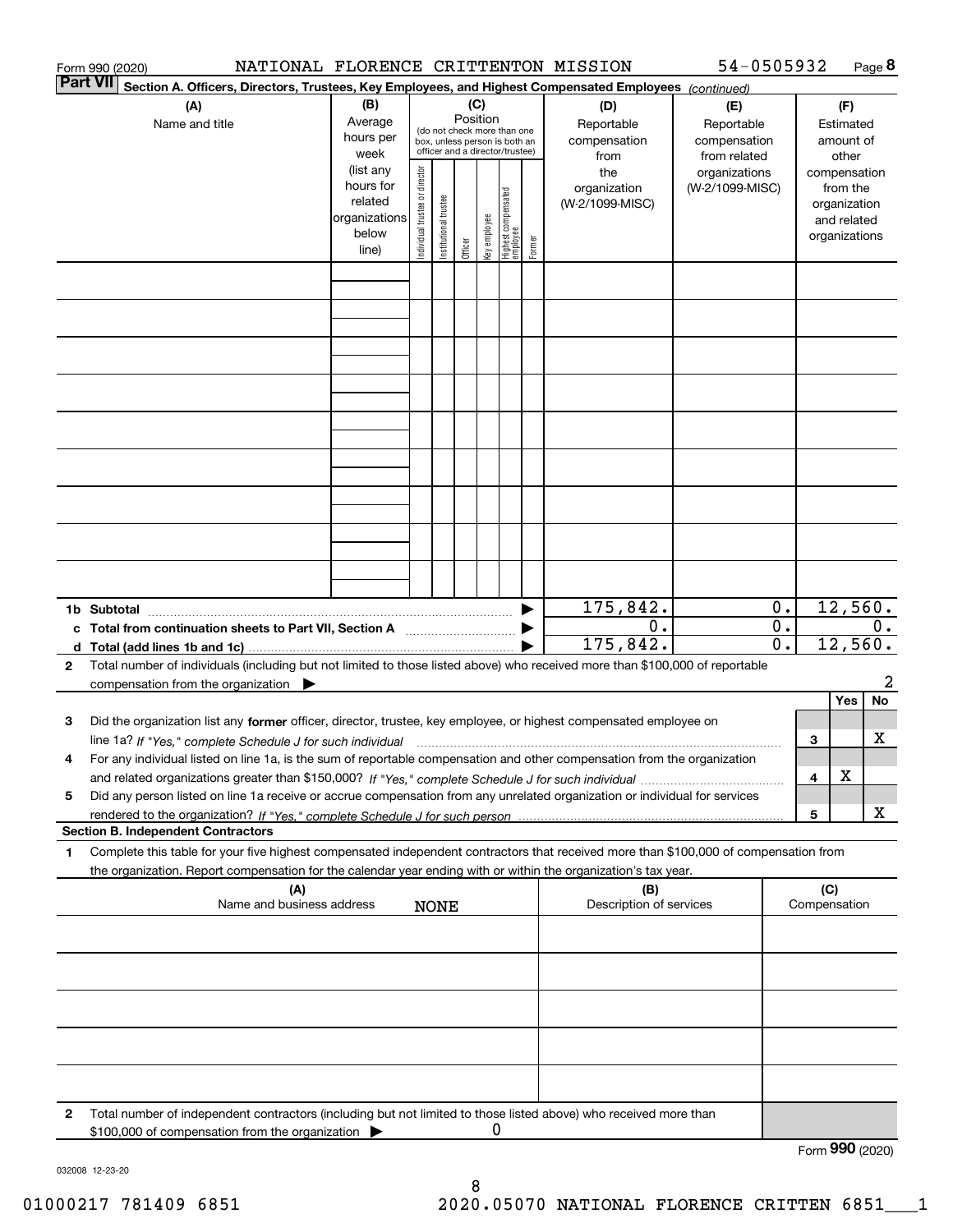|                                                           |      |        | NATIONAL FLORENCE CRITTENTON MISSION<br>Form 990 (2020)                                      |                 |                       |                                  |                                                                                                    | 54-0505932                    | Page 9                                                          |
|-----------------------------------------------------------|------|--------|----------------------------------------------------------------------------------------------|-----------------|-----------------------|----------------------------------|----------------------------------------------------------------------------------------------------|-------------------------------|-----------------------------------------------------------------|
| <b>Part VIII</b>                                          |      |        | <b>Statement of Revenue</b>                                                                  |                 |                       |                                  |                                                                                                    |                               |                                                                 |
|                                                           |      |        | Check if Schedule O contains a response or note to any line in this Part VIII                |                 |                       |                                  | $\begin{array}{c c c c c} \hline \textbf{(B)} & \textbf{(C)} & \textbf{(D)} \\ \hline \end{array}$ |                               |                                                                 |
|                                                           |      |        |                                                                                              |                 |                       | (A)<br>Total revenue             | Related or exempt<br>function revenue                                                              | Unrelated<br>business revenue | (D)<br>Revenue excluded<br>from tax under<br>sections 512 - 514 |
|                                                           |      |        | 1a<br>1 a Federated campaigns                                                                |                 |                       |                                  |                                                                                                    |                               |                                                                 |
|                                                           |      | b      | 1 <sub>b</sub><br>Membership dues<br>$\overline{\phantom{a}}$                                |                 |                       |                                  |                                                                                                    |                               |                                                                 |
| Contributions, Gifts, Grants<br>and Other Similar Amounts |      | с      | 1 <sub>c</sub><br>Fundraising events                                                         |                 |                       |                                  |                                                                                                    |                               |                                                                 |
|                                                           |      |        | 1 <sub>d</sub><br>d Related organizations                                                    |                 |                       |                                  |                                                                                                    |                               |                                                                 |
|                                                           |      | е      | 1e<br>Government grants (contributions)                                                      |                 | 181, 309.             |                                  |                                                                                                    |                               |                                                                 |
|                                                           |      | f      | All other contributions, gifts, grants, and                                                  |                 |                       |                                  |                                                                                                    |                               |                                                                 |
|                                                           |      |        | similar amounts not included above<br>1f                                                     |                 | 711,852.              |                                  |                                                                                                    |                               |                                                                 |
|                                                           |      | g      | $1g$ \$<br>Noncash contributions included in lines 1a-1f                                     |                 |                       |                                  |                                                                                                    |                               |                                                                 |
|                                                           |      |        |                                                                                              |                 | <b>Business Code</b>  | 893,161.                         |                                                                                                    |                               |                                                                 |
|                                                           |      |        | LIGHTHOUSE ADMIN FEES                                                                        |                 | 900099                | 154,292.                         | 154,292.                                                                                           |                               |                                                                 |
|                                                           | 2a   |        |                                                                                              |                 |                       |                                  |                                                                                                    |                               |                                                                 |
|                                                           |      | b<br>с | <u> 1989 - Johann Barn, mars and de Brasilian (b. 1989)</u>                                  |                 |                       |                                  |                                                                                                    |                               |                                                                 |
| Program Service<br>Revenue                                |      | d      | the control of the control of the control of the control of the control of                   |                 |                       |                                  |                                                                                                    |                               |                                                                 |
|                                                           |      | е      |                                                                                              |                 |                       |                                  |                                                                                                    |                               |                                                                 |
|                                                           |      | f      | All other program service revenue                                                            |                 |                       |                                  |                                                                                                    |                               |                                                                 |
|                                                           |      | a      |                                                                                              |                 | $\blacktriangleright$ | 154,292.                         |                                                                                                    |                               |                                                                 |
|                                                           | 3    |        | Investment income (including dividends, interest, and                                        |                 |                       |                                  |                                                                                                    |                               |                                                                 |
|                                                           |      |        |                                                                                              |                 | ▶                     | 561.                             |                                                                                                    |                               | 561.                                                            |
|                                                           | 4    |        | Income from investment of tax-exempt bond proceeds                                           |                 |                       |                                  |                                                                                                    |                               |                                                                 |
|                                                           | 5    |        |                                                                                              |                 |                       |                                  |                                                                                                    |                               |                                                                 |
|                                                           |      |        | (i) Real                                                                                     |                 | (ii) Personal         |                                  |                                                                                                    |                               |                                                                 |
|                                                           |      |        | 6a<br>6 a Gross rents<br>.                                                                   |                 |                       |                                  |                                                                                                    |                               |                                                                 |
|                                                           |      | b      | 6b<br>Less: rental expenses                                                                  |                 |                       |                                  |                                                                                                    |                               |                                                                 |
|                                                           |      | c      | 6c<br>Rental income or (loss)<br>Net rental income or (loss)                                 |                 |                       |                                  |                                                                                                    |                               |                                                                 |
|                                                           |      | d      | (i) Securities<br>7 a Gross amount from sales of                                             |                 | (ii) Other            |                                  |                                                                                                    |                               |                                                                 |
|                                                           |      |        | assets other than inventory<br>7a                                                            |                 |                       |                                  |                                                                                                    |                               |                                                                 |
|                                                           |      |        | <b>b</b> Less: cost or other basis                                                           |                 |                       |                                  |                                                                                                    |                               |                                                                 |
|                                                           |      |        | and sales expenses<br>7b                                                                     |                 |                       |                                  |                                                                                                    |                               |                                                                 |
| evenue                                                    |      |        | 7c<br>c Gain or (loss)                                                                       |                 |                       |                                  |                                                                                                    |                               |                                                                 |
|                                                           |      |        |                                                                                              |                 |                       |                                  |                                                                                                    |                               |                                                                 |
| Other R                                                   |      |        | 8 a Gross income from fundraising events (not                                                |                 |                       |                                  |                                                                                                    |                               |                                                                 |
|                                                           |      |        | including \$                                                                                 |                 |                       |                                  |                                                                                                    |                               |                                                                 |
|                                                           |      |        | contributions reported on line 1c). See                                                      |                 |                       |                                  |                                                                                                    |                               |                                                                 |
|                                                           |      |        |                                                                                              | 8a              |                       |                                  |                                                                                                    |                               |                                                                 |
|                                                           |      |        |                                                                                              | 8b              |                       |                                  |                                                                                                    |                               |                                                                 |
|                                                           |      | с      | Net income or (loss) from fundraising events                                                 |                 |                       |                                  |                                                                                                    |                               |                                                                 |
|                                                           |      |        | 9 a Gross income from gaming activities. See                                                 |                 |                       |                                  |                                                                                                    |                               |                                                                 |
|                                                           |      |        |                                                                                              | 9a              |                       |                                  |                                                                                                    |                               |                                                                 |
|                                                           |      |        | <b>b</b> Less: direct expenses <b>manually</b>                                               | 9 <sub>b</sub>  |                       |                                  |                                                                                                    |                               |                                                                 |
|                                                           |      |        | c Net income or (loss) from gaming activities<br>10 a Gross sales of inventory, less returns |                 |                       |                                  |                                                                                                    |                               |                                                                 |
|                                                           |      |        |                                                                                              | 10a             |                       |                                  |                                                                                                    |                               |                                                                 |
|                                                           |      |        | <b>b</b> Less: cost of goods sold                                                            | 10 <sub>b</sub> |                       |                                  |                                                                                                    |                               |                                                                 |
|                                                           |      |        | c Net income or (loss) from sales of inventory                                               |                 |                       |                                  |                                                                                                    |                               |                                                                 |
|                                                           |      |        |                                                                                              |                 | <b>Business Code</b>  |                                  |                                                                                                    |                               |                                                                 |
| Miscellaneous<br>Revenue                                  | 11 a |        | the contract of the contract of the contract of the contract of the contract of              |                 |                       |                                  |                                                                                                    |                               |                                                                 |
|                                                           |      | b      | the control of the control of the control of the control of the control of the control of    |                 |                       |                                  |                                                                                                    |                               |                                                                 |
|                                                           |      | c      | the contract of the contract of the contract of the contract of                              |                 |                       |                                  |                                                                                                    |                               |                                                                 |
|                                                           |      |        |                                                                                              |                 |                       |                                  |                                                                                                    |                               |                                                                 |
|                                                           |      |        |                                                                                              |                 |                       |                                  |                                                                                                    |                               |                                                                 |
|                                                           |      |        |                                                                                              |                 |                       | $\blacktriangleright$ 1,048,014. | 154,292.                                                                                           | 0.                            | 561.                                                            |

032009 12-23-20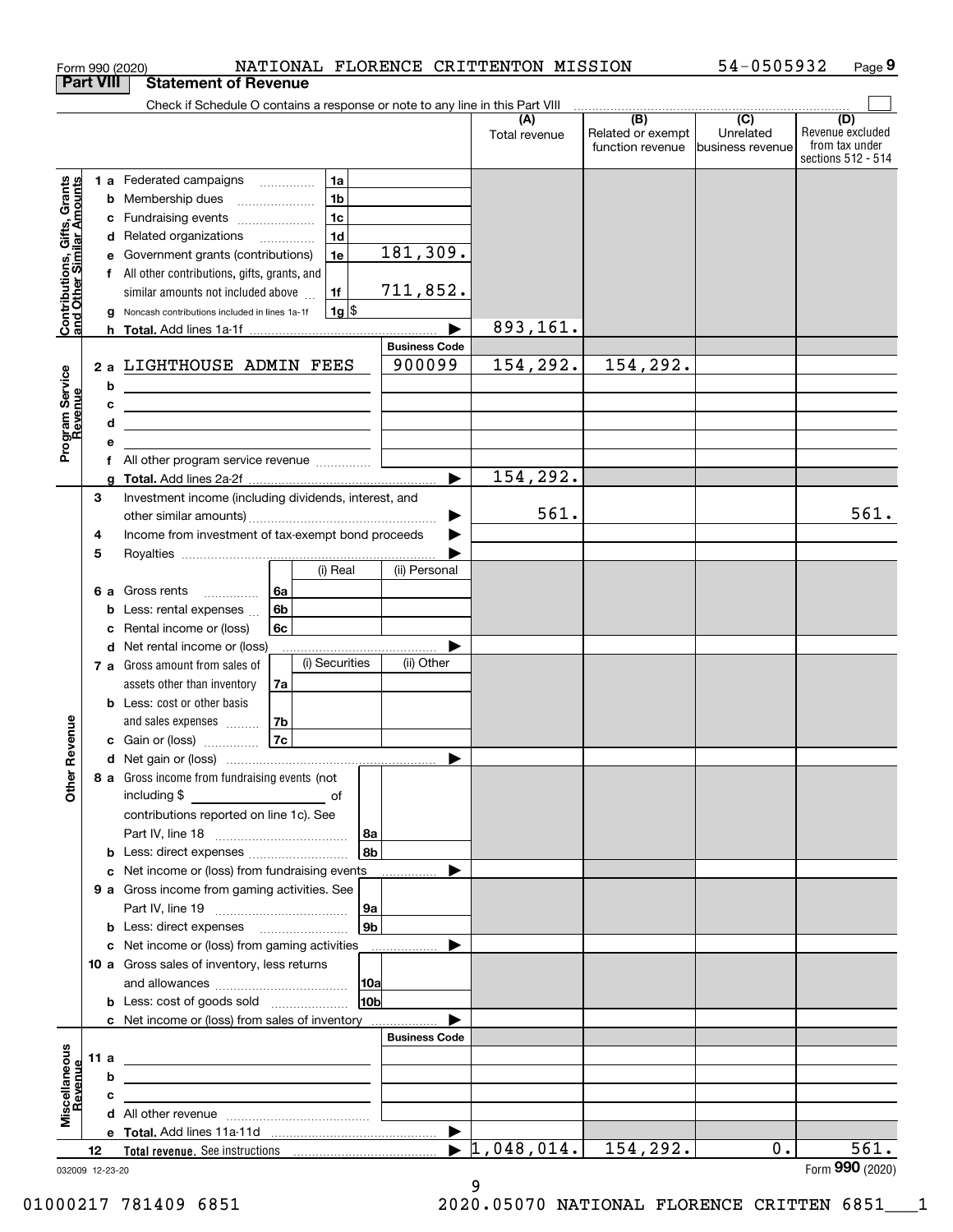Form 990 (2020) Page **Part IX Statement of Functional Expenses** NATIONAL FLORENCE CRITTENTON MISSION 54-0505932

*Section 501(c)(3) and 501(c)(4) organizations must complete all columns. All other organizations must complete column (A).*

**10**

|              |                                                                                                                      |                       |                                    |                                                      | $\boxed{\text{X}}$             |
|--------------|----------------------------------------------------------------------------------------------------------------------|-----------------------|------------------------------------|------------------------------------------------------|--------------------------------|
|              | Do not include amounts reported on lines 6b,<br>7b, 8b, 9b, and 10b of Part VIII.                                    | (A)<br>Total expenses | (B)<br>Program service<br>expenses | $\overline{C}$<br>Management and<br>general expenses | (D)<br>Fundraising<br>expenses |
| 1.           | Grants and other assistance to domestic organizations                                                                |                       |                                    |                                                      |                                |
|              | and domestic governments. See Part IV, line 21                                                                       | 330,000.              | 330,000.                           |                                                      |                                |
| $\mathbf{2}$ | Grants and other assistance to domestic                                                                              |                       |                                    |                                                      |                                |
|              | individuals. See Part IV, line 22                                                                                    |                       |                                    |                                                      |                                |
| 3            | Grants and other assistance to foreign                                                                               |                       |                                    |                                                      |                                |
|              | organizations, foreign governments, and foreign                                                                      |                       |                                    |                                                      |                                |
|              | individuals. See Part IV, lines 15 and 16                                                                            |                       |                                    |                                                      |                                |
| 4            | Benefits paid to or for members                                                                                      |                       |                                    |                                                      |                                |
| 5            | Compensation of current officers, directors,                                                                         |                       |                                    |                                                      |                                |
|              | trustees, and key employees                                                                                          | 188,402.              | 144,763.                           | 28,653.                                              | 14,986.                        |
| 6            | Compensation not included above to disqualified                                                                      |                       |                                    |                                                      |                                |
|              | persons (as defined under section 4958(f)(1)) and                                                                    |                       |                                    |                                                      |                                |
|              | persons described in section $4958(c)(3)(B)$<br>$\sim$                                                               |                       |                                    |                                                      |                                |
| 7            |                                                                                                                      | 1,196,446.            | 919, 313.                          | 181,962.                                             | 95,171.                        |
| 8            | Pension plan accruals and contributions (include                                                                     |                       |                                    |                                                      |                                |
|              | section 401(k) and 403(b) employer contributions)                                                                    |                       |                                    |                                                      |                                |
| 9            |                                                                                                                      | 176,544.              | 135,651.                           | 26,850.                                              | $\frac{14,043.}{8,231.}$       |
| 10           |                                                                                                                      | 103,475.              | 79,507.                            | 15,737.                                              |                                |
| 11           | Fees for services (nonemployees):                                                                                    |                       |                                    |                                                      |                                |
|              |                                                                                                                      |                       |                                    |                                                      |                                |
|              |                                                                                                                      | 160.                  |                                    | 160.                                                 |                                |
|              |                                                                                                                      | 36, 722.              |                                    | 36, 722.                                             |                                |
|              |                                                                                                                      |                       |                                    |                                                      |                                |
| е            | Professional fundraising services. See Part IV, line 17                                                              |                       |                                    |                                                      |                                |
| f            | Investment management fees                                                                                           |                       |                                    |                                                      |                                |
|              | g Other. (If line 11g amount exceeds 10% of line 25,                                                                 |                       |                                    |                                                      |                                |
|              | column (A) amount, list line 11g expenses on Sch 0.)                                                                 | 350,244.              | 285,560.                           | 58,871.                                              | <u>5,813.</u>                  |
| 12           |                                                                                                                      |                       |                                    |                                                      |                                |
| 13           |                                                                                                                      | 73,363.               | 43,194.                            | 18,139.                                              | 12,030.                        |
| 14           |                                                                                                                      |                       |                                    |                                                      |                                |
| 15           |                                                                                                                      |                       |                                    |                                                      |                                |
| 16           |                                                                                                                      | 110,777.<br>29,355.   | 63,251.                            | 26, 226.                                             | 21,300.                        |
| 17           | Travel                                                                                                               |                       | 25,482.                            | 141.                                                 | 3,732.                         |
| 18           | Payments of travel or entertainment expenses                                                                         |                       |                                    |                                                      |                                |
|              | for any federal, state, or local public officials                                                                    | 9,751.                |                                    |                                                      | 734.                           |
| 19           | Conferences, conventions, and meetings                                                                               |                       | 6,465.                             | 2,552.                                               |                                |
| 20           | Interest                                                                                                             |                       |                                    |                                                      |                                |
| 21           |                                                                                                                      | 6,341.                | 2,921.                             | 2,995.                                               | 425.                           |
| 22           | Depreciation, depletion, and amortization                                                                            | 7,751.                | 3,056.                             | 3,424.                                               | $\overline{1,271}$ .           |
| 23           | Insurance<br>Other expenses. Itemize expenses not covered                                                            |                       |                                    |                                                      |                                |
| 24           | above (List miscellaneous expenses on line 24e. If                                                                   |                       |                                    |                                                      |                                |
|              | line 24e amount exceeds 10% of line 25, column (A)<br>amount, list line 24e expenses on Schedule O.)                 |                       |                                    |                                                      |                                |
|              | a EQUIPMENT AND MAINTENAN                                                                                            | 8,534.                | 4,288.                             | 2,343.                                               | 1,903.                         |
| b            |                                                                                                                      |                       |                                    |                                                      |                                |
| с            | <u> 1989 - Johann Barn, mars ann an t-Amhain Aonaich an t-Aonaich an t-Aonaich ann an t-Aonaich ann an t-Aonaich</u> |                       |                                    |                                                      |                                |
| d            |                                                                                                                      |                       |                                    |                                                      |                                |
|              | e All other expenses                                                                                                 | 18,970.               | 18,970.                            |                                                      |                                |
| 25           | Total functional expenses. Add lines 1 through 24e                                                                   | 2,646,835.            | 2,062,421.                         | 404,775.                                             | 179,639.                       |
| 26           | Joint costs. Complete this line only if the organization                                                             |                       |                                    |                                                      |                                |
|              | reported in column (B) joint costs from a combined                                                                   |                       |                                    |                                                      |                                |
|              | educational campaign and fundraising solicitation.                                                                   |                       |                                    |                                                      |                                |
|              | Check here $\blacktriangleright$<br>if following SOP 98-2 (ASC 958-720)                                              |                       |                                    |                                                      |                                |

032010 12-23-20

10 01000217 781409 6851 2020.05070 NATIONAL FLORENCE CRITTEN 6851 1

Form (2020) **990**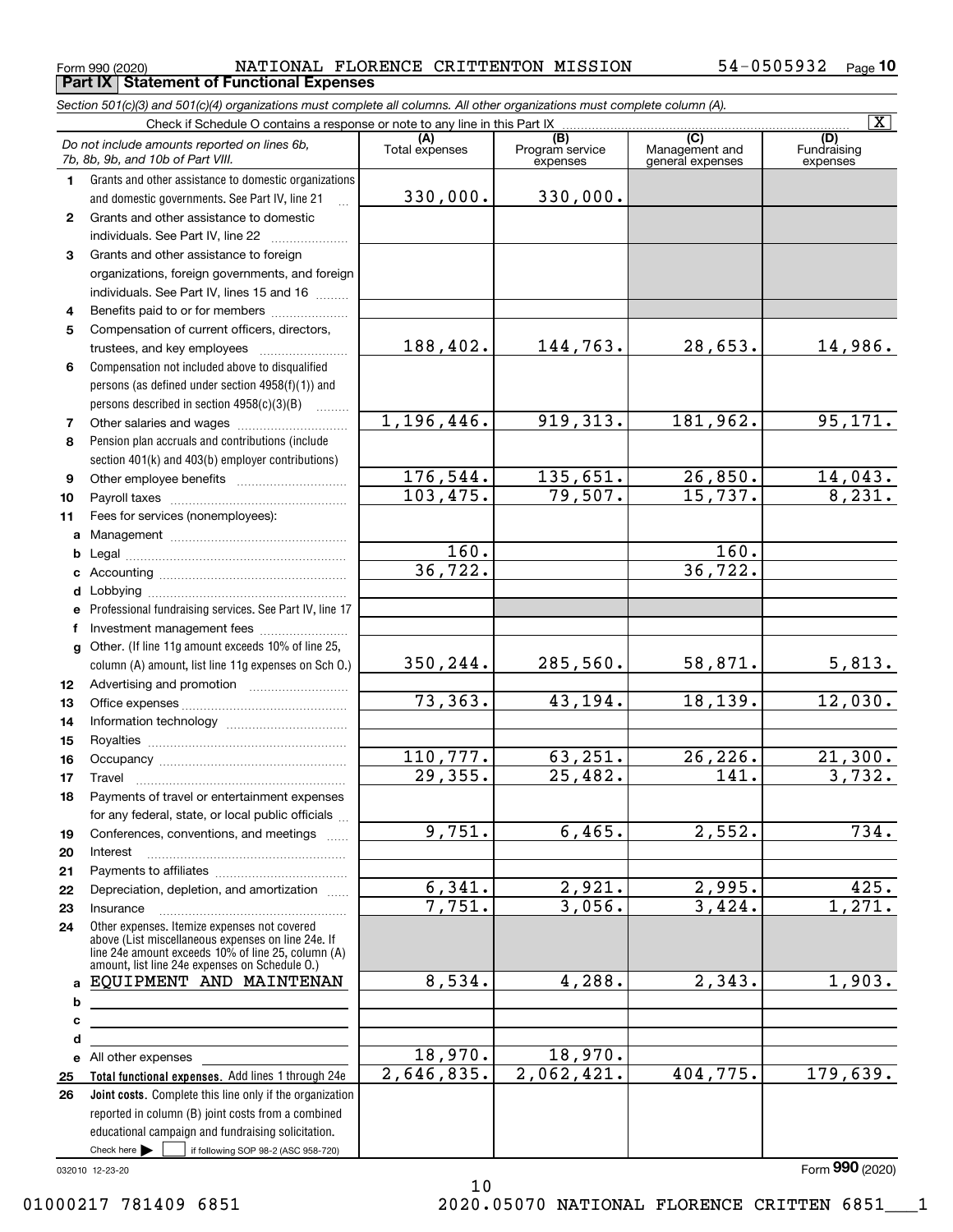**Part X Balance Sheet**

**11**

|                             |          |                                                                                            |          |                             | (A)<br>Beginning of year              |                         | (B)<br>End of year   |
|-----------------------------|----------|--------------------------------------------------------------------------------------------|----------|-----------------------------|---------------------------------------|-------------------------|----------------------|
|                             | 1        |                                                                                            |          |                             | $\overline{107,482}$ .                | $\mathbf{1}$            | 9,078.               |
|                             | 2        |                                                                                            | 214,898. | $\mathbf{2}$                | 267,594.                              |                         |                      |
|                             | 3        |                                                                                            |          |                             |                                       | 3                       | 1,198,697.           |
|                             | 4        |                                                                                            |          |                             | 2,375,969.                            | $\overline{\mathbf{4}}$ |                      |
|                             | 5        | Loans and other receivables from any current or former officer, director,                  |          |                             |                                       |                         |                      |
|                             |          | trustee, key employee, creator or founder, substantial contributor, or 35%                 |          |                             |                                       |                         |                      |
|                             |          | controlled entity or family member of any of these persons                                 |          |                             |                                       | 5                       |                      |
|                             | 6        | Loans and other receivables from other disqualified persons (as defined                    |          |                             |                                       |                         |                      |
|                             |          | under section $4958(f)(1)$ , and persons described in section $4958(c)(3)(B)$<br>$\ldots$  |          |                             |                                       | 6                       |                      |
|                             | 7        |                                                                                            |          |                             |                                       | $\overline{7}$          |                      |
| Assets                      | 8        |                                                                                            |          |                             |                                       | 8                       |                      |
|                             | 9        | Prepaid expenses and deferred charges                                                      |          |                             | $\overline{25,168}$ .                 | $\boldsymbol{9}$        | 19,732.              |
|                             |          | <b>10a</b> Land, buildings, and equipment: cost or other                                   |          |                             |                                       |                         |                      |
|                             |          | basis. Complete Part VI of Schedule D  10a                                                 |          | $\frac{170,256}{145,345}$ . |                                       |                         |                      |
|                             |          | <b>b</b> Less: accumulated depreciation<br>. 1                                             | -10b l   |                             | 19,882.                               | 10 <sub>c</sub>         | 24,911.              |
|                             | 11       |                                                                                            |          |                             |                                       | 11                      |                      |
|                             | 12       |                                                                                            |          |                             |                                       | 12                      |                      |
|                             | 13       |                                                                                            |          |                             |                                       | 13                      |                      |
|                             | 14       |                                                                                            |          |                             |                                       | 14                      |                      |
|                             | 15       |                                                                                            | 110,474. | 15                          | 122,195.                              |                         |                      |
|                             | 16       |                                                                                            |          |                             | 2,853,873.                            | 16                      | 1,642,207.           |
|                             | 17       |                                                                                            | 176,483. | 17                          | 130, 554.                             |                         |                      |
|                             | 18       |                                                                                            |          | 18                          |                                       |                         |                      |
|                             | 19       |                                                                                            |          |                             | 19                                    |                         |                      |
|                             | 20       |                                                                                            |          | 20                          |                                       |                         |                      |
|                             | 21       | Escrow or custodial account liability. Complete Part IV of Schedule D                      |          |                             | 21                                    |                         |                      |
|                             | 22       | Loans and other payables to any current or former officer, director,                       |          |                             |                                       |                         |                      |
|                             |          | trustee, key employee, creator or founder, substantial contributor, or 35%                 |          |                             |                                       |                         |                      |
| Liabilities                 |          | controlled entity or family member of any of these persons                                 |          |                             | 22                                    |                         |                      |
|                             | 23       |                                                                                            |          |                             |                                       | 23                      |                      |
|                             | 24       |                                                                                            |          |                             |                                       | 24                      | 253,037.             |
|                             | 25       | Other liabilities (including federal income tax, payables to related third                 |          |                             |                                       |                         |                      |
|                             |          | parties, and other liabilities not included on lines 17-24). Complete Part X               |          |                             |                                       |                         |                      |
|                             |          | of Schedule D                                                                              |          |                             | 24,722.<br>$\overline{201, 205}$ . 26 | 25                      | 193,048.<br>576,639. |
|                             | 26       |                                                                                            |          |                             |                                       |                         |                      |
|                             |          | Organizations that follow FASB ASC 958, check here $\blacktriangleright \lfloor X \rfloor$ |          |                             |                                       |                         |                      |
|                             |          | and complete lines 27, 28, 32, and 33.                                                     |          |                             | 1,601,604.                            |                         | 623, 194.            |
|                             | 27       |                                                                                            |          |                             | $1,051,064$ .                         | 27                      | 442, 374.            |
|                             | 28       |                                                                                            |          |                             |                                       | 28                      |                      |
|                             |          | Organizations that do not follow FASB ASC 958, check here ▶ □                              |          |                             |                                       |                         |                      |
|                             |          | and complete lines 29 through 33.                                                          |          |                             |                                       |                         |                      |
| Net Assets or Fund Balances | 29<br>30 | Paid-in or capital surplus, or land, building, or equipment fund                           |          |                             |                                       | 29<br>30                |                      |
|                             | 31       | Retained earnings, endowment, accumulated income, or other funds                           |          |                             |                                       | 31                      |                      |
|                             | 32       |                                                                                            |          |                             | 2,652,668.                            | 32                      | 1,065,568.           |
|                             | 33       |                                                                                            |          |                             | 2,853,873.                            | 33                      | 1,642,207.           |
|                             |          |                                                                                            |          |                             |                                       |                         |                      |

Form (2020) **990**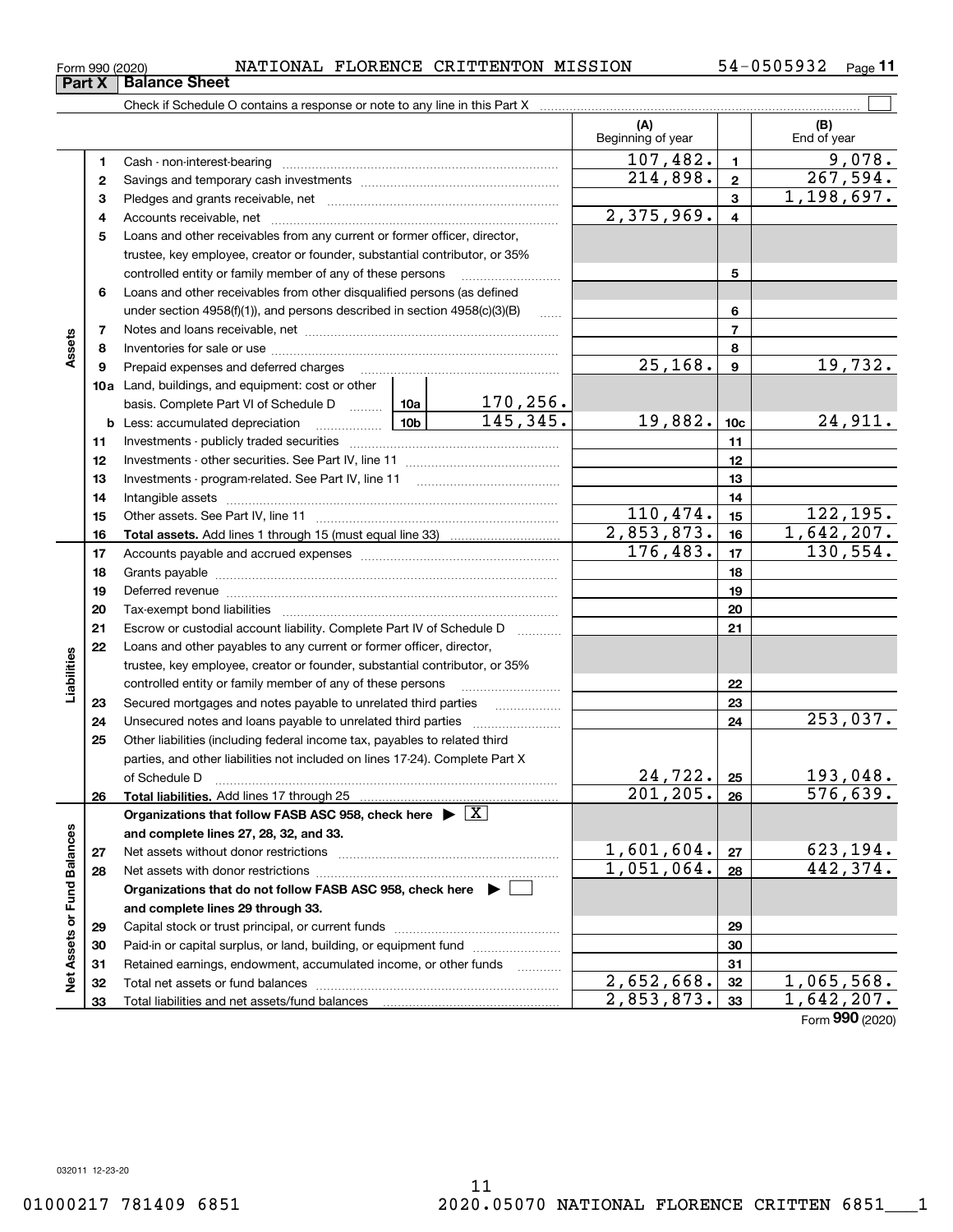| Part XI<br><b>Reconciliation of Net Assets</b><br>1,048,014.<br>1<br>1<br>2,646,835.<br>$\mathbf{2}$<br>2<br>$-1,598,821.$<br>3<br>Revenue less expenses. Subtract line 2 from line 1<br>з<br>2,652,668.<br>$\overline{4}$<br>4<br>5<br>5<br>6<br>6<br>$\overline{7}$<br>7<br>8<br>8<br>Prior period adjustments material contents and content of the content of the content of the content of the content of the content of the content of the content of the content of the content of the content of the content of<br>11,721.<br>9<br>Other changes in net assets or fund balances (explain on Schedule O)<br>9<br>Net assets or fund balances at end of year. Combine lines 3 through 9 (must equal Part X, line 32,<br>10<br>1,065,568.<br>10<br>Part XII Financial Statements and Reporting<br>Yes | Page 12                 |
|-----------------------------------------------------------------------------------------------------------------------------------------------------------------------------------------------------------------------------------------------------------------------------------------------------------------------------------------------------------------------------------------------------------------------------------------------------------------------------------------------------------------------------------------------------------------------------------------------------------------------------------------------------------------------------------------------------------------------------------------------------------------------------------------------------------|-------------------------|
|                                                                                                                                                                                                                                                                                                                                                                                                                                                                                                                                                                                                                                                                                                                                                                                                           |                         |
|                                                                                                                                                                                                                                                                                                                                                                                                                                                                                                                                                                                                                                                                                                                                                                                                           | $\overline{\mathbf{x}}$ |
|                                                                                                                                                                                                                                                                                                                                                                                                                                                                                                                                                                                                                                                                                                                                                                                                           |                         |
|                                                                                                                                                                                                                                                                                                                                                                                                                                                                                                                                                                                                                                                                                                                                                                                                           |                         |
|                                                                                                                                                                                                                                                                                                                                                                                                                                                                                                                                                                                                                                                                                                                                                                                                           |                         |
|                                                                                                                                                                                                                                                                                                                                                                                                                                                                                                                                                                                                                                                                                                                                                                                                           |                         |
|                                                                                                                                                                                                                                                                                                                                                                                                                                                                                                                                                                                                                                                                                                                                                                                                           |                         |
|                                                                                                                                                                                                                                                                                                                                                                                                                                                                                                                                                                                                                                                                                                                                                                                                           |                         |
|                                                                                                                                                                                                                                                                                                                                                                                                                                                                                                                                                                                                                                                                                                                                                                                                           |                         |
|                                                                                                                                                                                                                                                                                                                                                                                                                                                                                                                                                                                                                                                                                                                                                                                                           |                         |
|                                                                                                                                                                                                                                                                                                                                                                                                                                                                                                                                                                                                                                                                                                                                                                                                           |                         |
|                                                                                                                                                                                                                                                                                                                                                                                                                                                                                                                                                                                                                                                                                                                                                                                                           |                         |
|                                                                                                                                                                                                                                                                                                                                                                                                                                                                                                                                                                                                                                                                                                                                                                                                           |                         |
|                                                                                                                                                                                                                                                                                                                                                                                                                                                                                                                                                                                                                                                                                                                                                                                                           |                         |
|                                                                                                                                                                                                                                                                                                                                                                                                                                                                                                                                                                                                                                                                                                                                                                                                           |                         |
|                                                                                                                                                                                                                                                                                                                                                                                                                                                                                                                                                                                                                                                                                                                                                                                                           | $\vert X \vert$         |
|                                                                                                                                                                                                                                                                                                                                                                                                                                                                                                                                                                                                                                                                                                                                                                                                           | <b>No</b>               |
| $\mathbf{X}$ Accrual<br>Accounting method used to prepare the Form 990: [139] Cash<br>Other<br>$\pm$<br>1                                                                                                                                                                                                                                                                                                                                                                                                                                                                                                                                                                                                                                                                                                 |                         |
| If the organization changed its method of accounting from a prior year or checked "Other," explain in Schedule O.                                                                                                                                                                                                                                                                                                                                                                                                                                                                                                                                                                                                                                                                                         |                         |
| 2a Were the organization's financial statements compiled or reviewed by an independent accountant?<br>2a                                                                                                                                                                                                                                                                                                                                                                                                                                                                                                                                                                                                                                                                                                  | Χ                       |
| If "Yes," check a box below to indicate whether the financial statements for the year were compiled or reviewed on a                                                                                                                                                                                                                                                                                                                                                                                                                                                                                                                                                                                                                                                                                      |                         |
| separate basis, consolidated basis, or both:                                                                                                                                                                                                                                                                                                                                                                                                                                                                                                                                                                                                                                                                                                                                                              |                         |
| Both consolidated and separate basis<br>Separate basis<br>Consolidated basis                                                                                                                                                                                                                                                                                                                                                                                                                                                                                                                                                                                                                                                                                                                              |                         |
| X<br><b>b</b> Were the organization's financial statements audited by an independent accountant?<br>2 <sub>b</sub>                                                                                                                                                                                                                                                                                                                                                                                                                                                                                                                                                                                                                                                                                        |                         |
| If "Yes," check a box below to indicate whether the financial statements for the year were audited on a separate basis,                                                                                                                                                                                                                                                                                                                                                                                                                                                                                                                                                                                                                                                                                   |                         |
| consolidated basis, or both:                                                                                                                                                                                                                                                                                                                                                                                                                                                                                                                                                                                                                                                                                                                                                                              |                         |
| $ \mathbf{X} $ Separate basis<br><b>Consolidated basis</b><br>Both consolidated and separate basis                                                                                                                                                                                                                                                                                                                                                                                                                                                                                                                                                                                                                                                                                                        |                         |
| c If "Yes" to line 2a or 2b, does the organization have a committee that assumes responsibility for oversight of the audit,                                                                                                                                                                                                                                                                                                                                                                                                                                                                                                                                                                                                                                                                               |                         |
| X<br>review, or compilation of its financial statements and selection of an independent accountant?<br>2c                                                                                                                                                                                                                                                                                                                                                                                                                                                                                                                                                                                                                                                                                                 |                         |
| If the organization changed either its oversight process or selection process during the tax year, explain on Schedule O.                                                                                                                                                                                                                                                                                                                                                                                                                                                                                                                                                                                                                                                                                 |                         |
| 3a As a result of a federal award, was the organization required to undergo an audit or audits as set forth in the Single Audit                                                                                                                                                                                                                                                                                                                                                                                                                                                                                                                                                                                                                                                                           |                         |
| За                                                                                                                                                                                                                                                                                                                                                                                                                                                                                                                                                                                                                                                                                                                                                                                                        | х                       |
| <b>b</b> If "Yes," did the organization undergo the required audit or audits? If the organization did not undergo the required audit                                                                                                                                                                                                                                                                                                                                                                                                                                                                                                                                                                                                                                                                      |                         |
| or audits, explain why on Schedule O and describe any steps taken to undergo such audits [11] content to under<br>3b                                                                                                                                                                                                                                                                                                                                                                                                                                                                                                                                                                                                                                                                                      |                         |

Form (2020) **990**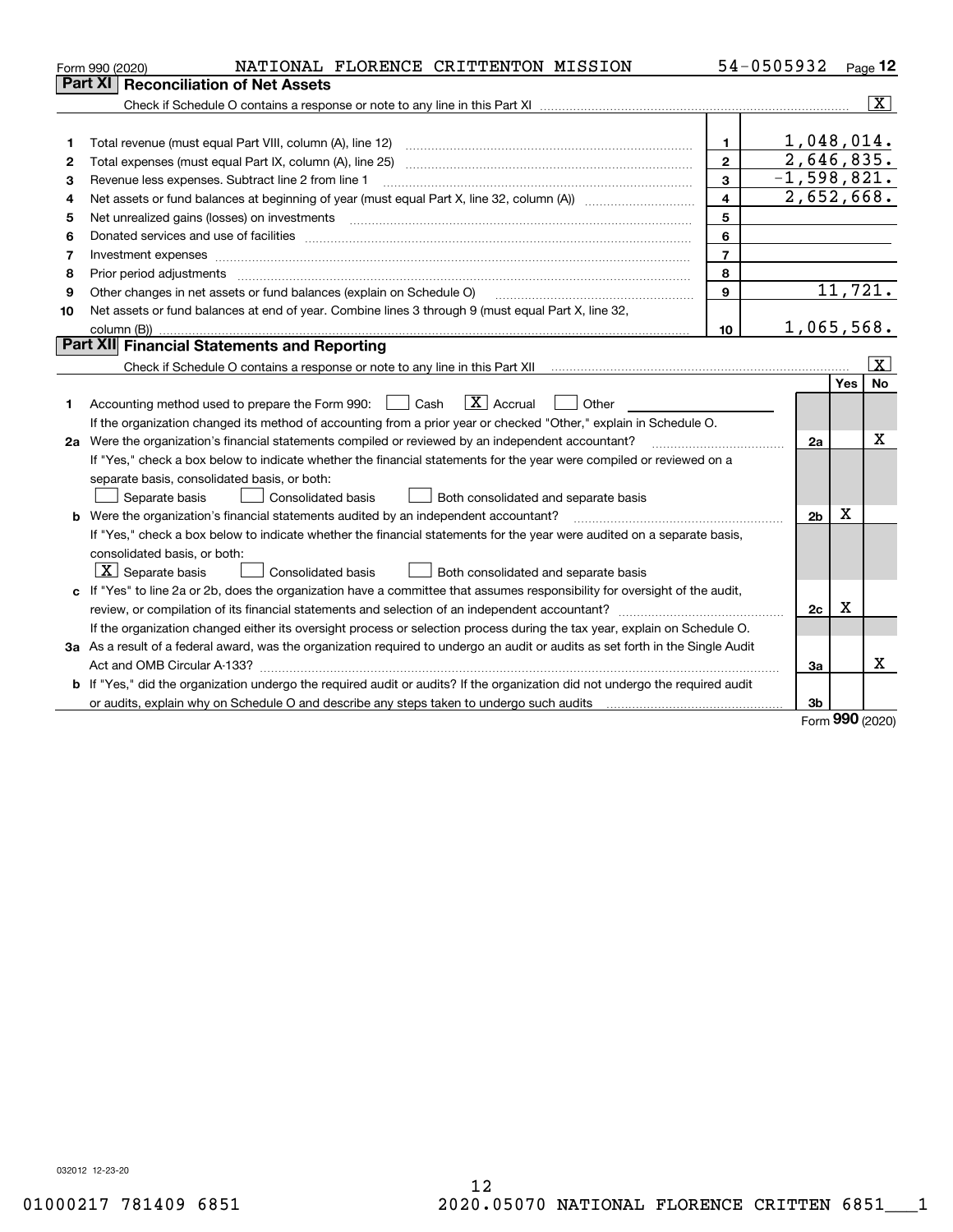| <b>SCHEDULE A</b> |
|-------------------|
|-------------------|

Department of the Treasury Internal Revenue Service

**(Form 990 or 990-EZ)**

## **Public Charity Status and Public Support**

**Complete if the organization is a section 501(c)(3) organization or a section 4947(a)(1) nonexempt charitable trust. | Attach to Form 990 or Form 990-EZ.** 

| OMB No 1545-0047                    |
|-------------------------------------|
| 2020                                |
| <b>Open to Public</b><br>Inspection |

| Emplover identification number | Name of the organization |  |
|--------------------------------|--------------------------|--|
|--------------------------------|--------------------------|--|

| Employer identification numb |  |
|------------------------------|--|
| E 4 DE AE ADA                |  |

|                         |                                                                                                                                                                                                                                                                                                                                                                                                                                                                                                                                                                                        |          | NATIONAL FLORENCE CRITTENTON MISSION                  |                             |                                 |                            |  | 54-0505932                 |  |  |
|-------------------------|----------------------------------------------------------------------------------------------------------------------------------------------------------------------------------------------------------------------------------------------------------------------------------------------------------------------------------------------------------------------------------------------------------------------------------------------------------------------------------------------------------------------------------------------------------------------------------------|----------|-------------------------------------------------------|-----------------------------|---------------------------------|----------------------------|--|----------------------------|--|--|
| Part I                  | Reason for Public Charity Status. (All organizations must complete this part.) See instructions.                                                                                                                                                                                                                                                                                                                                                                                                                                                                                       |          |                                                       |                             |                                 |                            |  |                            |  |  |
| 1<br>2<br>3<br>4        | The organization is not a private foundation because it is: (For lines 1 through 12, check only one box.)<br>A church, convention of churches, or association of churches described in section $170(b)(1)(A)(i)$ .<br>A school described in section 170(b)(1)(A)(ii). (Attach Schedule E (Form 990 or 990-EZ).)<br>A hospital or a cooperative hospital service organization described in section 170(b)(1)(A)(iii).<br>A medical research organization operated in conjunction with a hospital described in section 170(b)(1)(A)(iii). Enter the hospital's name,<br>city, and state: |          |                                                       |                             |                                 |                            |  |                            |  |  |
| 5                       | An organization operated for the benefit of a college or university owned or operated by a governmental unit described in                                                                                                                                                                                                                                                                                                                                                                                                                                                              |          |                                                       |                             |                                 |                            |  |                            |  |  |
|                         | section 170(b)(1)(A)(iv). (Complete Part II.)                                                                                                                                                                                                                                                                                                                                                                                                                                                                                                                                          |          |                                                       |                             |                                 |                            |  |                            |  |  |
| 6                       | A federal, state, or local government or governmental unit described in section 170(b)(1)(A)(v).                                                                                                                                                                                                                                                                                                                                                                                                                                                                                       |          |                                                       |                             |                                 |                            |  |                            |  |  |
| $\boxed{\text{X}}$<br>7 | An organization that normally receives a substantial part of its support from a governmental unit or from the general public described in                                                                                                                                                                                                                                                                                                                                                                                                                                              |          |                                                       |                             |                                 |                            |  |                            |  |  |
|                         | section 170(b)(1)(A)(vi). (Complete Part II.)                                                                                                                                                                                                                                                                                                                                                                                                                                                                                                                                          |          |                                                       |                             |                                 |                            |  |                            |  |  |
| 8                       | A community trust described in section 170(b)(1)(A)(vi). (Complete Part II.)                                                                                                                                                                                                                                                                                                                                                                                                                                                                                                           |          |                                                       |                             |                                 |                            |  |                            |  |  |
| 9                       | An agricultural research organization described in section 170(b)(1)(A)(ix) operated in conjunction with a land-grant college                                                                                                                                                                                                                                                                                                                                                                                                                                                          |          |                                                       |                             |                                 |                            |  |                            |  |  |
|                         | or university or a non-land-grant college of agriculture (see instructions). Enter the name, city, and state of the college or                                                                                                                                                                                                                                                                                                                                                                                                                                                         |          |                                                       |                             |                                 |                            |  |                            |  |  |
|                         | university:                                                                                                                                                                                                                                                                                                                                                                                                                                                                                                                                                                            |          |                                                       |                             |                                 |                            |  |                            |  |  |
| 10                      | An organization that normally receives (1) more than 33 1/3% of its support from contributions, membership fees, and gross receipts from                                                                                                                                                                                                                                                                                                                                                                                                                                               |          |                                                       |                             |                                 |                            |  |                            |  |  |
|                         | activities related to its exempt functions, subject to certain exceptions; and (2) no more than 33 1/3% of its support from gross investment                                                                                                                                                                                                                                                                                                                                                                                                                                           |          |                                                       |                             |                                 |                            |  |                            |  |  |
|                         | income and unrelated business taxable income (less section 511 tax) from businesses acquired by the organization after June 30, 1975.                                                                                                                                                                                                                                                                                                                                                                                                                                                  |          |                                                       |                             |                                 |                            |  |                            |  |  |
|                         | See section 509(a)(2). (Complete Part III.)                                                                                                                                                                                                                                                                                                                                                                                                                                                                                                                                            |          |                                                       |                             |                                 |                            |  |                            |  |  |
| 11                      | An organization organized and operated exclusively to test for public safety. See section 509(a)(4).                                                                                                                                                                                                                                                                                                                                                                                                                                                                                   |          |                                                       |                             |                                 |                            |  |                            |  |  |
| 12                      | An organization organized and operated exclusively for the benefit of, to perform the functions of, or to carry out the purposes of one or                                                                                                                                                                                                                                                                                                                                                                                                                                             |          |                                                       |                             |                                 |                            |  |                            |  |  |
|                         | more publicly supported organizations described in section 509(a)(1) or section 509(a)(2). See section 509(a)(3). Check the box in                                                                                                                                                                                                                                                                                                                                                                                                                                                     |          |                                                       |                             |                                 |                            |  |                            |  |  |
|                         | lines 12a through 12d that describes the type of supporting organization and complete lines 12e, 12f, and 12g.                                                                                                                                                                                                                                                                                                                                                                                                                                                                         |          |                                                       |                             |                                 |                            |  |                            |  |  |
| a                       | Type I. A supporting organization operated, supervised, or controlled by its supported organization(s), typically by giving                                                                                                                                                                                                                                                                                                                                                                                                                                                            |          |                                                       |                             |                                 |                            |  |                            |  |  |
|                         | the supported organization(s) the power to regularly appoint or elect a majority of the directors or trustees of the supporting                                                                                                                                                                                                                                                                                                                                                                                                                                                        |          |                                                       |                             |                                 |                            |  |                            |  |  |
|                         | organization. You must complete Part IV, Sections A and B.                                                                                                                                                                                                                                                                                                                                                                                                                                                                                                                             |          |                                                       |                             |                                 |                            |  |                            |  |  |
| b                       | Type II. A supporting organization supervised or controlled in connection with its supported organization(s), by having                                                                                                                                                                                                                                                                                                                                                                                                                                                                |          |                                                       |                             |                                 |                            |  |                            |  |  |
|                         | control or management of the supporting organization vested in the same persons that control or manage the supported                                                                                                                                                                                                                                                                                                                                                                                                                                                                   |          |                                                       |                             |                                 |                            |  |                            |  |  |
|                         | organization(s). You must complete Part IV, Sections A and C.<br>Type III functionally integrated. A supporting organization operated in connection with, and functionally integrated with,                                                                                                                                                                                                                                                                                                                                                                                            |          |                                                       |                             |                                 |                            |  |                            |  |  |
| с                       | its supported organization(s) (see instructions). You must complete Part IV, Sections A, D, and E.                                                                                                                                                                                                                                                                                                                                                                                                                                                                                     |          |                                                       |                             |                                 |                            |  |                            |  |  |
| d                       | Type III non-functionally integrated. A supporting organization operated in connection with its supported organization(s)                                                                                                                                                                                                                                                                                                                                                                                                                                                              |          |                                                       |                             |                                 |                            |  |                            |  |  |
|                         | that is not functionally integrated. The organization generally must satisfy a distribution requirement and an attentiveness                                                                                                                                                                                                                                                                                                                                                                                                                                                           |          |                                                       |                             |                                 |                            |  |                            |  |  |
|                         | requirement (see instructions). You must complete Part IV, Sections A and D, and Part V.                                                                                                                                                                                                                                                                                                                                                                                                                                                                                               |          |                                                       |                             |                                 |                            |  |                            |  |  |
| е                       | Check this box if the organization received a written determination from the IRS that it is a Type I, Type II, Type III                                                                                                                                                                                                                                                                                                                                                                                                                                                                |          |                                                       |                             |                                 |                            |  |                            |  |  |
|                         | functionally integrated, or Type III non-functionally integrated supporting organization.                                                                                                                                                                                                                                                                                                                                                                                                                                                                                              |          |                                                       |                             |                                 |                            |  |                            |  |  |
|                         | f Enter the number of supported organizations                                                                                                                                                                                                                                                                                                                                                                                                                                                                                                                                          |          |                                                       |                             |                                 |                            |  |                            |  |  |
| a                       | Provide the following information about the supported organization(s).                                                                                                                                                                                                                                                                                                                                                                                                                                                                                                                 |          |                                                       |                             |                                 |                            |  |                            |  |  |
|                         | (i) Name of supported                                                                                                                                                                                                                                                                                                                                                                                                                                                                                                                                                                  | (ii) EIN | (iii) Type of organization                            | in your governing document? | (iv) Is the organization listed | (v) Amount of monetary     |  | (vi) Amount of other       |  |  |
|                         | organization                                                                                                                                                                                                                                                                                                                                                                                                                                                                                                                                                                           |          | (described on lines 1-10<br>above (see instructions)) | Yes                         | No                              | support (see instructions) |  | support (see instructions) |  |  |
|                         |                                                                                                                                                                                                                                                                                                                                                                                                                                                                                                                                                                                        |          |                                                       |                             |                                 |                            |  |                            |  |  |
|                         |                                                                                                                                                                                                                                                                                                                                                                                                                                                                                                                                                                                        |          |                                                       |                             |                                 |                            |  |                            |  |  |
|                         |                                                                                                                                                                                                                                                                                                                                                                                                                                                                                                                                                                                        |          |                                                       |                             |                                 |                            |  |                            |  |  |
|                         |                                                                                                                                                                                                                                                                                                                                                                                                                                                                                                                                                                                        |          |                                                       |                             |                                 |                            |  |                            |  |  |
|                         |                                                                                                                                                                                                                                                                                                                                                                                                                                                                                                                                                                                        |          |                                                       |                             |                                 |                            |  |                            |  |  |
|                         |                                                                                                                                                                                                                                                                                                                                                                                                                                                                                                                                                                                        |          |                                                       |                             |                                 |                            |  |                            |  |  |
|                         |                                                                                                                                                                                                                                                                                                                                                                                                                                                                                                                                                                                        |          |                                                       |                             |                                 |                            |  |                            |  |  |
|                         |                                                                                                                                                                                                                                                                                                                                                                                                                                                                                                                                                                                        |          |                                                       |                             |                                 |                            |  |                            |  |  |
|                         |                                                                                                                                                                                                                                                                                                                                                                                                                                                                                                                                                                                        |          |                                                       |                             |                                 |                            |  |                            |  |  |
| Total                   |                                                                                                                                                                                                                                                                                                                                                                                                                                                                                                                                                                                        |          |                                                       |                             |                                 |                            |  |                            |  |  |
|                         |                                                                                                                                                                                                                                                                                                                                                                                                                                                                                                                                                                                        |          |                                                       |                             |                                 |                            |  |                            |  |  |

LHA For Paperwork Reduction Act Notice, see the Instructions for Form 990 or 990-EZ. <sub>032021</sub> o1-25-21 Schedule A (Form 990 or 990-EZ) 2020 13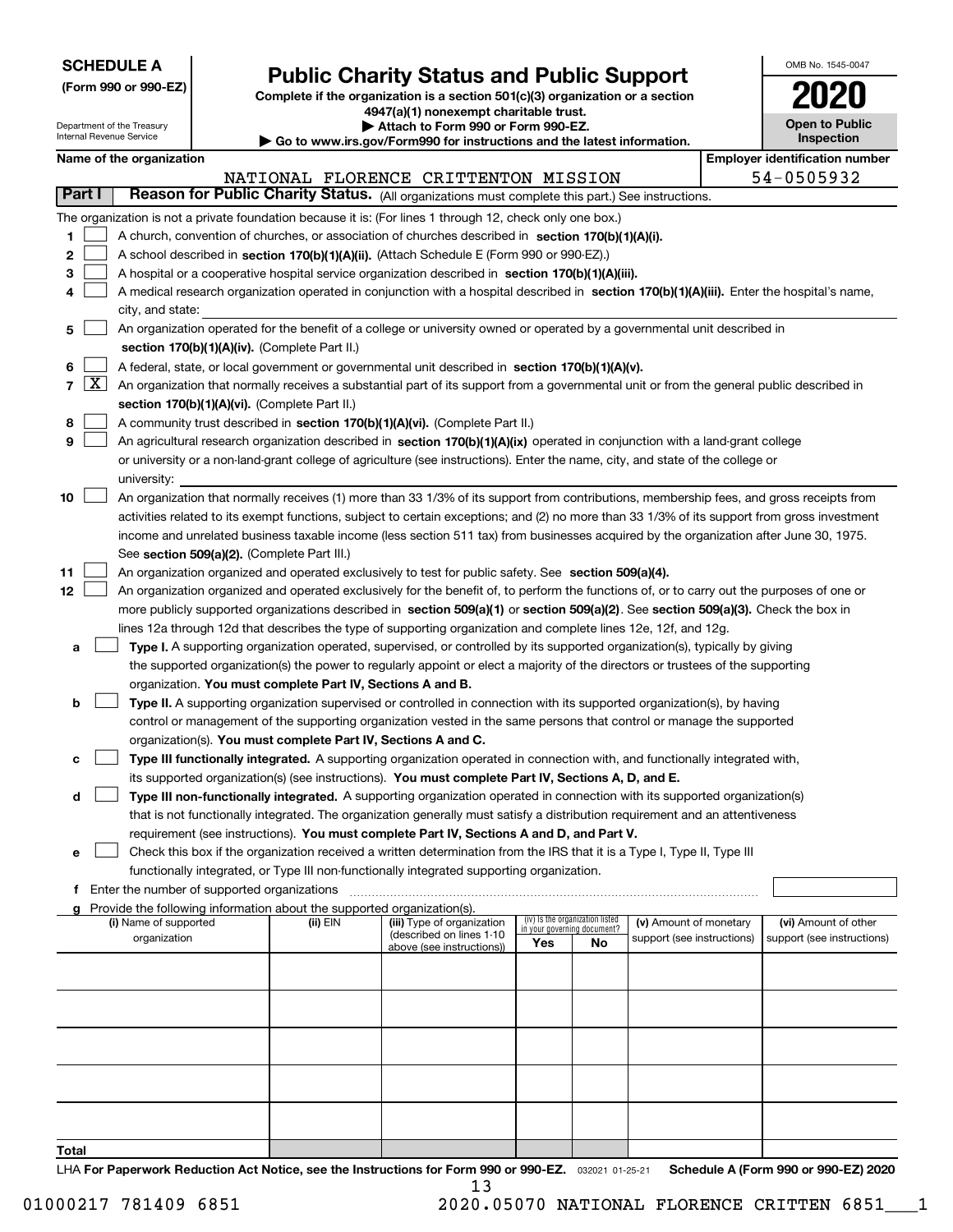#### **2** Schedule A (Form 990 or 990-EZ) 2020 Page NATIONAL FLORENCE CRITTENTON MISSION 54-0505932 **Part II Support Schedule for Organizations Described in Sections 170(b)(1)(A)(iv) and 170(b)(1)(A)(vi)**

(Complete only if you checked the box on line 5, 7, or 8 of Part I or if the organization failed to qualify under Part III. If the organization fails to qualify under the tests listed below, please complete Part III.)

|     | <b>Section A. Public Support</b>                                                                                                               |                                    |                      |                        |                        |                                      |                                          |
|-----|------------------------------------------------------------------------------------------------------------------------------------------------|------------------------------------|----------------------|------------------------|------------------------|--------------------------------------|------------------------------------------|
|     | Calendar year (or fiscal year beginning in)                                                                                                    | (a) 2016                           | (b) 2017             | $(c)$ 2018             | $(d)$ 2019             | (e) 2020                             | (f) Total                                |
|     | 1 Gifts, grants, contributions, and                                                                                                            |                                    |                      |                        |                        |                                      |                                          |
|     | membership fees received. (Do not                                                                                                              |                                    |                      |                        |                        |                                      |                                          |
|     | include any "unusual grants.")                                                                                                                 | 257,966.                           | 1980147.             | 1569631.               | 3570162.               | 893,161.                             | 8271067.                                 |
|     | 2 Tax revenues levied for the organ-                                                                                                           |                                    |                      |                        |                        |                                      |                                          |
|     | ization's benefit and either paid to                                                                                                           |                                    |                      |                        |                        |                                      |                                          |
|     | or expended on its behalf                                                                                                                      |                                    |                      |                        |                        |                                      |                                          |
|     | 3 The value of services or facilities                                                                                                          |                                    |                      |                        |                        |                                      |                                          |
|     | furnished by a governmental unit to                                                                                                            |                                    |                      |                        |                        |                                      |                                          |
|     | the organization without charge                                                                                                                |                                    |                      |                        |                        |                                      |                                          |
|     | 4 Total. Add lines 1 through 3                                                                                                                 | 257,966.                           | 1980147.             | 1569631.               | 3570162.               | 893,161.                             | 8271067.                                 |
| 5   | The portion of total contributions                                                                                                             |                                    |                      |                        |                        |                                      |                                          |
|     | by each person (other than a                                                                                                                   |                                    |                      |                        |                        |                                      |                                          |
|     | governmental unit or publicly                                                                                                                  |                                    |                      |                        |                        |                                      |                                          |
|     | supported organization) included                                                                                                               |                                    |                      |                        |                        |                                      |                                          |
|     | on line 1 that exceeds 2% of the                                                                                                               |                                    |                      |                        |                        |                                      |                                          |
|     | amount shown on line 11,                                                                                                                       |                                    |                      |                        |                        |                                      |                                          |
|     | column (f)                                                                                                                                     |                                    |                      |                        |                        |                                      | 4134735.                                 |
|     |                                                                                                                                                |                                    |                      |                        |                        |                                      | 4136332.                                 |
|     | 6 Public support. Subtract line 5 from line 4.<br><b>Section B. Total Support</b>                                                              |                                    |                      |                        |                        |                                      |                                          |
|     |                                                                                                                                                |                                    |                      |                        |                        |                                      |                                          |
|     | Calendar year (or fiscal year beginning in)                                                                                                    | (a) 2016<br>$\overline{257,966}$ . | (b) 2017<br>1980147. | $(c)$ 2018<br>1569631. | $(d)$ 2019<br>3570162. | (e) 2020<br>$\overline{893,161}$ .   | (f) Total<br>8271067.                    |
|     | <b>7</b> Amounts from line 4                                                                                                                   |                                    |                      |                        |                        |                                      |                                          |
|     | 8 Gross income from interest,                                                                                                                  |                                    |                      |                        |                        |                                      |                                          |
|     | dividends, payments received on                                                                                                                |                                    |                      |                        |                        |                                      |                                          |
|     | securities loans, rents, royalties,                                                                                                            |                                    |                      |                        |                        |                                      |                                          |
|     | and income from similar sources                                                                                                                | 36,041.                            | 43,975.              | 31,002.                | 12,383.                | 561.                                 | 123,962.                                 |
|     | 9 Net income from unrelated business                                                                                                           |                                    |                      |                        |                        |                                      |                                          |
|     | activities, whether or not the                                                                                                                 |                                    |                      |                        |                        |                                      |                                          |
|     | business is regularly carried on                                                                                                               |                                    |                      |                        |                        |                                      |                                          |
|     | 10 Other income. Do not include gain                                                                                                           |                                    |                      |                        |                        |                                      |                                          |
|     | or loss from the sale of capital                                                                                                               |                                    |                      |                        |                        |                                      |                                          |
|     | assets (Explain in Part VI.)                                                                                                                   | 217.                               | 11,579.              |                        |                        |                                      | 11,796.                                  |
|     | 11 Total support. Add lines 7 through 10                                                                                                       |                                    |                      |                        |                        |                                      | 8406825.                                 |
|     | <b>12</b> Gross receipts from related activities, etc. (see instructions)                                                                      |                                    |                      |                        |                        | 12                                   | 976, 266.                                |
|     | 13 First 5 years. If the Form 990 is for the organization's first, second, third, fourth, or fifth tax year as a section 501(c)(3)             |                                    |                      |                        |                        |                                      |                                          |
|     | organization, check this box and stop here                                                                                                     |                                    |                      |                        |                        |                                      |                                          |
|     | <b>Section C. Computation of Public Support Percentage</b>                                                                                     |                                    |                      |                        |                        |                                      |                                          |
|     |                                                                                                                                                |                                    |                      |                        |                        | 14                                   | 49.20<br>%                               |
|     |                                                                                                                                                |                                    |                      |                        |                        | 15                                   | 46.04<br>%                               |
|     | 16a 33 1/3% support test - 2020. If the organization did not check the box on line 13, and line 14 is 33 1/3% or more, check this box and      |                                    |                      |                        |                        |                                      |                                          |
|     | stop here. The organization qualifies as a publicly supported organization                                                                     |                                    |                      |                        |                        |                                      | $\blacktriangleright$ $\boxed{\text{X}}$ |
|     | b 33 1/3% support test - 2019. If the organization did not check a box on line 13 or 16a, and line 15 is 33 1/3% or more, check this box       |                                    |                      |                        |                        |                                      |                                          |
|     | and <b>stop here.</b> The organization qualifies as a publicly supported organization                                                          |                                    |                      |                        |                        |                                      |                                          |
|     | 17a 10% -facts-and-circumstances test - 2020. If the organization did not check a box on line 13, 16a, or 16b, and line 14 is 10% or more,     |                                    |                      |                        |                        |                                      |                                          |
|     | and if the organization meets the facts-and-circumstances test, check this box and stop here. Explain in Part VI how the organization          |                                    |                      |                        |                        |                                      |                                          |
|     | meets the facts-and-circumstances test. The organization qualifies as a publicly supported organization                                        |                                    |                      |                        |                        |                                      |                                          |
|     | <b>b 10% -facts-and-circumstances test - 2019.</b> If the organization did not check a box on line 13, 16a, 16b, or 17a, and line 15 is 10% or |                                    |                      |                        |                        |                                      |                                          |
|     | more, and if the organization meets the facts-and-circumstances test, check this box and stop here. Explain in Part VI how the                 |                                    |                      |                        |                        |                                      |                                          |
|     | organization meets the facts-and-circumstances test. The organization qualifies as a publicly supported organization                           |                                    |                      |                        |                        |                                      |                                          |
| 18. | Private foundation. If the organization did not check a box on line 13, 16a, 16b, 17a, or 17b, check this box and see instructions             |                                    |                      |                        |                        |                                      |                                          |
|     |                                                                                                                                                |                                    |                      |                        |                        | Schedule A (Form 990 or 990-F7) 2020 |                                          |

**Schedule A (Form 990 or 990-EZ) 2020**

032022 01-25-21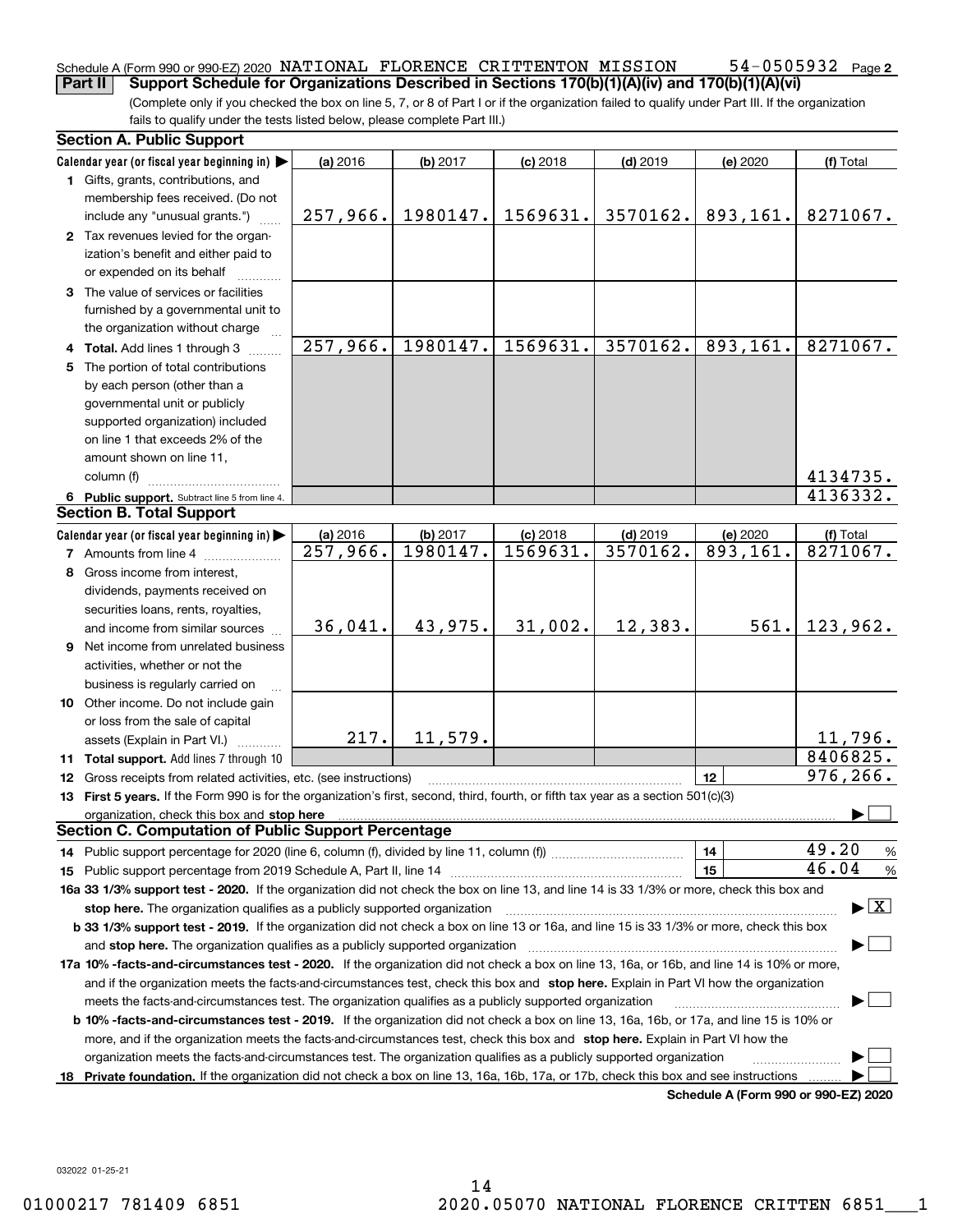#### Schedule A (Form 990 or 990-EZ) 2020 Page NATIONAL FLORENCE CRITTENTON MISSION 54-0505932 **Part III Support Schedule for Organizations Described in Section 509(a)(2)**

(Complete only if you checked the box on line 10 of Part I or if the organization failed to qualify under Part II. If the organization fails to qualify under the tests listed below, please complete Part II.)

| <b>Section A. Public Support</b>                                                                                                                                                                                               |          |          |            |            |          |                                      |
|--------------------------------------------------------------------------------------------------------------------------------------------------------------------------------------------------------------------------------|----------|----------|------------|------------|----------|--------------------------------------|
| Calendar year (or fiscal year beginning in) $\blacktriangleright$                                                                                                                                                              | (a) 2016 | (b) 2017 | $(c)$ 2018 | $(d)$ 2019 | (e) 2020 | (f) Total                            |
| 1 Gifts, grants, contributions, and                                                                                                                                                                                            |          |          |            |            |          |                                      |
| membership fees received. (Do not                                                                                                                                                                                              |          |          |            |            |          |                                      |
| include any "unusual grants.")                                                                                                                                                                                                 |          |          |            |            |          |                                      |
| 2 Gross receipts from admissions,<br>merchandise sold or services per-<br>formed, or facilities furnished in<br>any activity that is related to the<br>organization's tax-exempt purpose                                       |          |          |            |            |          |                                      |
| 3 Gross receipts from activities that                                                                                                                                                                                          |          |          |            |            |          |                                      |
| are not an unrelated trade or bus-                                                                                                                                                                                             |          |          |            |            |          |                                      |
| iness under section 513                                                                                                                                                                                                        |          |          |            |            |          |                                      |
| 4 Tax revenues levied for the organ-                                                                                                                                                                                           |          |          |            |            |          |                                      |
| ization's benefit and either paid to<br>or expended on its behalf<br>.                                                                                                                                                         |          |          |            |            |          |                                      |
| 5 The value of services or facilities                                                                                                                                                                                          |          |          |            |            |          |                                      |
| furnished by a governmental unit to                                                                                                                                                                                            |          |          |            |            |          |                                      |
| the organization without charge                                                                                                                                                                                                |          |          |            |            |          |                                      |
| <b>6 Total.</b> Add lines 1 through 5                                                                                                                                                                                          |          |          |            |            |          |                                      |
| 7a Amounts included on lines 1, 2, and<br>3 received from disqualified persons                                                                                                                                                 |          |          |            |            |          |                                      |
| <b>b</b> Amounts included on lines 2 and 3 received<br>from other than disqualified persons that<br>exceed the greater of \$5,000 or 1% of the<br>amount on line 13 for the year                                               |          |          |            |            |          |                                      |
| c Add lines 7a and 7b                                                                                                                                                                                                          |          |          |            |            |          |                                      |
| 8 Public support. (Subtract line 7c from line 6.)<br><b>Section B. Total Support</b>                                                                                                                                           |          |          |            |            |          |                                      |
| Calendar year (or fiscal year beginning in)                                                                                                                                                                                    | (a) 2016 | (b) 2017 | $(c)$ 2018 | $(d)$ 2019 | (e) 2020 | (f) Total                            |
| 9 Amounts from line 6                                                                                                                                                                                                          |          |          |            |            |          |                                      |
| 10a Gross income from interest,<br>dividends, payments received on<br>securities loans, rents, royalties,<br>and income from similar sources                                                                                   |          |          |            |            |          |                                      |
| <b>b</b> Unrelated business taxable income                                                                                                                                                                                     |          |          |            |            |          |                                      |
| (less section 511 taxes) from businesses<br>acquired after June 30, 1975                                                                                                                                                       |          |          |            |            |          |                                      |
| c Add lines 10a and 10b                                                                                                                                                                                                        |          |          |            |            |          |                                      |
| <b>11</b> Net income from unrelated business<br>activities not included in line 10b,<br>whether or not the business is<br>regularly carried on                                                                                 |          |          |            |            |          |                                      |
| <b>12</b> Other income. Do not include gain<br>or loss from the sale of capital<br>assets (Explain in Part VI.)                                                                                                                |          |          |            |            |          |                                      |
| <b>13 Total support.</b> (Add lines 9, 10c, 11, and 12.)                                                                                                                                                                       |          |          |            |            |          |                                      |
| 14 First 5 years. If the Form 990 is for the organization's first, second, third, fourth, or fifth tax year as a section 501(c)(3) organization,                                                                               |          |          |            |            |          |                                      |
| check this box and stop here measurements and contact the contract of the contract of the contract of the contract of the contract of the contract of the contract of the contract of the contract of the contract of the cont |          |          |            |            |          |                                      |
| <b>Section C. Computation of Public Support Percentage</b>                                                                                                                                                                     |          |          |            |            |          |                                      |
|                                                                                                                                                                                                                                |          |          |            |            | 15       | %                                    |
| 16 Public support percentage from 2019 Schedule A, Part III, line 15                                                                                                                                                           |          |          |            |            | 16       | %                                    |
| <b>Section D. Computation of Investment Income Percentage</b>                                                                                                                                                                  |          |          |            |            |          |                                      |
| 17 Investment income percentage for 2020 (line 10c, column (f), divided by line 13, column (f))                                                                                                                                |          |          |            |            | 17       | %                                    |
| 18 Investment income percentage from 2019 Schedule A, Part III, line 17                                                                                                                                                        |          |          |            |            | 18       | %                                    |
| 19a 33 1/3% support tests - 2020. If the organization did not check the box on line 14, and line 15 is more than 33 1/3%, and line 17 is not                                                                                   |          |          |            |            |          |                                      |
| more than 33 1/3%, check this box and stop here. The organization qualifies as a publicly supported organization                                                                                                               |          |          |            |            |          | ▶                                    |
| b 33 1/3% support tests - 2019. If the organization did not check a box on line 14 or line 19a, and line 16 is more than 33 1/3%, and                                                                                          |          |          |            |            |          |                                      |
| line 18 is not more than 33 1/3%, check this box and stop here. The organization qualifies as a publicly supported organization                                                                                                |          |          |            |            |          |                                      |
| 20 Private foundation. If the organization did not check a box on line 14, 19a, or 19b, check this box and see instructions                                                                                                    |          |          |            |            |          |                                      |
| 032023 01-25-21                                                                                                                                                                                                                |          | 15       |            |            |          | Schedule A (Form 990 or 990-EZ) 2020 |
|                                                                                                                                                                                                                                |          |          |            |            |          |                                      |

01000217 781409 6851 2020.05070 NATIONAL FLORENCE CRITTEN 6851 1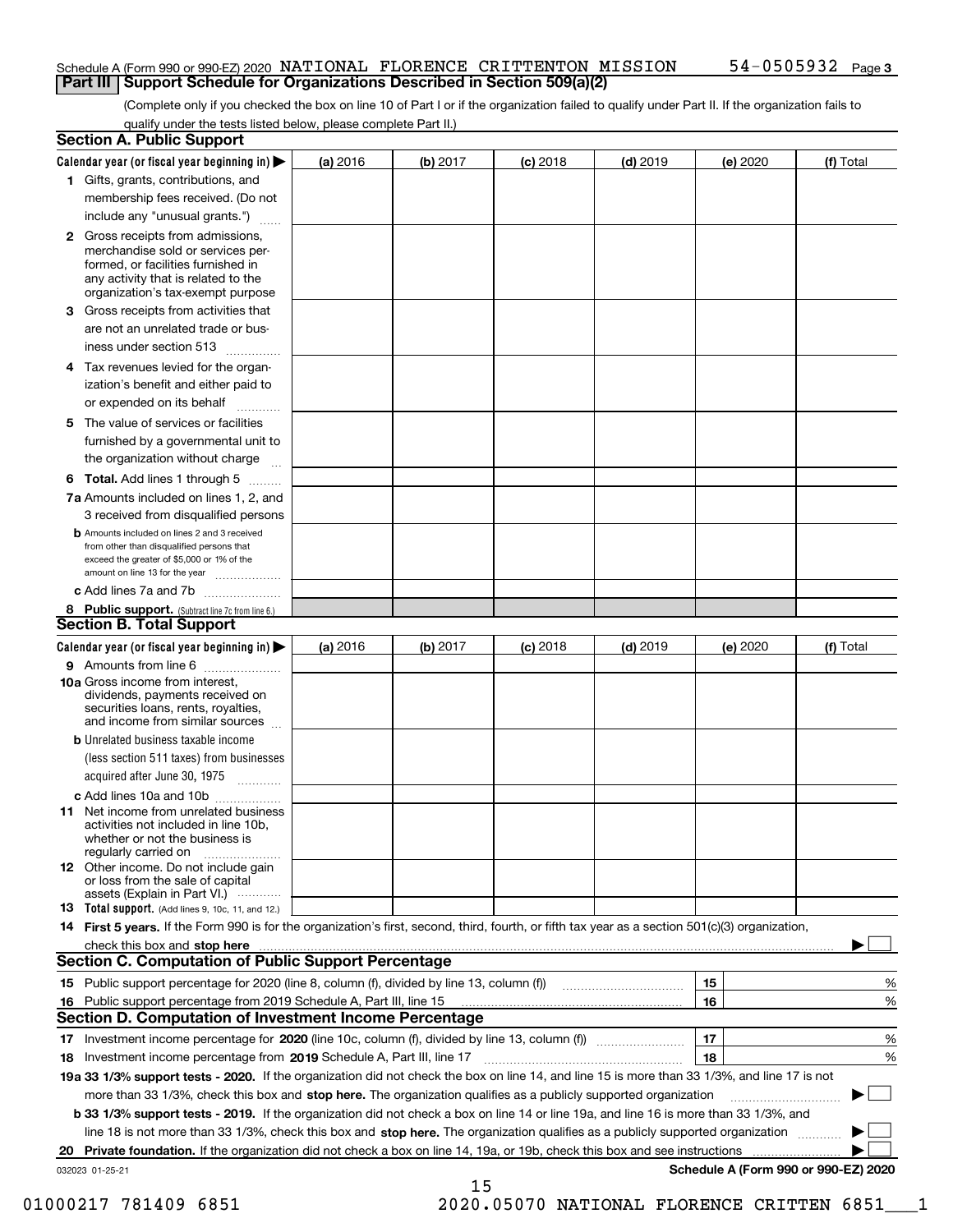#### Schedule A (Form 990 or 990-EZ) 2020 Page NATIONAL FLORENCE CRITTENTON MISSION 54-0505932

**1**

**2**

**3a**

**3b**

**3c**

**4a**

**4b**

**YesNo**

### **Part IV Supporting Organizations**

(Complete only if you checked a box in line 12 on Part I. If you checked box 12a, Part I, complete Sections A and B. If you checked box 12b, Part I, complete Sections A and C. If you checked box 12c, Part I, complete Sections A, D, and E. If you checked box 12d, Part I, complete Sections A and D, and complete Part V.)

### **Section A. All Supporting Organizations**

- **1** Are all of the organization's supported organizations listed by name in the organization's governing documents? If "No," describe in **Part VI** how the supported organizations are designated. If designated by *class or purpose, describe the designation. If historic and continuing relationship, explain.*
- **2** Did the organization have any supported organization that does not have an IRS determination of status under section 509(a)(1) or (2)? If "Yes," explain in Part VI how the organization determined that the supported *organization was described in section 509(a)(1) or (2).*
- **3a** Did the organization have a supported organization described in section 501(c)(4), (5), or (6)? If "Yes," answer *lines 3b and 3c below.*
- **b** Did the organization confirm that each supported organization qualified under section 501(c)(4), (5), or (6) and satisfied the public support tests under section 509(a)(2)? If "Yes," describe in **Part VI** when and how the *organization made the determination.*
- **c**Did the organization ensure that all support to such organizations was used exclusively for section 170(c)(2)(B) purposes? If "Yes," explain in **Part VI** what controls the organization put in place to ensure such use.
- **4a***If* Was any supported organization not organized in the United States ("foreign supported organization")? *"Yes," and if you checked box 12a or 12b in Part I, answer lines 4b and 4c below.*
- **b** Did the organization have ultimate control and discretion in deciding whether to make grants to the foreign supported organization? If "Yes," describe in **Part VI** how the organization had such control and discretion *despite being controlled or supervised by or in connection with its supported organizations.*
- **c** Did the organization support any foreign supported organization that does not have an IRS determination under sections 501(c)(3) and 509(a)(1) or (2)? If "Yes," explain in **Part VI** what controls the organization used *to ensure that all support to the foreign supported organization was used exclusively for section 170(c)(2)(B) purposes.*
- **5a** Did the organization add, substitute, or remove any supported organizations during the tax year? If "Yes," answer lines 5b and 5c below (if applicable). Also, provide detail in **Part VI,** including (i) the names and EIN *numbers of the supported organizations added, substituted, or removed; (ii) the reasons for each such action; (iii) the authority under the organization's organizing document authorizing such action; and (iv) how the action was accomplished (such as by amendment to the organizing document).*
- **b** Type I or Type II only. Was any added or substituted supported organization part of a class already designated in the organization's organizing document?
- **cSubstitutions only.**  Was the substitution the result of an event beyond the organization's control?
- **6** Did the organization provide support (whether in the form of grants or the provision of services or facilities) to **Part VI.** *If "Yes," provide detail in* support or benefit one or more of the filing organization's supported organizations? anyone other than (i) its supported organizations, (ii) individuals that are part of the charitable class benefited by one or more of its supported organizations, or (iii) other supporting organizations that also
- **7**Did the organization provide a grant, loan, compensation, or other similar payment to a substantial contributor *If "Yes," complete Part I of Schedule L (Form 990 or 990-EZ).* regard to a substantial contributor? (as defined in section 4958(c)(3)(C)), a family member of a substantial contributor, or a 35% controlled entity with
- **8** Did the organization make a loan to a disqualified person (as defined in section 4958) not described in line 7? *If "Yes," complete Part I of Schedule L (Form 990 or 990-EZ).*
- **9a** Was the organization controlled directly or indirectly at any time during the tax year by one or more in section 509(a)(1) or (2))? If "Yes," *provide detail in* <code>Part VI.</code> disqualified persons, as defined in section 4946 (other than foundation managers and organizations described
- **b** Did one or more disqualified persons (as defined in line 9a) hold a controlling interest in any entity in which the supporting organization had an interest? If "Yes," provide detail in P**art VI**.
- **c**Did a disqualified person (as defined in line 9a) have an ownership interest in, or derive any personal benefit from, assets in which the supporting organization also had an interest? If "Yes," provide detail in P**art VI.**
- **10a** Was the organization subject to the excess business holdings rules of section 4943 because of section supporting organizations)? If "Yes," answer line 10b below. 4943(f) (regarding certain Type II supporting organizations, and all Type III non-functionally integrated
- **b** Did the organization have any excess business holdings in the tax year? (Use Schedule C, Form 4720, to *determine whether the organization had excess business holdings.)*

032024 01-25-21



01000217 781409 6851 2020.05070 NATIONAL FLORENCE CRITTEN 6851 1

16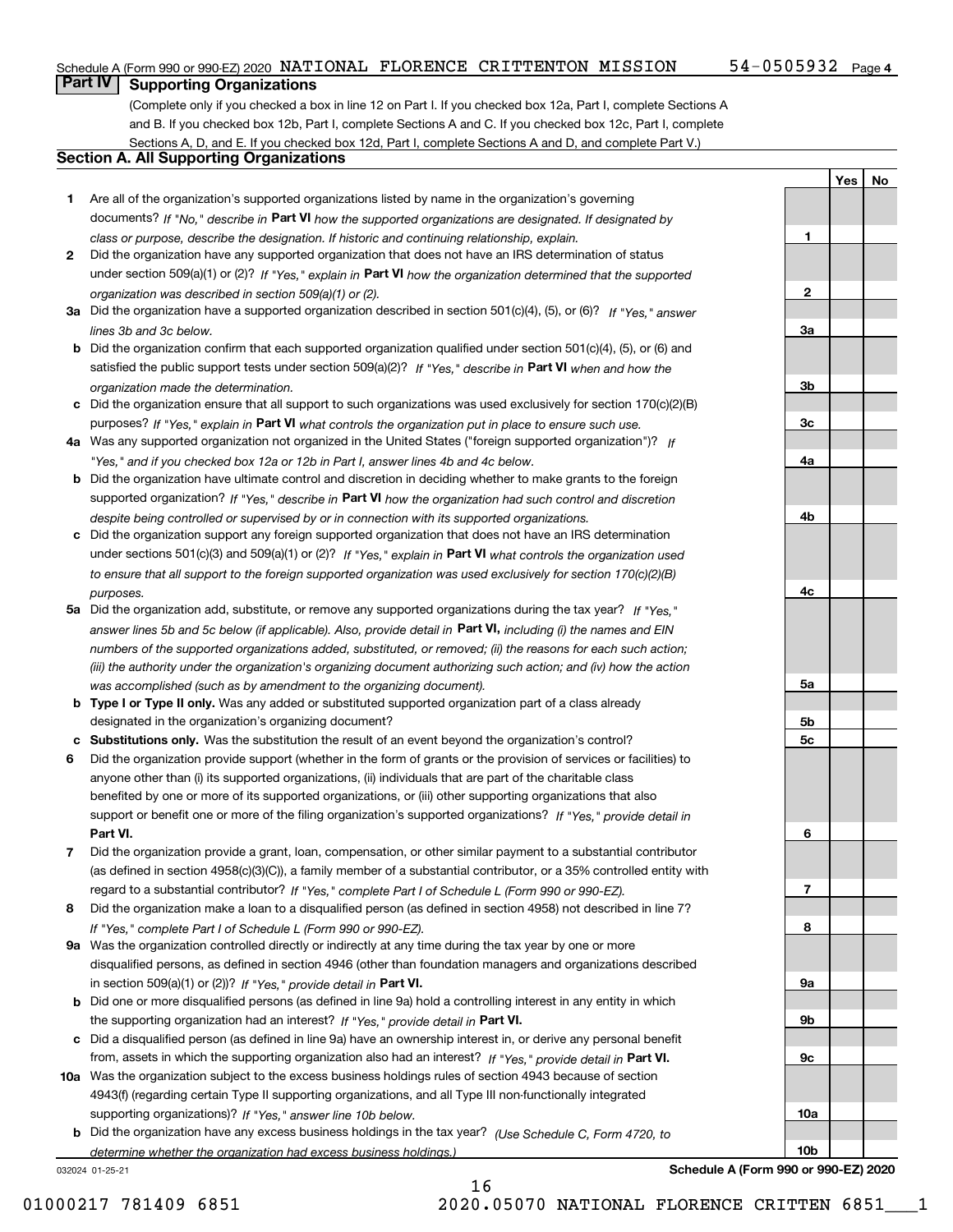### Schedule A (Form 990 or 990-EZ) 2020 Page NATIONAL FLORENCE CRITTENTON MISSION 54-0505932

|              |                |                                                                                                                                   | ,,,,,,,,        |          | raye ə |
|--------------|----------------|-----------------------------------------------------------------------------------------------------------------------------------|-----------------|----------|--------|
|              | <b>Part IV</b> | <b>Supporting Organizations (continued)</b>                                                                                       |                 |          |        |
|              |                |                                                                                                                                   |                 | Yes      | No     |
| 11           |                | Has the organization accepted a gift or contribution from any of the following persons?                                           |                 |          |        |
|              |                | a A person who directly or indirectly controls, either alone or together with persons described in lines 11b and                  |                 |          |        |
|              |                | 11c below, the governing body of a supported organization?                                                                        | 11a             |          |        |
|              |                | <b>b</b> A family member of a person described in line 11a above?                                                                 | 11 <sub>b</sub> |          |        |
|              |                | c A 35% controlled entity of a person described in line 11a or 11b above? If "Yes" to line 11a, 11b, or 11c, provide              |                 |          |        |
|              |                | detail in <b>Part VI.</b>                                                                                                         | 11c             |          |        |
|              |                | <b>Section B. Type I Supporting Organizations</b>                                                                                 |                 |          |        |
|              |                |                                                                                                                                   |                 | Yes      | No     |
| 1.           |                | Did the governing body, members of the governing body, officers acting in their official capacity, or membership of one or        |                 |          |        |
|              |                | more supported organizations have the power to regularly appoint or elect at least a majority of the organization's officers,     |                 |          |        |
|              |                | directors, or trustees at all times during the tax year? If "No," describe in Part VI how the supported organization(s)           |                 |          |        |
|              |                | effectively operated, supervised, or controlled the organization's activities. If the organization had more than one supported    |                 |          |        |
|              |                | organization, describe how the powers to appoint and/or remove officers, directors, or trustees were allocated among the          |                 |          |        |
|              |                | supported organizations and what conditions or restrictions, if any, applied to such powers during the tax year.                  | 1               |          |        |
| $\mathbf{2}$ |                | Did the organization operate for the benefit of any supported organization other than the supported                               |                 |          |        |
|              |                | organization(s) that operated, supervised, or controlled the supporting organization? If "Yes," explain in                        |                 |          |        |
|              |                | Part VI how providing such benefit carried out the purposes of the supported organization(s) that operated,                       |                 |          |        |
|              |                | supervised, or controlled the supporting organization.                                                                            | 2               |          |        |
|              |                | Section C. Type II Supporting Organizations                                                                                       |                 |          |        |
|              |                |                                                                                                                                   |                 | Yes      | No     |
| 1.           |                | Were a majority of the organization's directors or trustees during the tax year also a majority of the directors                  |                 |          |        |
|              |                | or trustees of each of the organization's supported organization(s)? If "No," describe in Part VI how control                     |                 |          |        |
|              |                | or management of the supporting organization was vested in the same persons that controlled or managed                            |                 |          |        |
|              |                | the supported organization(s).                                                                                                    | 1               |          |        |
|              |                | <b>Section D. All Type III Supporting Organizations</b>                                                                           |                 |          |        |
|              |                |                                                                                                                                   |                 | Yes      | No     |
| 1.           |                | Did the organization provide to each of its supported organizations, by the last day of the fifth month of the                    |                 |          |        |
|              |                | organization's tax year, (i) a written notice describing the type and amount of support provided during the prior tax             |                 |          |        |
|              |                | year, (ii) a copy of the Form 990 that was most recently filed as of the date of notification, and (iii) copies of the            |                 |          |        |
|              |                | organization's governing documents in effect on the date of notification, to the extent not previously provided?                  | 1               |          |        |
| $\mathbf{2}$ |                | Were any of the organization's officers, directors, or trustees either (i) appointed or elected by the supported                  |                 |          |        |
|              |                | organization(s) or (ii) serving on the governing body of a supported organization? If "No," explain in Part VI how                |                 |          |        |
|              |                | the organization maintained a close and continuous working relationship with the supported organization(s).                       | 2               |          |        |
| 3            |                | By reason of the relationship described in line 2, above, did the organization's supported organizations have a                   |                 |          |        |
|              |                | significant voice in the organization's investment policies and in directing the use of the organization's                        |                 |          |        |
|              |                | income or assets at all times during the tax year? If "Yes," describe in Part VI the role the organization's                      |                 |          |        |
|              |                |                                                                                                                                   | 3               |          |        |
|              |                | supported organizations played in this regard.<br>Section E. Type III Functionally Integrated Supporting Organizations            |                 |          |        |
| 1            |                | Check the box next to the method that the organization used to satisfy the Integral Part Test during the year (see instructions). |                 |          |        |
| a            |                | The organization satisfied the Activities Test. Complete line 2 below.                                                            |                 |          |        |
| b            |                | The organization is the parent of each of its supported organizations. Complete line 3 below.                                     |                 |          |        |
| c            |                | The organization supported a governmental entity. Describe in Part VI how you supported a governmental entity (see instructions)  |                 |          |        |
| 2            |                | Activities Test. Answer lines 2a and 2b below.                                                                                    |                 | Yes   No |        |
|              |                |                                                                                                                                   |                 |          |        |

| a Did substantially all of the organization's activities during the tax year directly further the exempt purposes of<br>the supported organization(s) to which the organization was responsive? If "Yes." then in Part VI identify<br>those supported organizations and explain how these activities directly furthered their exempt purposes,               |
|--------------------------------------------------------------------------------------------------------------------------------------------------------------------------------------------------------------------------------------------------------------------------------------------------------------------------------------------------------------|
| how the organization was responsive to those supported organizations, and how the organization determined<br>that these activities constituted substantially all of its activities.                                                                                                                                                                          |
| <b>b</b> Did the activities described in line 2a, above, constitute activities that, but for the organization's involvement,<br>one or more of the organization's supported organization(s) would have been engaged in? If "Yes." explain in<br>Part VI the reasons for the organization's position that its supported organization(s) would have engaged in |

- *these activities but for the organization's involvement.*
- **3** Parent of Supported Organizations. Answer lines 3a and 3b below.

**a** Did the organization have the power to regularly appoint or elect a majority of the officers, directors, or trustees of each of the supported organizations? If "Yes" or "No" provide details in **Part VI.** 

032025 01-25-21 **b** Did the organization exercise a substantial degree of direction over the policies, programs, and activities of each of its supported organizations? If "Yes," describe in Part VI the role played by the organization in this regard.

17

**Schedule A (Form 990 or 990-EZ) 2020**

**2a**

**2b**

**3a**

**3b**

01000217 781409 6851 2020.05070 NATIONAL FLORENCE CRITTEN 6851 1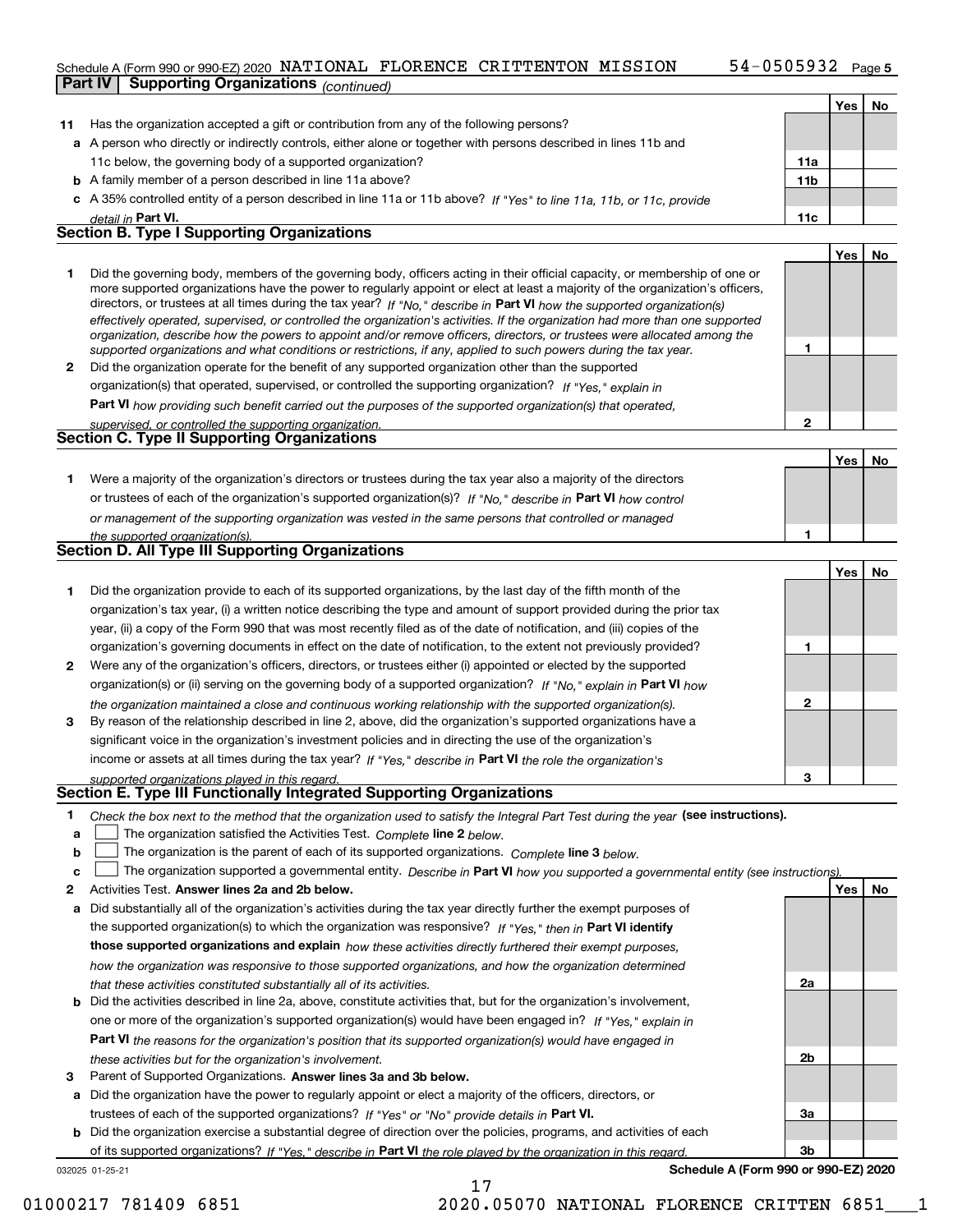| Part V                   | Schedule A (Form 990 or 990-EZ) 2020 NATIONAL FLORENCE CRITTENTON MISSION<br>Type III Non-Functionally Integrated 509(a)(3) Supporting Organizations                                                                                                          |                |                | $54 - 0505932$ Page 6          |
|--------------------------|---------------------------------------------------------------------------------------------------------------------------------------------------------------------------------------------------------------------------------------------------------------|----------------|----------------|--------------------------------|
|                          |                                                                                                                                                                                                                                                               |                |                |                                |
| 1                        | Check here if the organization satisfied the Integral Part Test as a qualifying trust on Nov. 20, 1970 (explain in Part VI). See instructions.<br>All other Type III non-functionally integrated supporting organizations must complete Sections A through E. |                |                |                                |
|                          | Section A - Adjusted Net Income                                                                                                                                                                                                                               |                | (A) Prior Year | (B) Current Year<br>(optional) |
| 1                        | Net short-term capital gain                                                                                                                                                                                                                                   | 1.             |                |                                |
| 2                        | Recoveries of prior-year distributions                                                                                                                                                                                                                        | $\mathbf{2}$   |                |                                |
| 3                        | Other gross income (see instructions)                                                                                                                                                                                                                         | 3              |                |                                |
| 4                        | Add lines 1 through 3.                                                                                                                                                                                                                                        | 4              |                |                                |
| 5                        | Depreciation and depletion                                                                                                                                                                                                                                    | 5              |                |                                |
| 6                        | Portion of operating expenses paid or incurred for production or                                                                                                                                                                                              |                |                |                                |
|                          | collection of gross income or for management, conservation, or                                                                                                                                                                                                |                |                |                                |
|                          | maintenance of property held for production of income (see instructions)                                                                                                                                                                                      | 6              |                |                                |
| 7                        | Other expenses (see instructions)                                                                                                                                                                                                                             | $\overline{7}$ |                |                                |
| 8                        | Adjusted Net Income (subtract lines 5, 6, and 7 from line 4)                                                                                                                                                                                                  | 8              |                |                                |
|                          | <b>Section B - Minimum Asset Amount</b>                                                                                                                                                                                                                       |                | (A) Prior Year | (B) Current Year<br>(optional) |
| 1                        | Aggregate fair market value of all non-exempt-use assets (see                                                                                                                                                                                                 |                |                |                                |
|                          | instructions for short tax year or assets held for part of year):                                                                                                                                                                                             |                |                |                                |
|                          | <b>a</b> Average monthly value of securities                                                                                                                                                                                                                  | 1a             |                |                                |
|                          | <b>b</b> Average monthly cash balances                                                                                                                                                                                                                        | 1b             |                |                                |
|                          | c Fair market value of other non-exempt-use assets                                                                                                                                                                                                            | 1c             |                |                                |
|                          | <b>d</b> Total (add lines 1a, 1b, and 1c)                                                                                                                                                                                                                     | 1d             |                |                                |
|                          | <b>e</b> Discount claimed for blockage or other factors                                                                                                                                                                                                       |                |                |                                |
|                          | (explain in detail in Part VI):                                                                                                                                                                                                                               |                |                |                                |
| 2                        | Acquisition indebtedness applicable to non-exempt-use assets                                                                                                                                                                                                  | $\mathbf{2}$   |                |                                |
| 3                        | Subtract line 2 from line 1d.                                                                                                                                                                                                                                 | 3              |                |                                |
| 4                        | Cash deemed held for exempt use. Enter 0.015 of line 3 (for greater amount,                                                                                                                                                                                   |                |                |                                |
|                          | see instructions).                                                                                                                                                                                                                                            | 4              |                |                                |
| 5                        | Net value of non-exempt-use assets (subtract line 4 from line 3)                                                                                                                                                                                              | 5              |                |                                |
| 6                        | Multiply line 5 by 0.035.                                                                                                                                                                                                                                     | 6              |                |                                |
| 7                        | Recoveries of prior-year distributions                                                                                                                                                                                                                        | $\overline{7}$ |                |                                |
| 8                        | Minimum Asset Amount (add line 7 to line 6)                                                                                                                                                                                                                   | 8              |                |                                |
|                          | <b>Section C - Distributable Amount</b>                                                                                                                                                                                                                       |                |                | <b>Current Year</b>            |
|                          | Adjusted net income for prior year (from Section A, line 8, column A)                                                                                                                                                                                         | 1              |                |                                |
| 2                        | Enter 0.85 of line 1.                                                                                                                                                                                                                                         | 2              |                |                                |
| 3.                       | Minimum asset amount for prior year (from Section B, line 8, column A)                                                                                                                                                                                        | 3              |                |                                |
| 4                        | Enter greater of line 2 or line 3.                                                                                                                                                                                                                            | 4              |                |                                |
| 5                        | Income tax imposed in prior year                                                                                                                                                                                                                              | 5              |                |                                |
| 6                        | <b>Distributable Amount.</b> Subtract line 5 from line 4, unless subject to                                                                                                                                                                                   |                |                |                                |
|                          | emergency temporary reduction (see instructions).                                                                                                                                                                                                             | 6              |                |                                |
| $\overline{\phantom{a}}$ | Check here if the current year is the organization's first as a non-functionally integrated Type III supporting organization (see                                                                                                                             |                |                |                                |

instructions).

**Schedule A (Form 990 or 990-EZ) 2020**

032026 01-25-21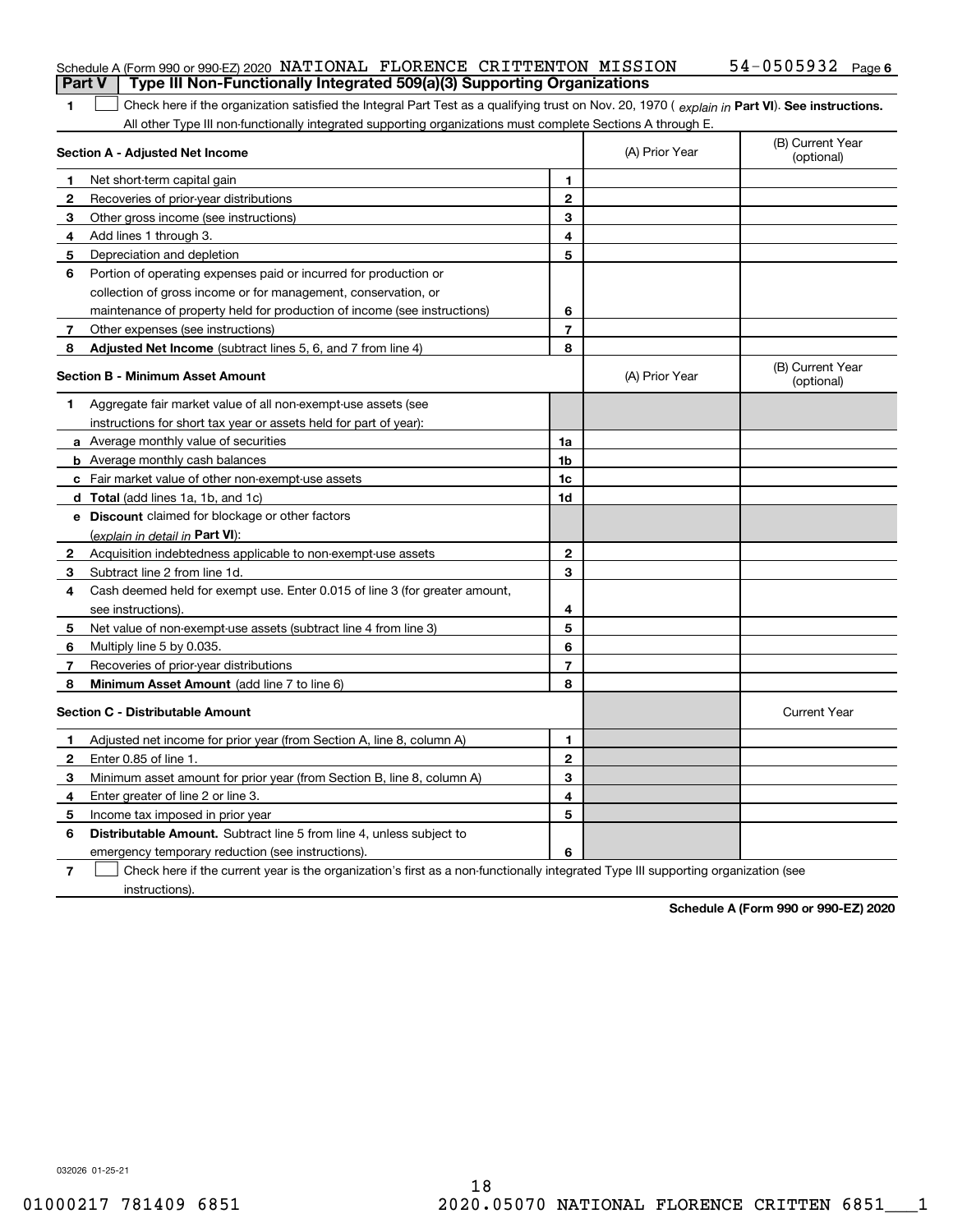#### Schedule A (Form 990 or 990-EZ) 2020 NATIONAL FLORENCE CRITTENTON MISSION 54-U5U5932 Page NATIONAL FLORENCE CRITTENTON MISSION 54-0505932

| Part V | Type III Non-Functionally Integrated 509(a)(3) Supporting Organizations (continued)        |                             |                                       |                |                                         |
|--------|--------------------------------------------------------------------------------------------|-----------------------------|---------------------------------------|----------------|-----------------------------------------|
|        | <b>Section D - Distributions</b>                                                           |                             |                                       |                | <b>Current Year</b>                     |
| 1.     | Amounts paid to supported organizations to accomplish exempt purposes                      |                             | 1                                     |                |                                         |
| 2      | Amounts paid to perform activity that directly furthers exempt purposes of supported       |                             |                                       |                |                                         |
|        | organizations, in excess of income from activity                                           |                             | 2                                     |                |                                         |
| 3      | Administrative expenses paid to accomplish exempt purposes of supported organizations      |                             | 3                                     |                |                                         |
| 4      | Amounts paid to acquire exempt-use assets                                                  |                             | 4                                     |                |                                         |
| 5      | Qualified set-aside amounts (prior IRS approval required - provide details in Part VI)     |                             |                                       | 5              |                                         |
| 6      | Other distributions ( <i>describe in</i> Part VI). See instructions.                       |                             |                                       | 6              |                                         |
| 7      | Total annual distributions. Add lines 1 through 6.                                         |                             |                                       | $\overline{7}$ |                                         |
| 8      | Distributions to attentive supported organizations to which the organization is responsive |                             |                                       |                |                                         |
|        | (provide details in Part VI). See instructions.                                            |                             |                                       | 8              |                                         |
| 9      | Distributable amount for 2020 from Section C, line 6                                       |                             |                                       | 9              |                                         |
| 10     | Line 8 amount divided by line 9 amount                                                     |                             |                                       | 10             |                                         |
|        |                                                                                            | (i)                         | (ii)                                  |                | (iii)                                   |
|        | <b>Section E - Distribution Allocations</b> (see instructions)                             | <b>Excess Distributions</b> | <b>Underdistributions</b><br>Pre-2020 |                | <b>Distributable</b><br>Amount for 2020 |
| 1      | Distributable amount for 2020 from Section C, line 6                                       |                             |                                       |                |                                         |
| 2      | Underdistributions, if any, for years prior to 2020 (reason-                               |                             |                                       |                |                                         |
|        | able cause required - explain in Part VI). See instructions.                               |                             |                                       |                |                                         |
| 3      | Excess distributions carryover, if any, to 2020                                            |                             |                                       |                |                                         |
|        | a From 2015                                                                                |                             |                                       |                |                                         |
|        | <b>b</b> From 2016                                                                         |                             |                                       |                |                                         |
|        | $c$ From 2017                                                                              |                             |                                       |                |                                         |
|        | d From 2018                                                                                |                             |                                       |                |                                         |
|        | e From 2019                                                                                |                             |                                       |                |                                         |
|        | f Total of lines 3a through 3e                                                             |                             |                                       |                |                                         |
|        | g Applied to underdistributions of prior years                                             |                             |                                       |                |                                         |
|        | <b>h</b> Applied to 2020 distributable amount                                              |                             |                                       |                |                                         |
|        | Carryover from 2015 not applied (see instructions)                                         |                             |                                       |                |                                         |
|        | Remainder. Subtract lines 3g, 3h, and 3i from line 3f.                                     |                             |                                       |                |                                         |
| 4      | Distributions for 2020 from Section D,                                                     |                             |                                       |                |                                         |
|        | line $7:$                                                                                  |                             |                                       |                |                                         |
|        | a Applied to underdistributions of prior years                                             |                             |                                       |                |                                         |
|        | <b>b</b> Applied to 2020 distributable amount                                              |                             |                                       |                |                                         |
|        | c Remainder. Subtract lines 4a and 4b from line 4.                                         |                             |                                       |                |                                         |
| 5      | Remaining underdistributions for years prior to 2020, if                                   |                             |                                       |                |                                         |
|        | any. Subtract lines 3g and 4a from line 2. For result greater                              |                             |                                       |                |                                         |
|        | than zero, explain in Part VI. See instructions.                                           |                             |                                       |                |                                         |
| 6      | Remaining underdistributions for 2020. Subtract lines 3h                                   |                             |                                       |                |                                         |
|        | and 4b from line 1. For result greater than zero, explain in                               |                             |                                       |                |                                         |
|        | Part VI. See instructions.                                                                 |                             |                                       |                |                                         |
| 7      | Excess distributions carryover to 2021. Add lines 3j                                       |                             |                                       |                |                                         |
|        | and 4c.                                                                                    |                             |                                       |                |                                         |
| 8      | Breakdown of line 7:                                                                       |                             |                                       |                |                                         |
|        | a Excess from 2016                                                                         |                             |                                       |                |                                         |
|        |                                                                                            |                             |                                       |                |                                         |
|        | <b>b</b> Excess from 2017                                                                  |                             |                                       |                |                                         |
|        | c Excess from 2018                                                                         |                             |                                       |                |                                         |
|        | d Excess from 2019<br>e Excess from 2020                                                   |                             |                                       |                |                                         |
|        |                                                                                            |                             |                                       |                |                                         |

**Schedule A (Form 990 or 990-EZ) 2020**

032027 01-25-21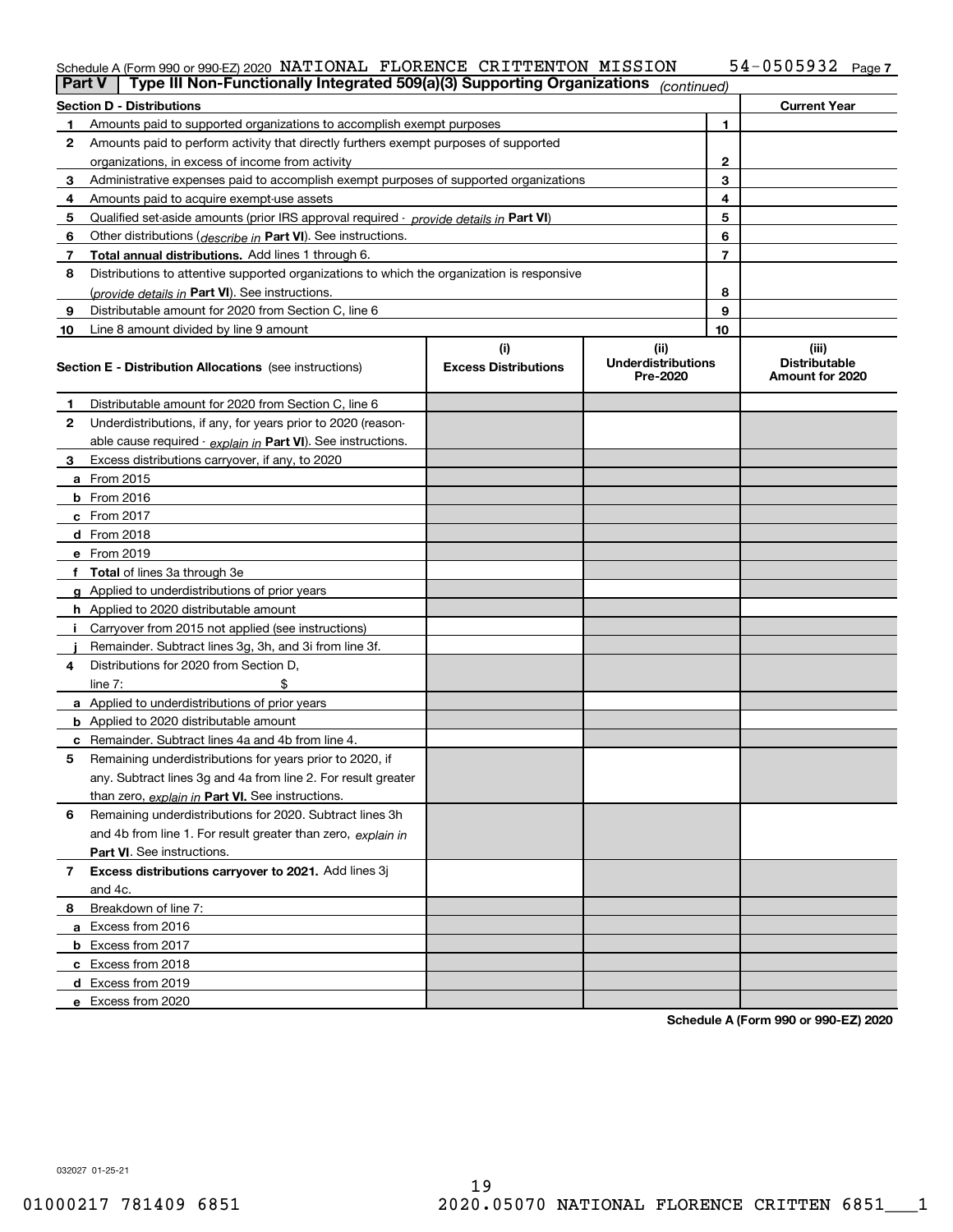| <b>Part VI</b>  |                     |  | Schedule A (Form 990 or 990-EZ) 2020 NATIONAL FLORENCE CRITTENTON MISSION<br>Section D, lines 5, 6, and 8; and Part V, Section E, lines 2, 5, and 6. Also complete this part for any additional information. | 54-0505932 Page 8<br>Supplemental Information. Provide the explanations required by Part II, line 10; Part II, line 17a or 17b; Part III, line 12;<br>Part IV, Section A, lines 1, 2, 3b, 3c, 4b, 4c, 5a, 6, 9a, 9b, 9c, 11a, 11b, and 11c; Part IV, Section B, lines 1 and 2; Part IV, Section C,<br>line 1; Part IV, Section D, lines 2 and 3; Part IV, Section E, lines 1c, 2a, 2b, 3a, and 3b; Part V, line 1; Part V, Section B, line 1e; Part V, |  |
|-----------------|---------------------|--|--------------------------------------------------------------------------------------------------------------------------------------------------------------------------------------------------------------|--------------------------------------------------------------------------------------------------------------------------------------------------------------------------------------------------------------------------------------------------------------------------------------------------------------------------------------------------------------------------------------------------------------------------------------------------------|--|
|                 | (See instructions.) |  |                                                                                                                                                                                                              |                                                                                                                                                                                                                                                                                                                                                                                                                                                        |  |
|                 |                     |  |                                                                                                                                                                                                              |                                                                                                                                                                                                                                                                                                                                                                                                                                                        |  |
|                 |                     |  |                                                                                                                                                                                                              |                                                                                                                                                                                                                                                                                                                                                                                                                                                        |  |
|                 |                     |  |                                                                                                                                                                                                              |                                                                                                                                                                                                                                                                                                                                                                                                                                                        |  |
|                 |                     |  |                                                                                                                                                                                                              |                                                                                                                                                                                                                                                                                                                                                                                                                                                        |  |
|                 |                     |  |                                                                                                                                                                                                              |                                                                                                                                                                                                                                                                                                                                                                                                                                                        |  |
|                 |                     |  |                                                                                                                                                                                                              |                                                                                                                                                                                                                                                                                                                                                                                                                                                        |  |
|                 |                     |  |                                                                                                                                                                                                              |                                                                                                                                                                                                                                                                                                                                                                                                                                                        |  |
|                 |                     |  |                                                                                                                                                                                                              |                                                                                                                                                                                                                                                                                                                                                                                                                                                        |  |
|                 |                     |  |                                                                                                                                                                                                              |                                                                                                                                                                                                                                                                                                                                                                                                                                                        |  |
|                 |                     |  |                                                                                                                                                                                                              |                                                                                                                                                                                                                                                                                                                                                                                                                                                        |  |
|                 |                     |  |                                                                                                                                                                                                              |                                                                                                                                                                                                                                                                                                                                                                                                                                                        |  |
|                 |                     |  |                                                                                                                                                                                                              |                                                                                                                                                                                                                                                                                                                                                                                                                                                        |  |
|                 |                     |  |                                                                                                                                                                                                              |                                                                                                                                                                                                                                                                                                                                                                                                                                                        |  |
|                 |                     |  |                                                                                                                                                                                                              |                                                                                                                                                                                                                                                                                                                                                                                                                                                        |  |
|                 |                     |  |                                                                                                                                                                                                              |                                                                                                                                                                                                                                                                                                                                                                                                                                                        |  |
|                 |                     |  |                                                                                                                                                                                                              |                                                                                                                                                                                                                                                                                                                                                                                                                                                        |  |
|                 |                     |  |                                                                                                                                                                                                              |                                                                                                                                                                                                                                                                                                                                                                                                                                                        |  |
|                 |                     |  |                                                                                                                                                                                                              |                                                                                                                                                                                                                                                                                                                                                                                                                                                        |  |
|                 |                     |  |                                                                                                                                                                                                              |                                                                                                                                                                                                                                                                                                                                                                                                                                                        |  |
|                 |                     |  |                                                                                                                                                                                                              |                                                                                                                                                                                                                                                                                                                                                                                                                                                        |  |
|                 |                     |  |                                                                                                                                                                                                              |                                                                                                                                                                                                                                                                                                                                                                                                                                                        |  |
|                 |                     |  |                                                                                                                                                                                                              |                                                                                                                                                                                                                                                                                                                                                                                                                                                        |  |
|                 |                     |  |                                                                                                                                                                                                              |                                                                                                                                                                                                                                                                                                                                                                                                                                                        |  |
|                 |                     |  |                                                                                                                                                                                                              |                                                                                                                                                                                                                                                                                                                                                                                                                                                        |  |
|                 |                     |  |                                                                                                                                                                                                              |                                                                                                                                                                                                                                                                                                                                                                                                                                                        |  |
| 032028 01-25-21 |                     |  | 20                                                                                                                                                                                                           | Schedule A (Form 990 or 990-EZ) 2020                                                                                                                                                                                                                                                                                                                                                                                                                   |  |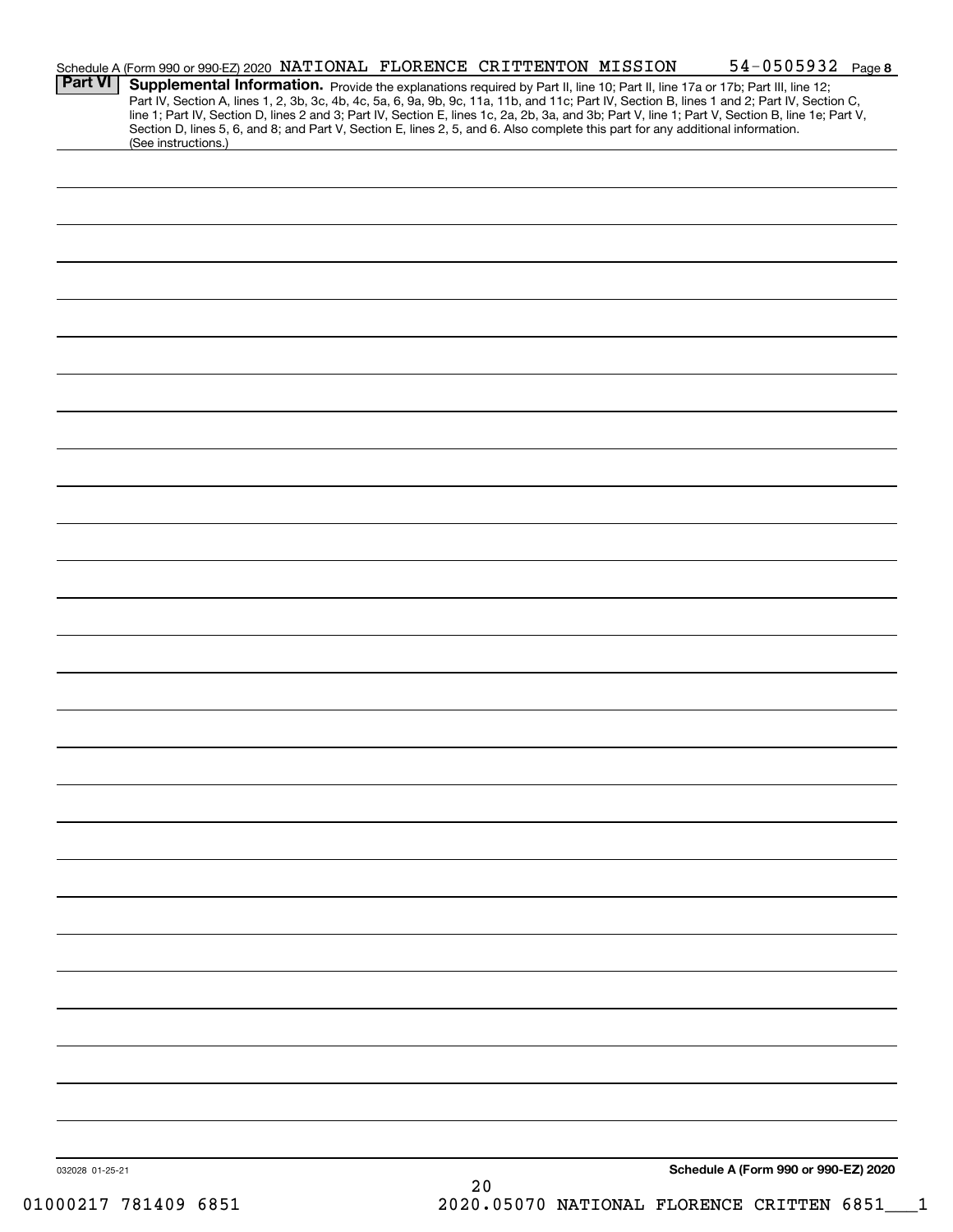Department of the Treasury Internal Revenue Service **(Form 990, 990-EZ, or 990-PF)**

Name of the organization

**Organization type** (check one):

## \*\* PUBLIC DISCLOSURE COPY \*\*

## **Schedule B Schedule of Contributors**

**| Attach to Form 990, Form 990-EZ, or Form 990-PF. | Go to www.irs.gov/Form990 for the latest information.** OMB No. 1545-0047

**2020**

**Employer identification number**

|  | NATIONAL FLORENCE CRITTE |  |
|--|--------------------------|--|
|  |                          |  |

 $ENTON$  MISSION  $\vert$  54-0505932

| Filers of:         | Section:                                                                           |  |  |  |
|--------------------|------------------------------------------------------------------------------------|--|--|--|
| Form 990 or 990-EZ | $\lfloor x \rfloor$ 501(c)( 3) (enter number) organization                         |  |  |  |
|                    | $4947(a)(1)$ nonexempt charitable trust <b>not</b> treated as a private foundation |  |  |  |
|                    | 527 political organization                                                         |  |  |  |
| Form 990-PF        | 501(c)(3) exempt private foundation                                                |  |  |  |
|                    | 4947(a)(1) nonexempt charitable trust treated as a private foundation              |  |  |  |
|                    | 501(c)(3) taxable private foundation                                               |  |  |  |

Check if your organization is covered by the **General Rule** or a **Special Rule. Note:**  Only a section 501(c)(7), (8), or (10) organization can check boxes for both the General Rule and a Special Rule. See instructions.

#### **General Rule**

 $\mathcal{L}^{\text{max}}$ 

For an organization filing Form 990, 990-EZ, or 990-PF that received, during the year, contributions totaling \$5,000 or more (in money or property) from any one contributor. Complete Parts I and II. See instructions for determining a contributor's total contributions.

#### **Special Rules**

any one contributor, during the year, total contributions of the greater of  $\,$  (1) \$5,000; or **(2)** 2% of the amount on (i) Form 990, Part VIII, line 1h;  $\boxed{\textbf{X}}$  For an organization described in section 501(c)(3) filing Form 990 or 990-EZ that met the 33 1/3% support test of the regulations under sections 509(a)(1) and 170(b)(1)(A)(vi), that checked Schedule A (Form 990 or 990-EZ), Part II, line 13, 16a, or 16b, and that received from or (ii) Form 990-EZ, line 1. Complete Parts I and II.

For an organization described in section 501(c)(7), (8), or (10) filing Form 990 or 990-EZ that received from any one contributor, during the year, total contributions of more than \$1,000 exclusively for religious, charitable, scientific, literary, or educational purposes, or for the prevention of cruelty to children or animals. Complete Parts I (entering "N/A" in column (b) instead of the contributor name and address), II, and III.  $\mathcal{L}^{\text{max}}$ 

purpose. Don't complete any of the parts unless the **General Rule** applies to this organization because it received *nonexclusively* year, contributions <sub>exclusively</sub> for religious, charitable, etc., purposes, but no such contributions totaled more than \$1,000. If this box is checked, enter here the total contributions that were received during the year for an  $\;$ exclusively religious, charitable, etc., For an organization described in section 501(c)(7), (8), or (10) filing Form 990 or 990-EZ that received from any one contributor, during the religious, charitable, etc., contributions totaling \$5,000 or more during the year  $\Box$ — $\Box$   $\Box$  $\mathcal{L}^{\text{max}}$ 

**Caution:**  An organization that isn't covered by the General Rule and/or the Special Rules doesn't file Schedule B (Form 990, 990-EZ, or 990-PF),  **must** but it answer "No" on Part IV, line 2, of its Form 990; or check the box on line H of its Form 990-EZ or on its Form 990-PF, Part I, line 2, to certify that it doesn't meet the filing requirements of Schedule B (Form 990, 990-EZ, or 990-PF).

**For Paperwork Reduction Act Notice, see the instructions for Form 990, 990-EZ, or 990-PF. Schedule B (Form 990, 990-EZ, or 990-PF) (2020)** LHA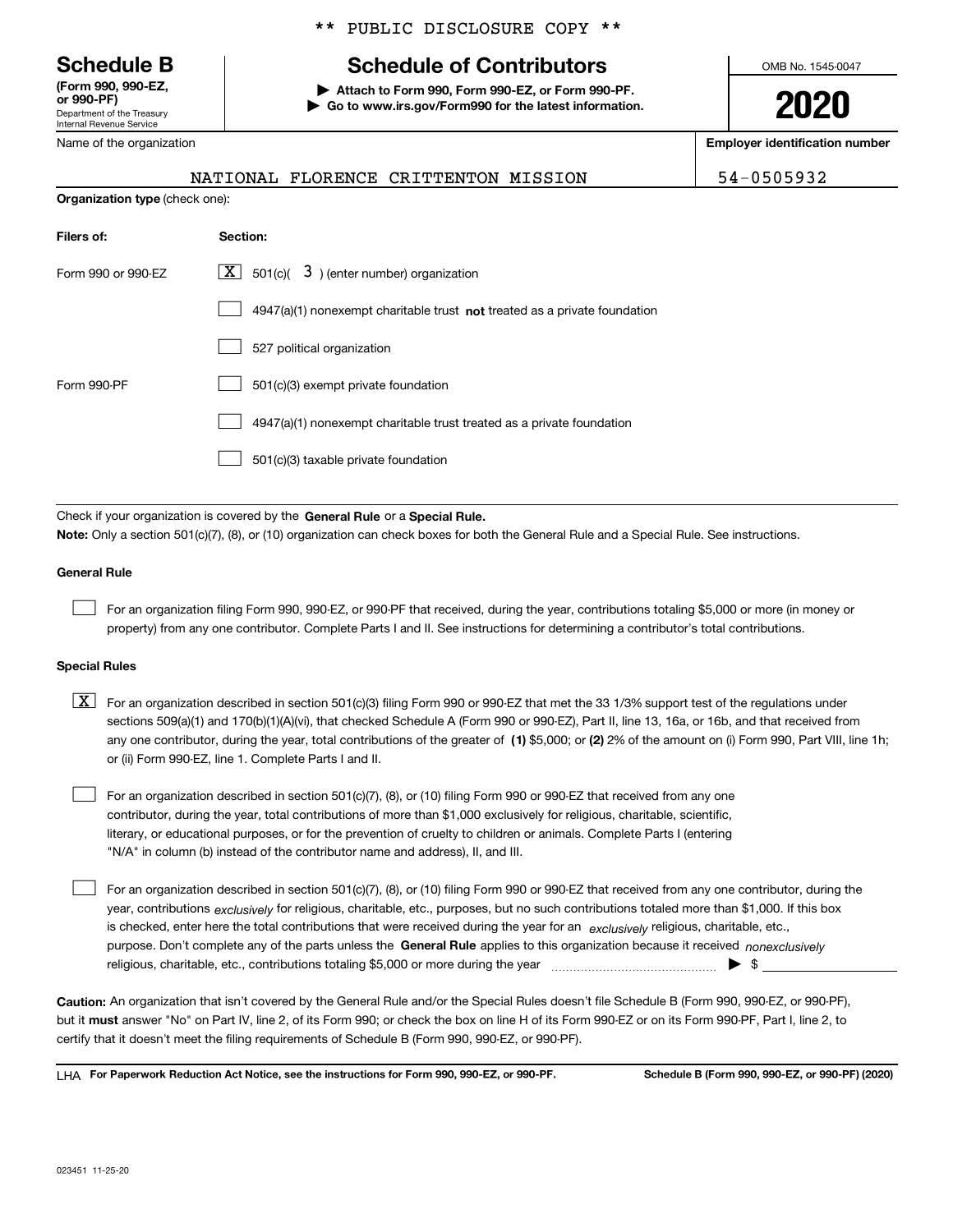**Employer identification number**

#### NATIONAL FLORENCE CRITTENTON MISSION 54-0505932

Chedule B (Form 990, 990-EZ, or 990-PF) (2020)<br>
lame of organization<br> **29. IATIONAL FLORENCE CRITTENTON MISSION**<br> **24-0505932**<br> **29. Part I Contributors** (see instructions). Use duplicate copies of Part I if additional s

| (a) | (b)                        | (c)                        | (d)                                                                                                       |
|-----|----------------------------|----------------------------|-----------------------------------------------------------------------------------------------------------|
| No. | Name, address, and ZIP + 4 | <b>Total contributions</b> | Type of contribution                                                                                      |
| 1   |                            | 200,000.<br>$$\circ$$      | $\overline{\text{X}}$<br>Person<br>Payroll<br>Noncash<br>(Complete Part II for<br>noncash contributions.) |
| (a) | (b)                        | (c)                        | (d)                                                                                                       |
| No. | Name, address, and ZIP + 4 | <b>Total contributions</b> | Type of contribution                                                                                      |
| 2   |                            | 35,000.<br>\$              | $\overline{\text{X}}$<br>Person<br>Payroll<br>Noncash<br>(Complete Part II for<br>noncash contributions.) |
| (a) | (b)                        | (c)                        | (d)                                                                                                       |
| No. | Name, address, and ZIP + 4 | <b>Total contributions</b> | Type of contribution                                                                                      |
| 3   |                            | 35,000.<br>$$\circ$$       | $\overline{\text{X}}$<br>Person<br>Payroll<br>Noncash<br>(Complete Part II for<br>noncash contributions.) |
| (a) | (b)                        | (c)                        | (d)                                                                                                       |
| No. | Name, address, and ZIP + 4 | <b>Total contributions</b> | Type of contribution                                                                                      |
| 4   |                            | 200,000.<br>\$             | $\overline{\text{X}}$<br>Person<br>Payroll<br>Noncash<br>(Complete Part II for<br>noncash contributions.) |
| (a) | (b)                        | (c)                        | (d)                                                                                                       |
| No. | Name, address, and ZIP + 4 | <b>Total contributions</b> | Type of contribution                                                                                      |
| 5   |                            | 48,000.<br>\$              | $\boxed{\text{X}}$<br>Person<br>Payroll<br>Noncash<br>(Complete Part II for<br>noncash contributions.)    |
| (a) | (b)                        | (c)                        | (d)                                                                                                       |
| No. | Name, address, and ZIP + 4 | <b>Total contributions</b> | Type of contribution                                                                                      |
| 6   |                            | 181,309.<br>$\frac{1}{2}$  | $\boxed{\text{X}}$<br>Person<br>Payroll<br>Noncash<br>(Complete Part II for<br>noncash contributions.)    |

22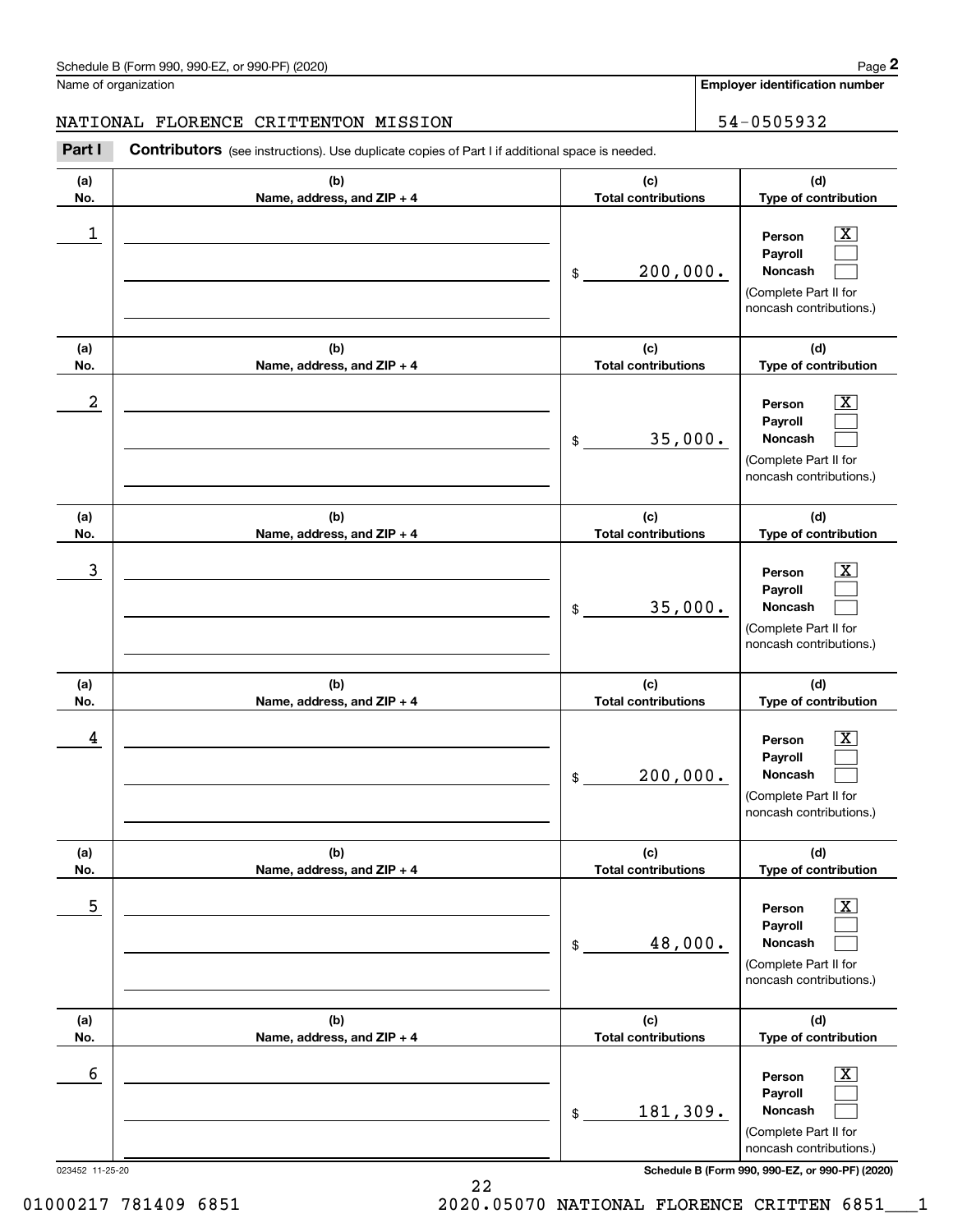**Employer identification number**

### NATIONAL FLORENCE CRITTENTON MISSION 54-0505932

Chedule B (Form 990, 990-EZ, or 990-PF) (2020)<br>
lame of organization<br> **29. IATIONAL FLORENCE CRITTENTON MISSION**<br> **Part I Contributors** (see instructions). Use duplicate copies of Part I if additional space is needed.

| (a)<br>No. | (b)<br>Name, address, and ZIP + 4 | (c)<br><b>Total contributions</b> | (d)<br>Type of contribution                                                             |
|------------|-----------------------------------|-----------------------------------|-----------------------------------------------------------------------------------------|
| 7          |                                   | 75,000.<br>\$                     | x<br>Person<br>Payroll<br>Noncash<br>(Complete Part II for<br>noncash contributions.)   |
| (a)<br>No. | (b)<br>Name, address, and ZIP + 4 | (c)<br><b>Total contributions</b> | (d)<br>Type of contribution                                                             |
|            |                                   | \$                                | Person<br>Payroll<br>Noncash<br>(Complete Part II for<br>noncash contributions.)        |
| (a)<br>No. | (b)<br>Name, address, and ZIP + 4 | (c)<br><b>Total contributions</b> | (d)<br>Type of contribution                                                             |
|            |                                   | \$                                | Person<br>Payroll<br><b>Noncash</b><br>(Complete Part II for<br>noncash contributions.) |
| (a)<br>No. | (b)<br>Name, address, and ZIP + 4 | (c)<br><b>Total contributions</b> | (d)<br>Type of contribution                                                             |
|            |                                   | \$                                | Person<br>Payroll<br><b>Noncash</b><br>(Complete Part II for<br>noncash contributions.) |
| (a)<br>No. | (b)<br>Name, address, and ZIP + 4 | (c)<br><b>Total contributions</b> | (d)<br>Type of contribution                                                             |
|            |                                   | \$                                | Person<br>Payroll<br>Noncash<br>(Complete Part II for<br>noncash contributions.)        |
| (a)<br>No. | (b)<br>Name, address, and ZIP + 4 | (c)<br><b>Total contributions</b> | (d)<br>Type of contribution                                                             |
|            |                                   | \$                                | Person<br>Payroll<br>Noncash<br>(Complete Part II for<br>noncash contributions.)        |

023452 11-25-20 **Schedule B (Form 990, 990-EZ, or 990-PF) (2020)**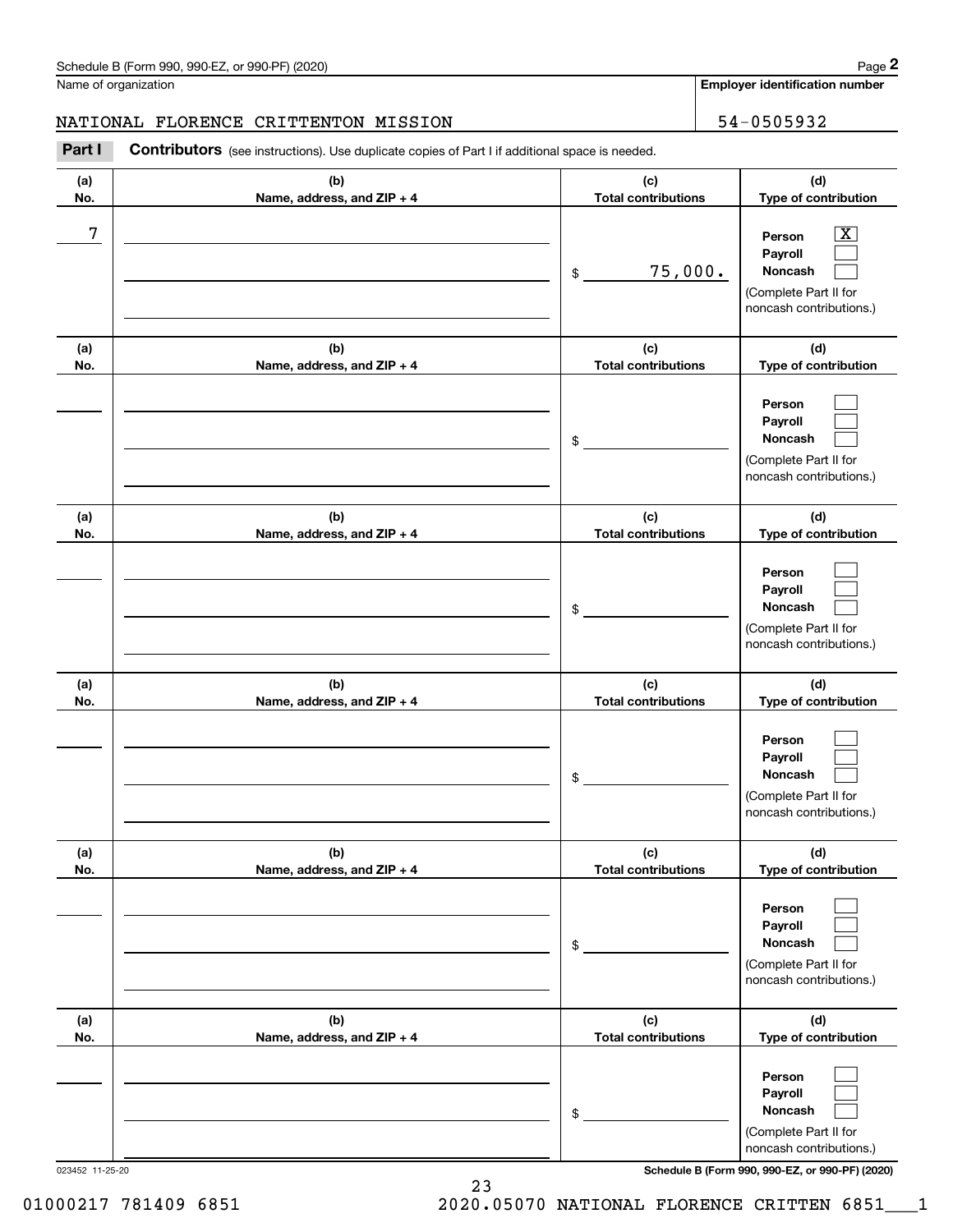**Employer identification number**

#### NATIONAL FLORENCE CRITTENTON MISSION 54-0505932

(see instructions). Use duplicate copies of Part II if additional space is needed. **3Part II Noncash Property**

| (a)                          |                                              |                                                 |                                                 |
|------------------------------|----------------------------------------------|-------------------------------------------------|-------------------------------------------------|
| No.<br>from<br>Part I        | (b)<br>Description of noncash property given | (c)<br>FMV (or estimate)<br>(See instructions.) | (d)<br>Date received                            |
|                              |                                              | $\frac{1}{2}$                                   |                                                 |
| (a)<br>No.<br>from<br>Part I | (b)<br>Description of noncash property given | (c)<br>FMV (or estimate)<br>(See instructions.) | (d)<br>Date received                            |
|                              |                                              | $\frac{1}{2}$                                   |                                                 |
| (a)<br>No.<br>from<br>Part I | (b)<br>Description of noncash property given | (c)<br>FMV (or estimate)<br>(See instructions.) | (d)<br>Date received                            |
|                              |                                              | $\frac{1}{2}$                                   |                                                 |
| (a)<br>No.<br>from<br>Part I | (b)<br>Description of noncash property given | (c)<br>FMV (or estimate)<br>(See instructions.) | (d)<br>Date received                            |
|                              |                                              | $\sim$                                          |                                                 |
| (a)<br>No.<br>from<br>Part I | (b)<br>Description of noncash property given | (c)<br>FMV (or estimate)<br>(See instructions.) | (d)<br>Date received                            |
|                              |                                              | \$                                              |                                                 |
| (a)<br>No.<br>from<br>Part I | (b)<br>Description of noncash property given | (c)<br>FMV (or estimate)<br>(See instructions.) | (d)<br>Date received                            |
|                              |                                              | \$                                              | Schedule B (Form 990, 990-EZ, or 990-PF) (2020) |

24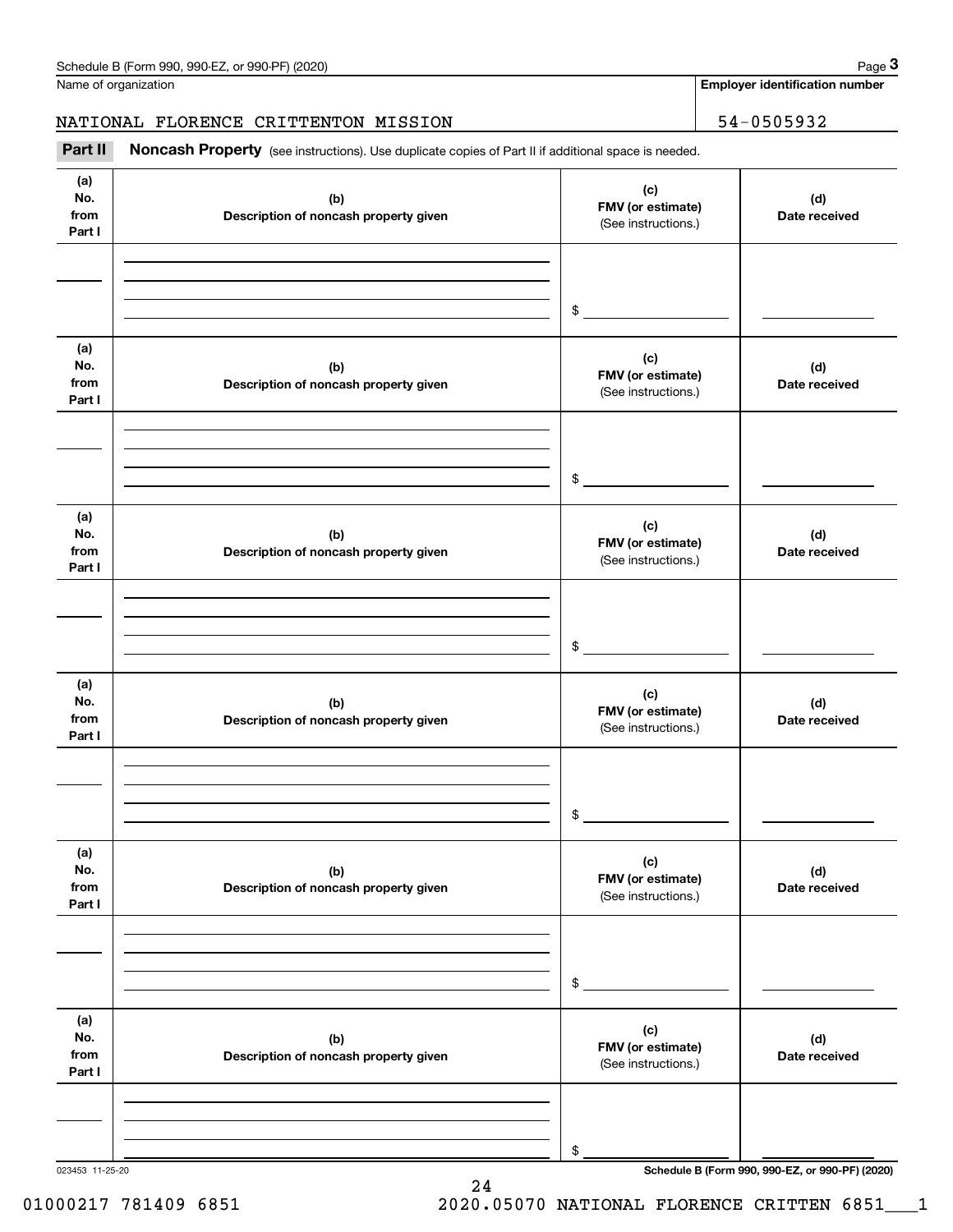|                           | Schedule B (Form 990, 990-EZ, or 990-PF) (2020)                                                                                                                                                                                                                              |                      |                                     |                                          | Page 4                                          |  |  |
|---------------------------|------------------------------------------------------------------------------------------------------------------------------------------------------------------------------------------------------------------------------------------------------------------------------|----------------------|-------------------------------------|------------------------------------------|-------------------------------------------------|--|--|
|                           | Name of organization                                                                                                                                                                                                                                                         |                      |                                     |                                          | <b>Employer identification number</b>           |  |  |
|                           | NATIONAL FLORENCE CRITTENTON MISSION                                                                                                                                                                                                                                         |                      |                                     |                                          | 54-0505932                                      |  |  |
| Part III                  | Exclusively religious, charitable, etc., contributions to organizations described in section 501(c)(7), (8), or (10) that total more than \$1,000 for the year<br>from any one contributor. Complete columns (a) through (e) and the following line entry. For organizations |                      |                                     |                                          |                                                 |  |  |
|                           | completing Part III, enter the total of exclusively religious, charitable, etc., contributions of \$1,000 or less for the year. (Enter this info. once.) $\blacktriangleright$ \$<br>Use duplicate copies of Part III if additional space is needed.                         |                      |                                     |                                          |                                                 |  |  |
| $(a)$ No.                 |                                                                                                                                                                                                                                                                              |                      |                                     |                                          |                                                 |  |  |
| from<br>Part I            | (b) Purpose of gift                                                                                                                                                                                                                                                          | (c) Use of gift      |                                     |                                          | (d) Description of how gift is held             |  |  |
|                           |                                                                                                                                                                                                                                                                              |                      |                                     |                                          |                                                 |  |  |
|                           |                                                                                                                                                                                                                                                                              |                      |                                     |                                          |                                                 |  |  |
|                           |                                                                                                                                                                                                                                                                              |                      |                                     |                                          |                                                 |  |  |
|                           |                                                                                                                                                                                                                                                                              | (e) Transfer of gift |                                     |                                          |                                                 |  |  |
|                           | Transferee's name, address, and ZIP + 4                                                                                                                                                                                                                                      |                      |                                     |                                          | Relationship of transferor to transferee        |  |  |
|                           |                                                                                                                                                                                                                                                                              |                      |                                     |                                          |                                                 |  |  |
|                           |                                                                                                                                                                                                                                                                              |                      |                                     |                                          |                                                 |  |  |
|                           |                                                                                                                                                                                                                                                                              |                      |                                     |                                          |                                                 |  |  |
| (a) No.<br>from           |                                                                                                                                                                                                                                                                              |                      |                                     |                                          |                                                 |  |  |
| Part I                    | (b) Purpose of gift                                                                                                                                                                                                                                                          | (c) Use of gift      |                                     |                                          | (d) Description of how gift is held             |  |  |
|                           |                                                                                                                                                                                                                                                                              |                      |                                     |                                          |                                                 |  |  |
|                           |                                                                                                                                                                                                                                                                              |                      |                                     |                                          |                                                 |  |  |
|                           |                                                                                                                                                                                                                                                                              |                      |                                     |                                          |                                                 |  |  |
|                           | (e) Transfer of gift                                                                                                                                                                                                                                                         |                      |                                     |                                          |                                                 |  |  |
|                           | Transferee's name, address, and ZIP + 4                                                                                                                                                                                                                                      |                      |                                     | Relationship of transferor to transferee |                                                 |  |  |
|                           |                                                                                                                                                                                                                                                                              |                      |                                     |                                          |                                                 |  |  |
|                           |                                                                                                                                                                                                                                                                              |                      |                                     |                                          |                                                 |  |  |
|                           |                                                                                                                                                                                                                                                                              |                      |                                     |                                          |                                                 |  |  |
| (a) No.<br>from           | (b) Purpose of gift                                                                                                                                                                                                                                                          | (c) Use of gift      | (d) Description of how gift is held |                                          |                                                 |  |  |
| Part I                    |                                                                                                                                                                                                                                                                              |                      |                                     |                                          |                                                 |  |  |
|                           |                                                                                                                                                                                                                                                                              |                      |                                     |                                          |                                                 |  |  |
|                           |                                                                                                                                                                                                                                                                              |                      |                                     |                                          |                                                 |  |  |
|                           |                                                                                                                                                                                                                                                                              | (e) Transfer of gift |                                     |                                          |                                                 |  |  |
|                           |                                                                                                                                                                                                                                                                              |                      |                                     |                                          |                                                 |  |  |
|                           | Transferee's name, address, and $ZIP + 4$                                                                                                                                                                                                                                    |                      |                                     |                                          | Relationship of transferor to transferee        |  |  |
|                           |                                                                                                                                                                                                                                                                              |                      |                                     |                                          |                                                 |  |  |
|                           |                                                                                                                                                                                                                                                                              |                      |                                     |                                          |                                                 |  |  |
|                           |                                                                                                                                                                                                                                                                              |                      |                                     |                                          |                                                 |  |  |
| (a) No.<br>from<br>Part I | (b) Purpose of gift                                                                                                                                                                                                                                                          | (c) Use of gift      |                                     |                                          | (d) Description of how gift is held             |  |  |
|                           |                                                                                                                                                                                                                                                                              |                      |                                     |                                          |                                                 |  |  |
|                           |                                                                                                                                                                                                                                                                              |                      |                                     |                                          |                                                 |  |  |
|                           |                                                                                                                                                                                                                                                                              |                      |                                     |                                          |                                                 |  |  |
|                           | (e) Transfer of gift                                                                                                                                                                                                                                                         |                      |                                     |                                          |                                                 |  |  |
|                           |                                                                                                                                                                                                                                                                              |                      |                                     |                                          |                                                 |  |  |
|                           | Transferee's name, address, and $ZIP + 4$                                                                                                                                                                                                                                    |                      |                                     |                                          | Relationship of transferor to transferee        |  |  |
|                           |                                                                                                                                                                                                                                                                              |                      |                                     |                                          |                                                 |  |  |
|                           |                                                                                                                                                                                                                                                                              |                      |                                     |                                          |                                                 |  |  |
| 023454 11-25-20           |                                                                                                                                                                                                                                                                              |                      |                                     |                                          | Schedule B (Form 990, 990-EZ, or 990-PF) (2020) |  |  |

25

**Schedule B (Form 990, 990-EZ, or 990-PF) (2020)**

01000217 781409 6851 2020.05070 NATIONAL FLORENCE CRITTEN 6851 1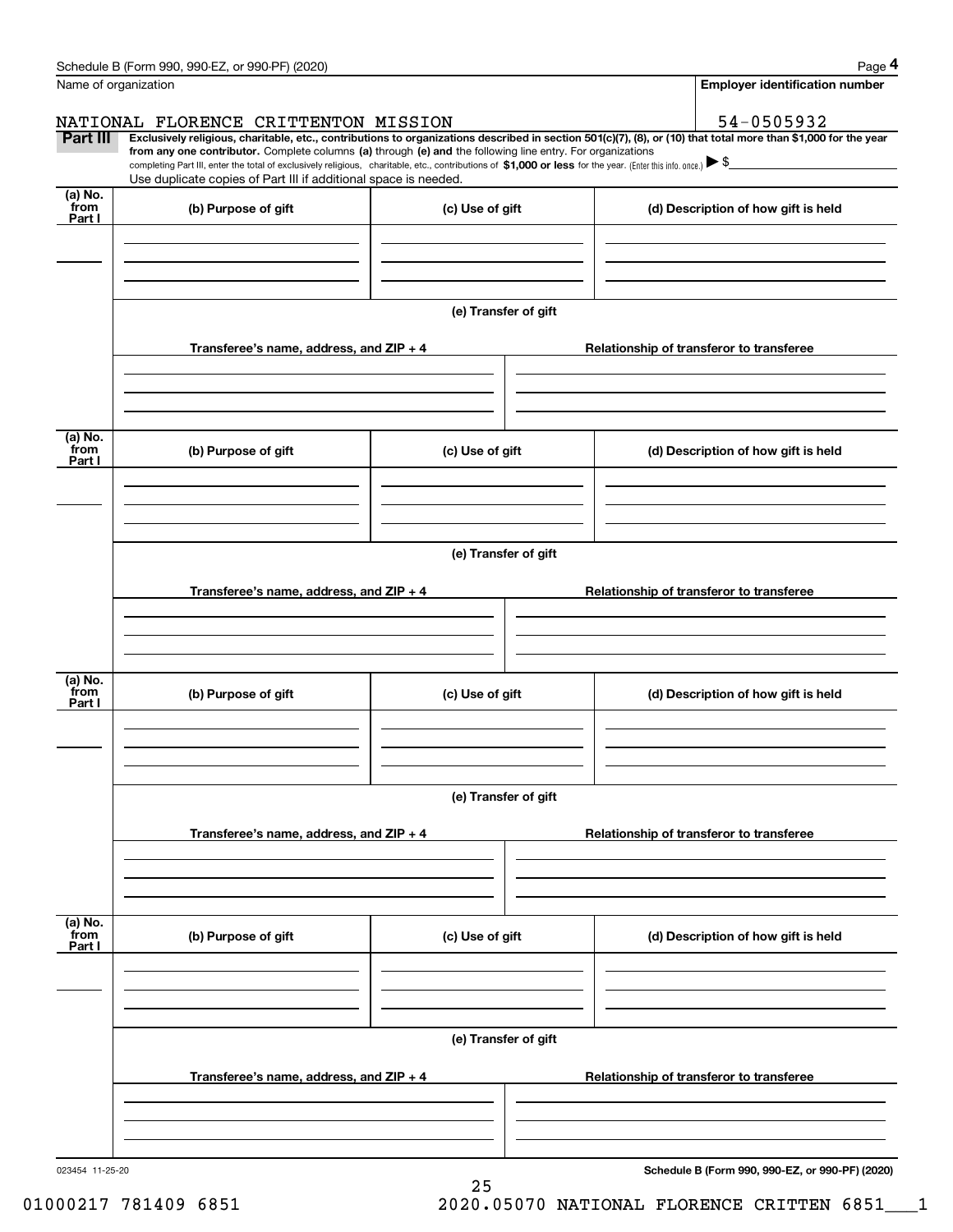| <b>SCHEDULE D</b> |  |
|-------------------|--|
|-------------------|--|

Department of the Treasury Internal Revenue Service

## **SCHEDULE D Supplemental Financial Statements**

(Form 990)<br>
Pepartment of the Treasury<br>
Department of the Treasury<br>
Department of the Treasury<br>
Department of the Treasury<br> **Co to www.irs.gov/Form990 for instructions and the latest information.**<br> **Co to www.irs.gov/Form9** 

|  |  |  | ►Go to www.irs.gov/Form990 for instructions and the latest informati |  |  |  |
|--|--|--|----------------------------------------------------------------------|--|--|--|
|  |  |  |                                                                      |  |  |  |



|         | Name of the organization<br>NATIONAL FLORENCE CRITTENTON MISSION                                                                                                                                                              |                         |                                                    |      | <b>Employer identification number</b><br>54-0505932 |           |
|---------|-------------------------------------------------------------------------------------------------------------------------------------------------------------------------------------------------------------------------------|-------------------------|----------------------------------------------------|------|-----------------------------------------------------|-----------|
| Part I  | Organizations Maintaining Donor Advised Funds or Other Similar Funds or Accounts. Complete if the                                                                                                                             |                         |                                                    |      |                                                     |           |
|         | organization answered "Yes" on Form 990, Part IV, line 6.                                                                                                                                                                     |                         |                                                    |      |                                                     |           |
|         |                                                                                                                                                                                                                               | (a) Donor advised funds |                                                    |      | (b) Funds and other accounts                        |           |
|         |                                                                                                                                                                                                                               |                         |                                                    |      |                                                     |           |
| 1.      | Aggregate value of contributions to (during year)                                                                                                                                                                             |                         |                                                    |      |                                                     |           |
| 2       | Aggregate value of grants from (during year)                                                                                                                                                                                  |                         |                                                    |      |                                                     |           |
| з       |                                                                                                                                                                                                                               |                         |                                                    |      |                                                     |           |
| 4       | Did the organization inform all donors and donor advisors in writing that the assets held in donor advised funds                                                                                                              |                         |                                                    |      |                                                     |           |
| 5       |                                                                                                                                                                                                                               |                         |                                                    |      | Yes                                                 | <b>No</b> |
| 6       | Did the organization inform all grantees, donors, and donor advisors in writing that grant funds can be used only                                                                                                             |                         |                                                    |      |                                                     |           |
|         | for charitable purposes and not for the benefit of the donor or donor advisor, or for any other purpose conferring                                                                                                            |                         |                                                    |      |                                                     |           |
|         | impermissible private benefit?                                                                                                                                                                                                |                         |                                                    |      | Yes                                                 | No        |
| Part II | Conservation Easements. Complete if the organization answered "Yes" on Form 990, Part IV, line 7.                                                                                                                             |                         |                                                    |      |                                                     |           |
| 1       | Purpose(s) of conservation easements held by the organization (check all that apply).                                                                                                                                         |                         |                                                    |      |                                                     |           |
|         | Preservation of land for public use (for example, recreation or education)                                                                                                                                                    |                         | Preservation of a historically important land area |      |                                                     |           |
|         | Protection of natural habitat                                                                                                                                                                                                 |                         | Preservation of a certified historic structure     |      |                                                     |           |
|         | Preservation of open space                                                                                                                                                                                                    |                         |                                                    |      |                                                     |           |
| 2       | Complete lines 2a through 2d if the organization held a qualified conservation contribution in the form of a conservation easement on the last                                                                                |                         |                                                    |      |                                                     |           |
|         | day of the tax year.                                                                                                                                                                                                          |                         |                                                    |      | Held at the End of the Tax Year                     |           |
| а       | Total number of conservation easements                                                                                                                                                                                        |                         |                                                    | 2a   |                                                     |           |
| b       | Total acreage restricted by conservation easements                                                                                                                                                                            |                         |                                                    | 2b   |                                                     |           |
| с       |                                                                                                                                                                                                                               |                         |                                                    | 2c   |                                                     |           |
| d       | Number of conservation easements included in (c) acquired after 7/25/06, and not on a historic structure                                                                                                                      |                         |                                                    |      |                                                     |           |
|         | listed in the National Register [11, 1200] [12] The National Register [11, 1200] [12] The National Register [11, 1200] [12] The National Register [11, 1200] [12] The National Register [11, 1200] [12] The National Register |                         |                                                    | 2d   |                                                     |           |
| 3       | Number of conservation easements modified, transferred, released, extinguished, or terminated by the organization during the tax                                                                                              |                         |                                                    |      |                                                     |           |
|         | $year \rightarrow$                                                                                                                                                                                                            |                         |                                                    |      |                                                     |           |
| 4       | Number of states where property subject to conservation easement is located >                                                                                                                                                 |                         |                                                    |      |                                                     |           |
| 5       | Does the organization have a written policy regarding the periodic monitoring, inspection, handling of                                                                                                                        |                         |                                                    |      |                                                     |           |
|         | violations, and enforcement of the conservation easements it holds?                                                                                                                                                           |                         |                                                    |      | Yes                                                 | <b>No</b> |
| 6       | Staff and volunteer hours devoted to monitoring, inspecting, handling of violations, and enforcing conservation easements during the year                                                                                     |                         |                                                    |      |                                                     |           |
|         |                                                                                                                                                                                                                               |                         |                                                    |      |                                                     |           |
| 7       | Amount of expenses incurred in monitoring, inspecting, handling of violations, and enforcing conservation easements during the year                                                                                           |                         |                                                    |      |                                                     |           |
|         | $\blacktriangleright$ \$                                                                                                                                                                                                      |                         |                                                    |      |                                                     |           |
| 8       | Does each conservation easement reported on line 2(d) above satisfy the requirements of section 170(h)(4)(B)(i)                                                                                                               |                         |                                                    |      |                                                     |           |
|         |                                                                                                                                                                                                                               |                         |                                                    |      | Yes                                                 | No        |
|         | In Part XIII, describe how the organization reports conservation easements in its revenue and expense statement and                                                                                                           |                         |                                                    |      |                                                     |           |
|         | balance sheet, and include, if applicable, the text of the footnote to the organization's financial statements that describes the                                                                                             |                         |                                                    |      |                                                     |           |
|         | organization's accounting for conservation easements.                                                                                                                                                                         |                         |                                                    |      |                                                     |           |
|         | Organizations Maintaining Collections of Art, Historical Treasures, or Other Similar Assets.<br>Part III                                                                                                                      |                         |                                                    |      |                                                     |           |
|         | Complete if the organization answered "Yes" on Form 990, Part IV, line 8.                                                                                                                                                     |                         |                                                    |      |                                                     |           |
|         | 1a If the organization elected, as permitted under FASB ASC 958, not to report in its revenue statement and balance sheet works                                                                                               |                         |                                                    |      |                                                     |           |
|         | of art, historical treasures, or other similar assets held for public exhibition, education, or research in furtherance of public                                                                                             |                         |                                                    |      |                                                     |           |
|         | service, provide in Part XIII the text of the footnote to its financial statements that describes these items.                                                                                                                |                         |                                                    |      |                                                     |           |
| b       | If the organization elected, as permitted under FASB ASC 958, to report in its revenue statement and balance sheet works of                                                                                                   |                         |                                                    |      |                                                     |           |
|         | art, historical treasures, or other similar assets held for public exhibition, education, or research in furtherance of public service,                                                                                       |                         |                                                    |      |                                                     |           |
|         | provide the following amounts relating to these items:                                                                                                                                                                        |                         |                                                    |      |                                                     |           |
|         | (i)                                                                                                                                                                                                                           |                         |                                                    |      | $\frac{1}{2}$                                       |           |
|         | (ii) Assets included in Form 990, Part X                                                                                                                                                                                      |                         |                                                    |      | $\blacktriangleright$ \$                            |           |
| 2       | If the organization received or held works of art, historical treasures, or other similar assets for financial gain, provide                                                                                                  |                         |                                                    |      |                                                     |           |
|         | the following amounts required to be reported under FASB ASC 958 relating to these items:                                                                                                                                     |                         |                                                    |      |                                                     |           |
| а       |                                                                                                                                                                                                                               |                         |                                                    | \$   |                                                     |           |
|         | <b>b</b> Assets included in Form 990, Part X                                                                                                                                                                                  |                         |                                                    | - \$ |                                                     |           |
|         | LHA For Paperwork Reduction Act Notice, see the Instructions for Form 990.                                                                                                                                                    |                         |                                                    |      | Schedule D (Form 990) 2020                          |           |
|         | 032051 12-01-20                                                                                                                                                                                                               |                         |                                                    |      |                                                     |           |

| 26 |                                         |  |
|----|-----------------------------------------|--|
|    | $A$ $A$ $E$ $A$ $B$ $A$ $A$ $T$ $A$ $B$ |  |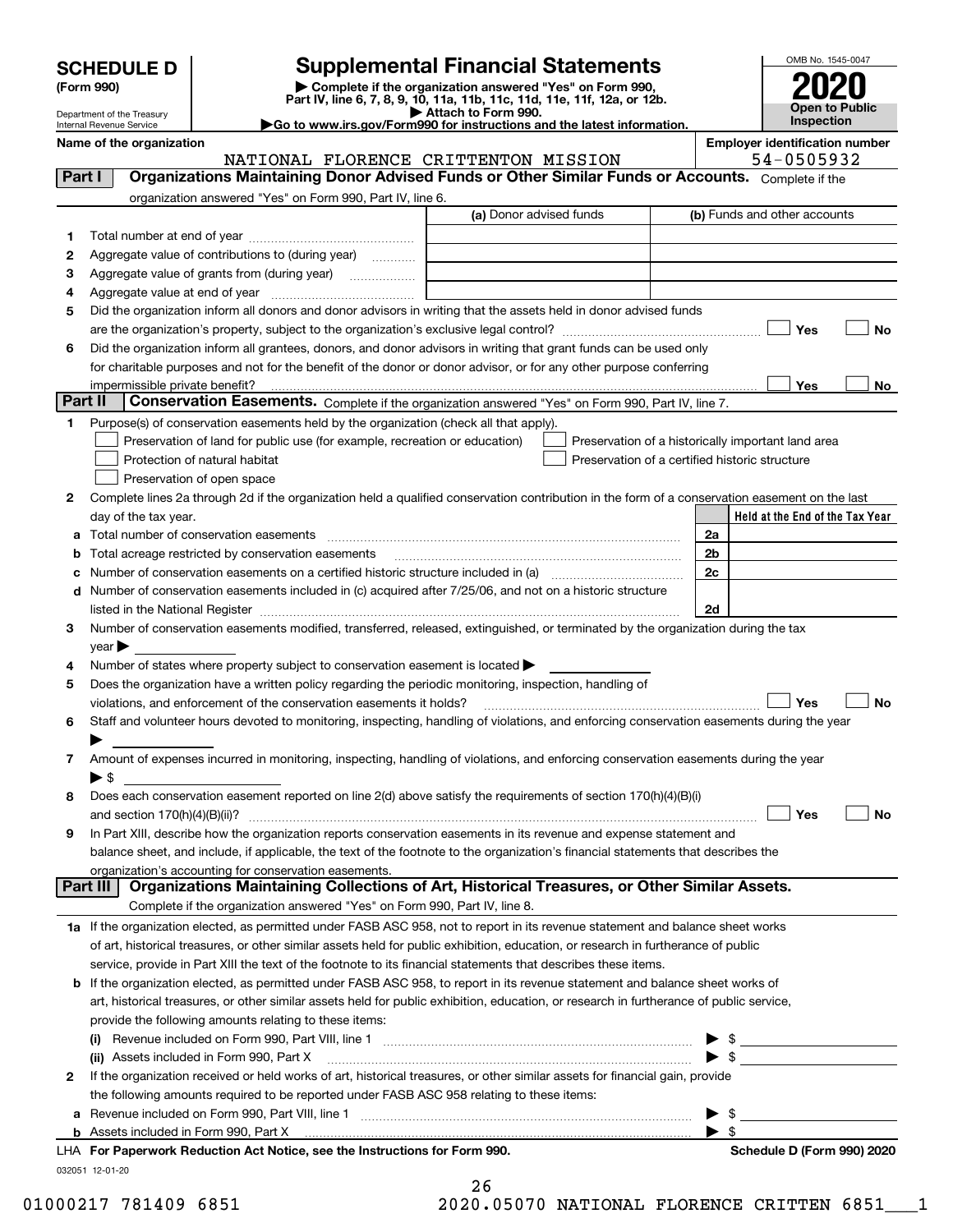|        | Schedule D (Form 990) 2020                                                                                                                                                                                                                                                                                                                         | NATIONAL FLORENCE CRITTENTON MISSION    |   |                                                                                                                                                                                                                               |                    |                                 | 54-0505932 $_{Page}$ 2                     |                |         |       |
|--------|----------------------------------------------------------------------------------------------------------------------------------------------------------------------------------------------------------------------------------------------------------------------------------------------------------------------------------------------------|-----------------------------------------|---|-------------------------------------------------------------------------------------------------------------------------------------------------------------------------------------------------------------------------------|--------------------|---------------------------------|--------------------------------------------|----------------|---------|-------|
|        | Part III<br>Organizations Maintaining Collections of Art, Historical Treasures, or Other Similar Assets (continued)                                                                                                                                                                                                                                |                                         |   |                                                                                                                                                                                                                               |                    |                                 |                                            |                |         |       |
| з      | Using the organization's acquisition, accession, and other records, check any of the following that make significant use of its                                                                                                                                                                                                                    |                                         |   |                                                                                                                                                                                                                               |                    |                                 |                                            |                |         |       |
|        | collection items (check all that apply):                                                                                                                                                                                                                                                                                                           |                                         |   |                                                                                                                                                                                                                               |                    |                                 |                                            |                |         |       |
| a      | Public exhibition                                                                                                                                                                                                                                                                                                                                  |                                         |   | Loan or exchange program                                                                                                                                                                                                      |                    |                                 |                                            |                |         |       |
| b      | Scholarly research                                                                                                                                                                                                                                                                                                                                 |                                         |   | Other and the contract of the contract of the contract of the contract of the contract of the contract of the contract of the contract of the contract of the contract of the contract of the contract of the contract of the |                    |                                 |                                            |                |         |       |
| с      | Preservation for future generations                                                                                                                                                                                                                                                                                                                |                                         |   |                                                                                                                                                                                                                               |                    |                                 |                                            |                |         |       |
| 4      | Provide a description of the organization's collections and explain how they further the organization's exempt purpose in Part XIII.                                                                                                                                                                                                               |                                         |   |                                                                                                                                                                                                                               |                    |                                 |                                            |                |         |       |
| 5      | During the year, did the organization solicit or receive donations of art, historical treasures, or other similar assets                                                                                                                                                                                                                           |                                         |   |                                                                                                                                                                                                                               |                    |                                 |                                            |                |         |       |
|        | to be sold to raise funds rather than to be maintained as part of the organization's collection?                                                                                                                                                                                                                                                   |                                         |   |                                                                                                                                                                                                                               |                    |                                 |                                            | Yes            |         | No    |
|        | <b>Part IV</b><br>Escrow and Custodial Arrangements. Complete if the organization answered "Yes" on Form 990, Part IV, line 9, or<br>reported an amount on Form 990, Part X, line 21.                                                                                                                                                              |                                         |   |                                                                                                                                                                                                                               |                    |                                 |                                            |                |         |       |
|        |                                                                                                                                                                                                                                                                                                                                                    |                                         |   |                                                                                                                                                                                                                               |                    |                                 |                                            |                |         |       |
|        | 1a Is the organization an agent, trustee, custodian or other intermediary for contributions or other assets not included                                                                                                                                                                                                                           |                                         |   |                                                                                                                                                                                                                               |                    |                                 |                                            |                |         |       |
|        | on Form 990, Part X? <b>Entertainment and Construction Construction</b> and Terms and Terms and Terms and Terms and Te                                                                                                                                                                                                                             |                                         |   |                                                                                                                                                                                                                               |                    |                                 |                                            | Yes            |         | No    |
|        | b If "Yes," explain the arrangement in Part XIII and complete the following table:                                                                                                                                                                                                                                                                 |                                         |   |                                                                                                                                                                                                                               |                    |                                 |                                            |                |         |       |
|        |                                                                                                                                                                                                                                                                                                                                                    |                                         |   |                                                                                                                                                                                                                               |                    |                                 |                                            | Amount         |         |       |
| c      |                                                                                                                                                                                                                                                                                                                                                    |                                         |   |                                                                                                                                                                                                                               |                    | 1c<br>1d                        |                                            |                |         |       |
|        | Additions during the year manufactured and an account of the state of the state of the state of the state of the state of the state of the state of the state of the state of the state of the state of the state of the state                                                                                                                     |                                         |   |                                                                                                                                                                                                                               |                    | 1e                              |                                            |                |         |       |
| Ť.     | Distributions during the year manufactured and continuum and continuum and continuum and continuum and continuum<br>Ending balance measurements are all the contract of the contract of the contract of the contract of the contract of the contract of the contract of the contract of the contract of the contract of the contract of the contra |                                         |   |                                                                                                                                                                                                                               |                    | 1f                              |                                            |                |         |       |
|        | 2a Did the organization include an amount on Form 990, Part X, line 21, for escrow or custodial account liability?                                                                                                                                                                                                                                 |                                         |   |                                                                                                                                                                                                                               |                    |                                 |                                            | <b>Yes</b>     |         | No    |
|        | <b>b</b> If "Yes," explain the arrangement in Part XIII. Check here if the explanation has been provided on Part XIII                                                                                                                                                                                                                              |                                         |   |                                                                                                                                                                                                                               |                    |                                 |                                            |                |         |       |
| Part V | Endowment Funds. Complete if the organization answered "Yes" on Form 990, Part IV, line 10.                                                                                                                                                                                                                                                        |                                         |   |                                                                                                                                                                                                                               |                    |                                 |                                            |                |         |       |
|        |                                                                                                                                                                                                                                                                                                                                                    | (a) Current year                        |   | (b) Prior year                                                                                                                                                                                                                | (c) Two years back |                                 | (d) Three years back   (e) Four years back |                |         |       |
| 1a     | Beginning of year balance                                                                                                                                                                                                                                                                                                                          |                                         |   |                                                                                                                                                                                                                               |                    |                                 |                                            |                |         |       |
|        |                                                                                                                                                                                                                                                                                                                                                    |                                         |   |                                                                                                                                                                                                                               |                    |                                 |                                            |                |         |       |
|        | Net investment earnings, gains, and losses                                                                                                                                                                                                                                                                                                         |                                         |   |                                                                                                                                                                                                                               |                    |                                 |                                            |                |         |       |
| a      |                                                                                                                                                                                                                                                                                                                                                    |                                         |   |                                                                                                                                                                                                                               |                    |                                 |                                            |                |         |       |
|        | e Other expenditures for facilities                                                                                                                                                                                                                                                                                                                |                                         |   |                                                                                                                                                                                                                               |                    |                                 |                                            |                |         |       |
|        | and programs                                                                                                                                                                                                                                                                                                                                       |                                         |   |                                                                                                                                                                                                                               |                    |                                 |                                            |                |         |       |
|        |                                                                                                                                                                                                                                                                                                                                                    |                                         |   |                                                                                                                                                                                                                               |                    |                                 |                                            |                |         |       |
| g      | End of year balance                                                                                                                                                                                                                                                                                                                                |                                         |   |                                                                                                                                                                                                                               |                    |                                 |                                            |                |         |       |
| 2      | Provide the estimated percentage of the current year end balance (line 1g, column (a)) held as:                                                                                                                                                                                                                                                    |                                         |   |                                                                                                                                                                                                                               |                    |                                 |                                            |                |         |       |
| а      | Board designated or quasi-endowment                                                                                                                                                                                                                                                                                                                |                                         | % |                                                                                                                                                                                                                               |                    |                                 |                                            |                |         |       |
|        | Permanent endowment > 1                                                                                                                                                                                                                                                                                                                            | %                                       |   |                                                                                                                                                                                                                               |                    |                                 |                                            |                |         |       |
|        | Term endowment $\blacktriangleright$                                                                                                                                                                                                                                                                                                               | %                                       |   |                                                                                                                                                                                                                               |                    |                                 |                                            |                |         |       |
|        | The percentages on lines 2a, 2b, and 2c should equal 100%.                                                                                                                                                                                                                                                                                         |                                         |   |                                                                                                                                                                                                                               |                    |                                 |                                            |                |         |       |
|        | 3a Are there endowment funds not in the possession of the organization that are held and administered for the organization                                                                                                                                                                                                                         |                                         |   |                                                                                                                                                                                                                               |                    |                                 |                                            |                |         |       |
|        | by:                                                                                                                                                                                                                                                                                                                                                |                                         |   |                                                                                                                                                                                                                               |                    |                                 |                                            |                | Yes     | No.   |
|        | (i)                                                                                                                                                                                                                                                                                                                                                |                                         |   |                                                                                                                                                                                                                               |                    |                                 |                                            | 3a(i)          |         |       |
|        |                                                                                                                                                                                                                                                                                                                                                    |                                         |   |                                                                                                                                                                                                                               |                    |                                 |                                            | 3a(ii)         |         |       |
|        |                                                                                                                                                                                                                                                                                                                                                    |                                         |   |                                                                                                                                                                                                                               |                    |                                 |                                            | 3b             |         |       |
| 4      | Describe in Part XIII the intended uses of the organization's endowment funds.<br>Land, Buildings, and Equipment.<br>Part VI                                                                                                                                                                                                                       |                                         |   |                                                                                                                                                                                                                               |                    |                                 |                                            |                |         |       |
|        |                                                                                                                                                                                                                                                                                                                                                    |                                         |   |                                                                                                                                                                                                                               |                    |                                 |                                            |                |         |       |
|        | Complete if the organization answered "Yes" on Form 990, Part IV, line 11a. See Form 990, Part X, line 10.                                                                                                                                                                                                                                         |                                         |   |                                                                                                                                                                                                                               |                    |                                 |                                            |                |         |       |
|        | Description of property                                                                                                                                                                                                                                                                                                                            | (a) Cost or other<br>basis (investment) |   | (b) Cost or other<br>basis (other)                                                                                                                                                                                            |                    | (c) Accumulated<br>depreciation |                                            | (d) Book value |         |       |
|        |                                                                                                                                                                                                                                                                                                                                                    |                                         |   |                                                                                                                                                                                                                               |                    |                                 |                                            |                |         |       |
| b      |                                                                                                                                                                                                                                                                                                                                                    |                                         |   |                                                                                                                                                                                                                               |                    |                                 |                                            |                |         |       |
|        |                                                                                                                                                                                                                                                                                                                                                    |                                         |   |                                                                                                                                                                                                                               |                    |                                 |                                            |                |         |       |
|        |                                                                                                                                                                                                                                                                                                                                                    |                                         |   |                                                                                                                                                                                                                               | 93, 193.           | 68,282.                         |                                            |                | 24,911. |       |
|        |                                                                                                                                                                                                                                                                                                                                                    |                                         |   |                                                                                                                                                                                                                               | 77,063.            | 77,063.                         |                                            |                |         | $0$ . |
|        |                                                                                                                                                                                                                                                                                                                                                    |                                         |   |                                                                                                                                                                                                                               |                    |                                 |                                            |                | 24,911. |       |
|        |                                                                                                                                                                                                                                                                                                                                                    |                                         |   |                                                                                                                                                                                                                               |                    |                                 |                                            |                |         |       |

**Schedule D (Form 990) 2020**

032052 12-01-20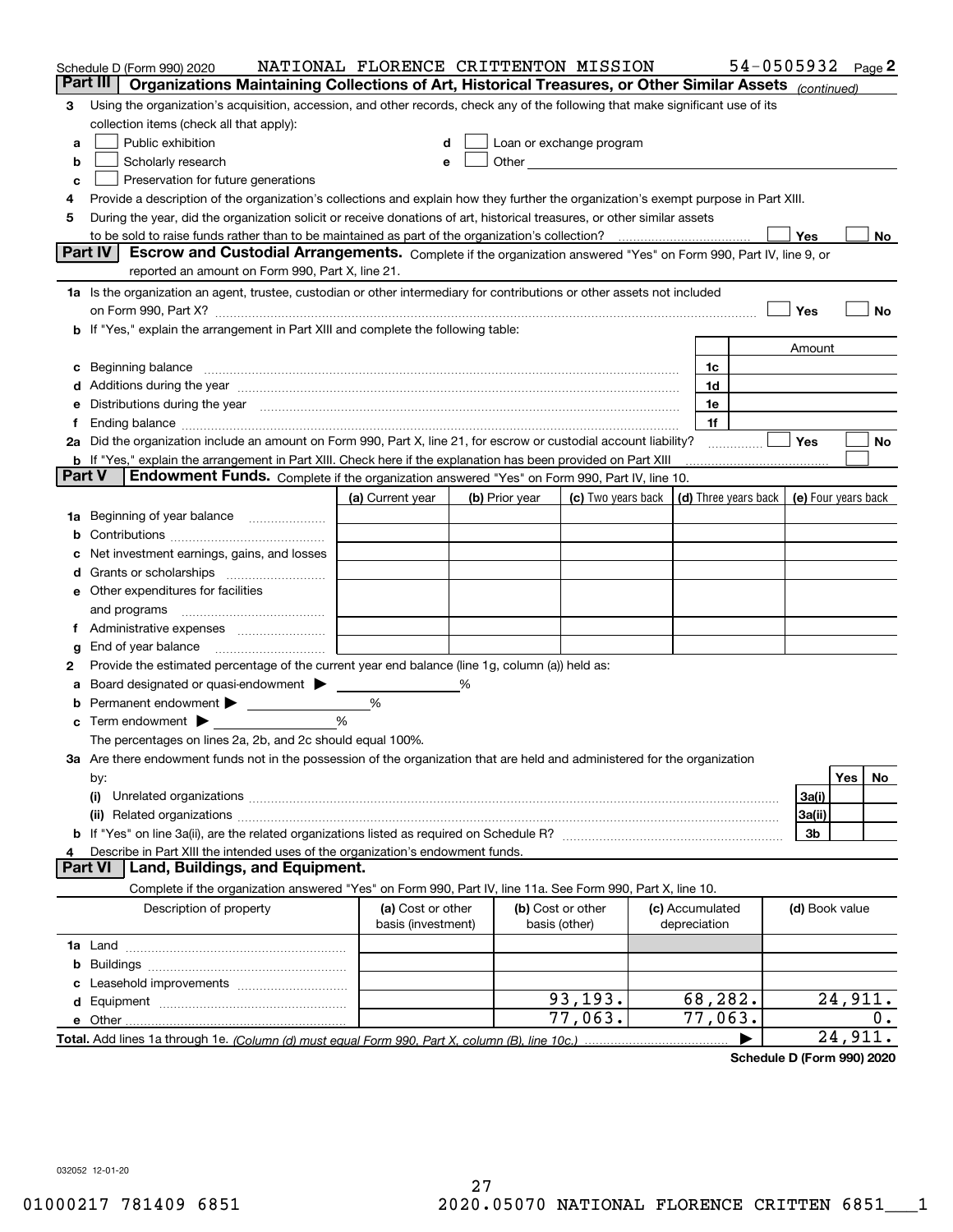| Complete if the organization answered "Yes" on Form 990, Part IV, line 11b. See Form 990, Part X, line 12.<br>(a) Description of security or category (including name of security) | (b) Book value  | (c) Method of valuation: Cost or end-of-year market value |                |
|------------------------------------------------------------------------------------------------------------------------------------------------------------------------------------|-----------------|-----------------------------------------------------------|----------------|
| (1) Financial derivatives                                                                                                                                                          |                 |                                                           |                |
|                                                                                                                                                                                    |                 |                                                           |                |
| $(3)$ Other                                                                                                                                                                        |                 |                                                           |                |
| (A)                                                                                                                                                                                |                 |                                                           |                |
| (B)                                                                                                                                                                                |                 |                                                           |                |
| (C)                                                                                                                                                                                |                 |                                                           |                |
| (D)                                                                                                                                                                                |                 |                                                           |                |
| (E)                                                                                                                                                                                |                 |                                                           |                |
| (F)                                                                                                                                                                                |                 |                                                           |                |
| (G)                                                                                                                                                                                |                 |                                                           |                |
| (H)                                                                                                                                                                                |                 |                                                           |                |
| <b>Total.</b> (Col. (b) must equal Form 990, Part X, col. (B) line 12.)                                                                                                            |                 |                                                           |                |
| Part VIII Investments - Program Related.                                                                                                                                           |                 |                                                           |                |
| Complete if the organization answered "Yes" on Form 990, Part IV, line 11c. See Form 990, Part X, line 13.                                                                         |                 |                                                           |                |
| (a) Description of investment                                                                                                                                                      | (b) Book value  | (c) Method of valuation: Cost or end-of-year market value |                |
| (1)                                                                                                                                                                                |                 |                                                           |                |
| (2)                                                                                                                                                                                |                 |                                                           |                |
| (3)                                                                                                                                                                                |                 |                                                           |                |
| (4)                                                                                                                                                                                |                 |                                                           |                |
| (5)                                                                                                                                                                                |                 |                                                           |                |
| (6)                                                                                                                                                                                |                 |                                                           |                |
| (7)                                                                                                                                                                                |                 |                                                           |                |
| (8)                                                                                                                                                                                |                 |                                                           |                |
| (9)                                                                                                                                                                                |                 |                                                           |                |
| <b>Total.</b> (Col. (b) must equal Form 990, Part X, col. (B) line 13.)                                                                                                            |                 |                                                           |                |
| <b>Other Assets.</b><br>Part IX                                                                                                                                                    |                 |                                                           |                |
| Complete if the organization answered "Yes" on Form 990, Part IV, line 11d. See Form 990, Part X, line 15.                                                                         |                 |                                                           |                |
|                                                                                                                                                                                    | (a) Description |                                                           | (b) Book value |
| BENEFICIAL INTEREST<br>IN TRUST<br>(1)                                                                                                                                             |                 |                                                           | 122, 195.      |
| (2)                                                                                                                                                                                |                 |                                                           |                |
| (3)                                                                                                                                                                                |                 |                                                           |                |
| (4)                                                                                                                                                                                |                 |                                                           |                |
| (5)                                                                                                                                                                                |                 |                                                           |                |
| (6)                                                                                                                                                                                |                 |                                                           |                |
| (7)                                                                                                                                                                                |                 |                                                           |                |
| (8)                                                                                                                                                                                |                 |                                                           |                |
| (9)                                                                                                                                                                                |                 |                                                           |                |
| Total. (Column (b) must equal Form 990. Part X, col. (B) line 15.)                                                                                                                 |                 |                                                           | 122, 195.      |
| <b>Other Liabilities.</b><br>Part X                                                                                                                                                |                 |                                                           |                |
| Complete if the organization answered "Yes" on Form 990, Part IV, line 11e or 11f. See Form 990, Part X, line 25.                                                                  |                 |                                                           |                |
| (a) Description of liability<br>1.                                                                                                                                                 |                 |                                                           | (b) Book value |
| (1)<br>Federal income taxes                                                                                                                                                        |                 |                                                           |                |
| LEASE LIABILITY<br>(2)                                                                                                                                                             |                 |                                                           | 18,048.        |
| LINE OF CREDIT<br>(3)                                                                                                                                                              |                 |                                                           | 175,000.       |
| (4)                                                                                                                                                                                |                 |                                                           |                |
| (5)                                                                                                                                                                                |                 |                                                           |                |
| (6)                                                                                                                                                                                |                 |                                                           |                |
| (7)                                                                                                                                                                                |                 |                                                           |                |
| (8)                                                                                                                                                                                |                 |                                                           |                |
| (9)                                                                                                                                                                                |                 |                                                           |                |
| Total. (Column (b) must equal Form 990. Part X, col. (B) line 25.)                                                                                                                 |                 |                                                           | 193,048.       |
| 2 Lighility for uncertain tay nositions. In Part YIII, provide the text of the footpote to the organization's financial statements that reports the                                |                 |                                                           |                |

**2.** Liability for uncertain tax positions. In Part XIII, provide the text of the footnote to the organization's financial statements that reports the organization's liability for uncertain tax positions under FASB ASC 740. Check here if the text of the footnote has been provided in Part XIII  $\boxed{\text{X}}$ 

# Schedule D (Form 990) 2020 NATIONAL FLORENCE CRITTENTON MISSION 54 – 0505932 <sub>Page</sub> 3<br>| **Part VII** | Investments - Other Securities.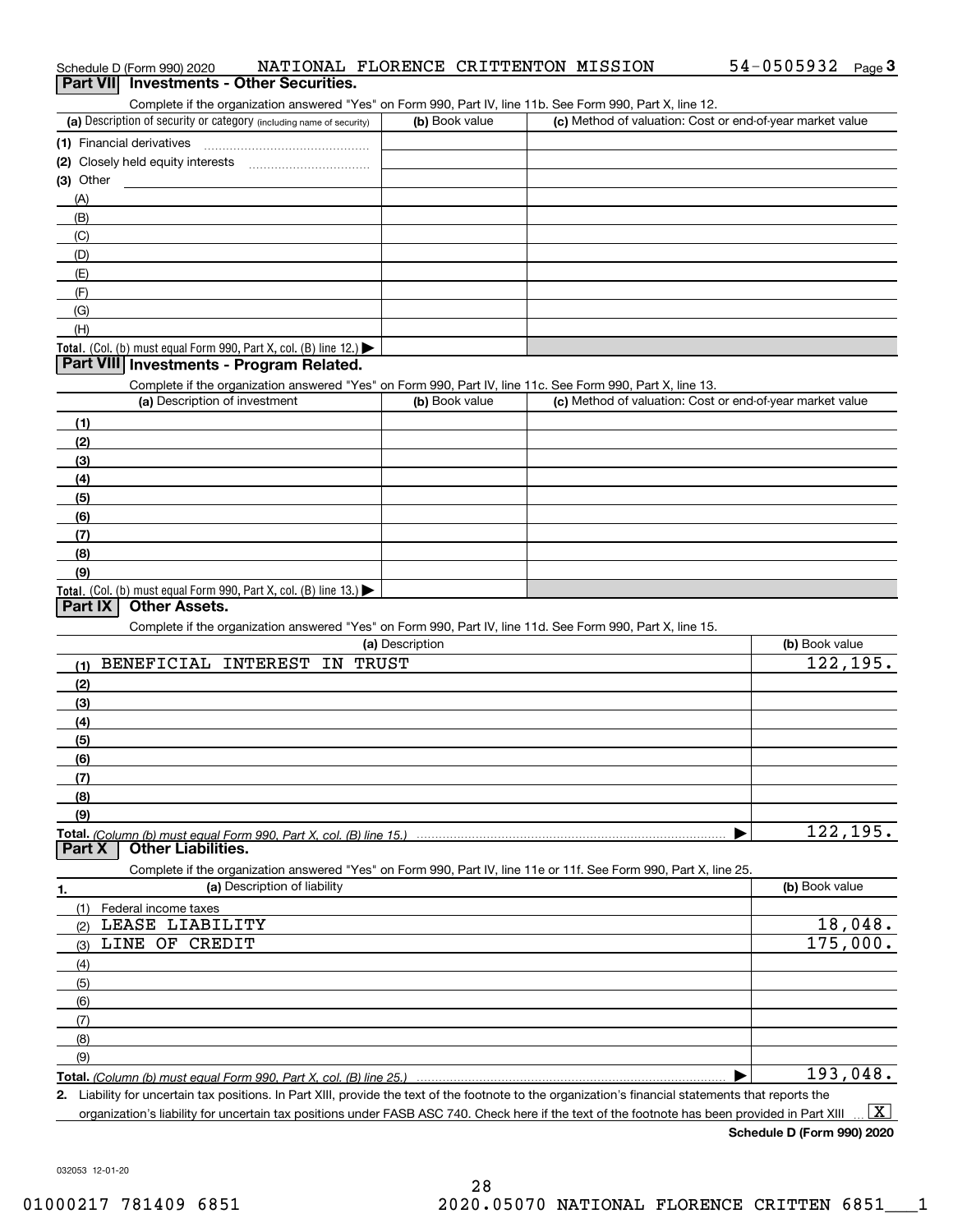|    | NATIONAL FLORENCE CRITTENTON MISSION<br>Schedule D (Form 990) 2020                                                                                                                                                             |                |         |                | 54-0505932<br>Page 4        |
|----|--------------------------------------------------------------------------------------------------------------------------------------------------------------------------------------------------------------------------------|----------------|---------|----------------|-----------------------------|
|    | Reconciliation of Revenue per Audited Financial Statements With Revenue per Return.<br><b>Part XI</b>                                                                                                                          |                |         |                |                             |
|    | Complete if the organization answered "Yes" on Form 990, Part IV, line 12a.                                                                                                                                                    |                |         |                |                             |
| 1  | Total revenue, gains, and other support per audited financial statements                                                                                                                                                       |                |         | $\blacksquare$ | 1,087,471.                  |
| 2  | Amounts included on line 1 but not on Form 990, Part VIII, line 12:                                                                                                                                                            |                |         |                |                             |
| a  | Net unrealized gains (losses) on investments                                                                                                                                                                                   | 2a             |         |                |                             |
| b  |                                                                                                                                                                                                                                | 2 <sub>b</sub> | 27,736. |                |                             |
| с  |                                                                                                                                                                                                                                | 2с             |         |                |                             |
| d  |                                                                                                                                                                                                                                | 2d             | 11,721. |                |                             |
| е  | Add lines 2a through 2d                                                                                                                                                                                                        |                |         | 2e             | $\frac{39,457}{1,048,014.}$ |
| 3  |                                                                                                                                                                                                                                |                |         | $\mathbf{a}$   |                             |
| 4  | Amounts included on Form 990, Part VIII, line 12, but not on line 1:                                                                                                                                                           |                |         |                |                             |
| a  | Investment expenses not included on Form 990, Part VIII, line 7b                                                                                                                                                               | 4a             |         |                |                             |
| b  |                                                                                                                                                                                                                                | 4b             |         |                |                             |
| c. | Add lines 4a and 4b                                                                                                                                                                                                            |                |         | 4c             | 0.                          |
| 5  | Total revenue. Add lines 3 and 4c. (This must equal Form 990. Part I. line 12.)                                                                                                                                                |                |         | 5              | 1,048,014.                  |
|    | Part XII   Reconciliation of Expenses per Audited Financial Statements With Expenses per Return.                                                                                                                               |                |         |                |                             |
|    | Complete if the organization answered "Yes" on Form 990, Part IV, line 12a.                                                                                                                                                    |                |         |                |                             |
| 1  | Total expenses and losses per audited financial statements                                                                                                                                                                     |                |         | $\blacksquare$ | 2,674,571.                  |
| 2  | Amounts included on line 1 but not on Form 990, Part IX, line 25:                                                                                                                                                              |                |         |                |                             |
|    |                                                                                                                                                                                                                                | 2a             | 27,736. |                |                             |
| b  |                                                                                                                                                                                                                                | 2 <sub>b</sub> |         |                |                             |
| c. |                                                                                                                                                                                                                                | 2c             |         |                |                             |
| d  | Other (Describe in Part XIII.) (2000) (2000) (2000) (2000) (2000) (2000) (2000) (2000) (2000) (2000) (2000) (2000) (2000) (2000) (2000) (2000) (2000) (2000) (2000) (2000) (2000) (2000) (2000) (2000) (2000) (2000) (2000) (2 | 2d             |         |                |                             |
| е  |                                                                                                                                                                                                                                |                |         |                |                             |
|    |                                                                                                                                                                                                                                |                |         | 2e             | 27,736.                     |
| 3  | Add lines 2a through 2d <b>must be a constructed as the constant of the constant of the constant of the construction</b>                                                                                                       |                |         | $\overline{3}$ | 2,646,835.                  |
| 4  | Amounts included on Form 990, Part IX, line 25, but not on line 1:                                                                                                                                                             |                |         |                |                             |
| a  |                                                                                                                                                                                                                                | 4а             |         |                |                             |
| b  | Investment expenses not included on Form 990, Part VIII, line 7b [100] [100] [100] [100] [100] [100] [100] [10                                                                                                                 | 4 <sub>h</sub> |         |                |                             |
|    | c Add lines 4a and 4b                                                                                                                                                                                                          |                |         | 4с             | 0.                          |
| 5. |                                                                                                                                                                                                                                |                |         | 5              | 2,646,835.                  |
|    | Part XIII Supplemental Information.                                                                                                                                                                                            |                |         |                |                             |
|    | Provide the descriptions required for Part II, lines 3, 5, and 9; Part III, lines 1a and 4; Part IV, lines 1b and 2b; Part V, line 4; Part X, line 2; Part XI,                                                                 |                |         |                |                             |

### PART X, LINE 2:

|  | THE ORGANIZATION FOLLOWS THE PROVISIONS OF FASB ASC TOPIC 740 ACCOUNTING |  |  |  |  |  |  |  |  |  |
|--|--------------------------------------------------------------------------|--|--|--|--|--|--|--|--|--|
|--|--------------------------------------------------------------------------|--|--|--|--|--|--|--|--|--|

FOR UNCERTAINTY IN INCOME TAXES. MANAGEMENT HAS EVALUATED THE

ORGANIZATION'S TAX POSITIONS AND CONCLUDED THAT THERE ARE NO UNCERTAIN TAX

POSITIONS THAT REQUIRE ADJUSTMENT TO THE FINANCIAL STATEMENTS TO COMPLY

WITH PROVISIONS OF THIS TOPIC.

### PART XI, LINE 2D - OTHER ADJUSTMENTS:

### REVALUATION LOSS IN LUMSDEN TRUST 11,721.

032054 12-01-20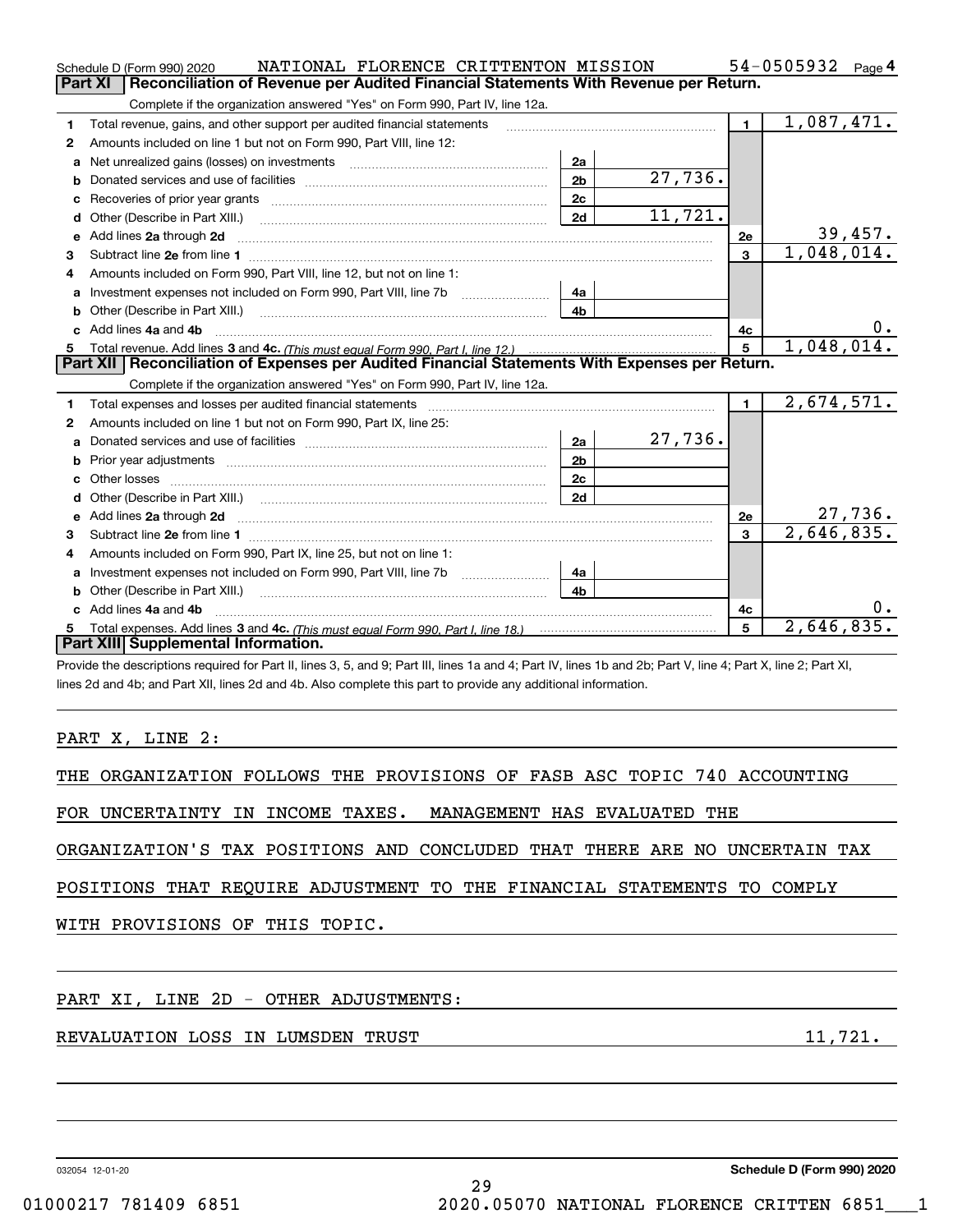| Schedule D (Form 990) 2020 NATIONAL FI<br>Part XIII Supplemental Information (continued) |  | NATIONAL FLORENCE CRITTENTON MISSION | $54 - 0505932$ Page 5      |  |
|------------------------------------------------------------------------------------------|--|--------------------------------------|----------------------------|--|
|                                                                                          |  |                                      |                            |  |
|                                                                                          |  |                                      |                            |  |
|                                                                                          |  |                                      |                            |  |
|                                                                                          |  |                                      |                            |  |
|                                                                                          |  |                                      |                            |  |
|                                                                                          |  |                                      |                            |  |
|                                                                                          |  |                                      |                            |  |
|                                                                                          |  |                                      |                            |  |
|                                                                                          |  |                                      |                            |  |
|                                                                                          |  |                                      |                            |  |
|                                                                                          |  |                                      |                            |  |
|                                                                                          |  |                                      |                            |  |
|                                                                                          |  |                                      |                            |  |
|                                                                                          |  |                                      |                            |  |
|                                                                                          |  |                                      |                            |  |
|                                                                                          |  |                                      |                            |  |
|                                                                                          |  |                                      |                            |  |
|                                                                                          |  |                                      |                            |  |
|                                                                                          |  |                                      |                            |  |
|                                                                                          |  |                                      |                            |  |
|                                                                                          |  |                                      |                            |  |
|                                                                                          |  |                                      |                            |  |
|                                                                                          |  |                                      |                            |  |
|                                                                                          |  |                                      |                            |  |
|                                                                                          |  |                                      |                            |  |
|                                                                                          |  |                                      |                            |  |
|                                                                                          |  |                                      |                            |  |
|                                                                                          |  |                                      |                            |  |
|                                                                                          |  |                                      |                            |  |
|                                                                                          |  |                                      |                            |  |
|                                                                                          |  |                                      |                            |  |
|                                                                                          |  |                                      |                            |  |
|                                                                                          |  |                                      |                            |  |
|                                                                                          |  |                                      |                            |  |
|                                                                                          |  |                                      |                            |  |
|                                                                                          |  |                                      |                            |  |
|                                                                                          |  |                                      |                            |  |
|                                                                                          |  |                                      | Schedule D (Form 990) 2020 |  |
| 032055 12-01-20                                                                          |  |                                      |                            |  |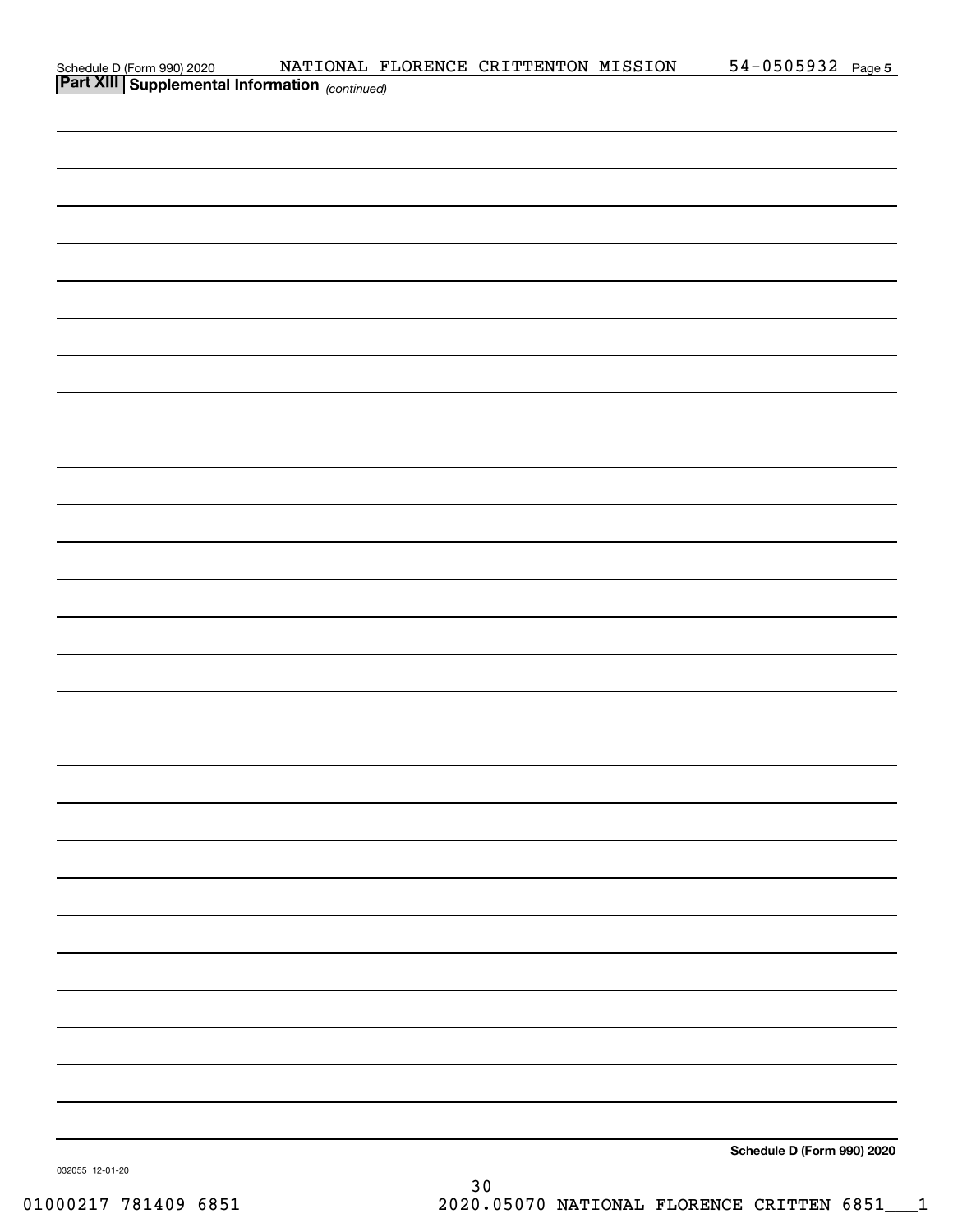| <b>SCHEDULE I</b><br>(Form 990)                                                                                                                                                                                                                           |            | <b>Grants and Other Assistance to Organizations,</b><br>Governments, and Individuals in the United States |                                                       |                                         |                                                                |                                          | OMB No. 1545-0047                                   |
|-----------------------------------------------------------------------------------------------------------------------------------------------------------------------------------------------------------------------------------------------------------|------------|-----------------------------------------------------------------------------------------------------------|-------------------------------------------------------|-----------------------------------------|----------------------------------------------------------------|------------------------------------------|-----------------------------------------------------|
|                                                                                                                                                                                                                                                           |            | Complete if the organization answered "Yes" on Form 990, Part IV, line 21 or 22.                          |                                                       |                                         |                                                                |                                          | 2020                                                |
| Department of the Treasury                                                                                                                                                                                                                                |            |                                                                                                           | Attach to Form 990.                                   |                                         |                                                                |                                          | <b>Open to Public</b>                               |
| Internal Revenue Service                                                                                                                                                                                                                                  |            |                                                                                                           | Go to www.irs.gov/Form990 for the latest information. |                                         |                                                                |                                          | Inspection                                          |
| Name of the organization                                                                                                                                                                                                                                  |            | NATIONAL FLORENCE CRITTENTON MISSION                                                                      |                                                       |                                         |                                                                |                                          | <b>Employer identification number</b><br>54-0505932 |
| Part I<br><b>General Information on Grants and Assistance</b>                                                                                                                                                                                             |            |                                                                                                           |                                                       |                                         |                                                                |                                          |                                                     |
| Does the organization maintain records to substantiate the amount of the grants or assistance, the grantees' eligibility for the grants or assistance, and the selection<br>1                                                                             |            |                                                                                                           |                                                       |                                         |                                                                |                                          | $\boxed{\text{X}}$ No<br>Yes                        |
| Describe in Part IV the organization's procedures for monitoring the use of grant funds in the United States.<br>$\mathbf{2}$                                                                                                                             |            |                                                                                                           |                                                       |                                         |                                                                |                                          |                                                     |
| Part II<br>Grants and Other Assistance to Domestic Organizations and Domestic Governments. Complete if the organization answered "Yes" on Form 990, Part IV, line 21, for any                                                                             |            |                                                                                                           |                                                       |                                         |                                                                |                                          |                                                     |
| recipient that received more than \$5,000. Part II can be duplicated if additional space is needed.<br>1 (a) Name and address of organization<br>or government                                                                                            | $(b)$ EIN  | (c) IRC section<br>(if applicable)                                                                        | (d) Amount of<br>cash grant                           | (e) Amount of<br>non-cash<br>assistance | (f) Method of<br>valuation (book,<br>FMV, appraisal,<br>other) | (g) Description of<br>noncash assistance | (h) Purpose of grant<br>or assistance               |
| THE LIGHTHOUSE   BLACK GIRL<br>PROJECTS - PO BOX 607 - JACKSON.<br>MS 39205                                                                                                                                                                               | 82-2064693 | 501(C)(3)                                                                                                 | 330,000.                                              | 0.                                      |                                                                |                                          | CREATING SAFE SPACES FOR<br>BLACK GIRLS AND WOMEN   |
|                                                                                                                                                                                                                                                           |            |                                                                                                           |                                                       |                                         |                                                                |                                          |                                                     |
| $\mathbf{2}$<br>3<br>$111A$ $E \sim R \sim 2$ and $1.5$ and $1.1$ and $1.1$ and $1.1$ and $1.1$ and $1.1$ and $1.1$ and $1.1$ and $1.1$ and $1.1$ and $1.1$ and $1.1$ and $1.1$ and $1.1$ and $1.1$ and $1.1$ and $1.1$ and $1.1$ and $1.1$ and $1.1$ and |            |                                                                                                           |                                                       |                                         |                                                                |                                          | $1$ .<br>▶                                          |

**For Paperwork Reduction Act Notice, see the Instructions for Form 990. Schedule I (Form 990) 2020** LHA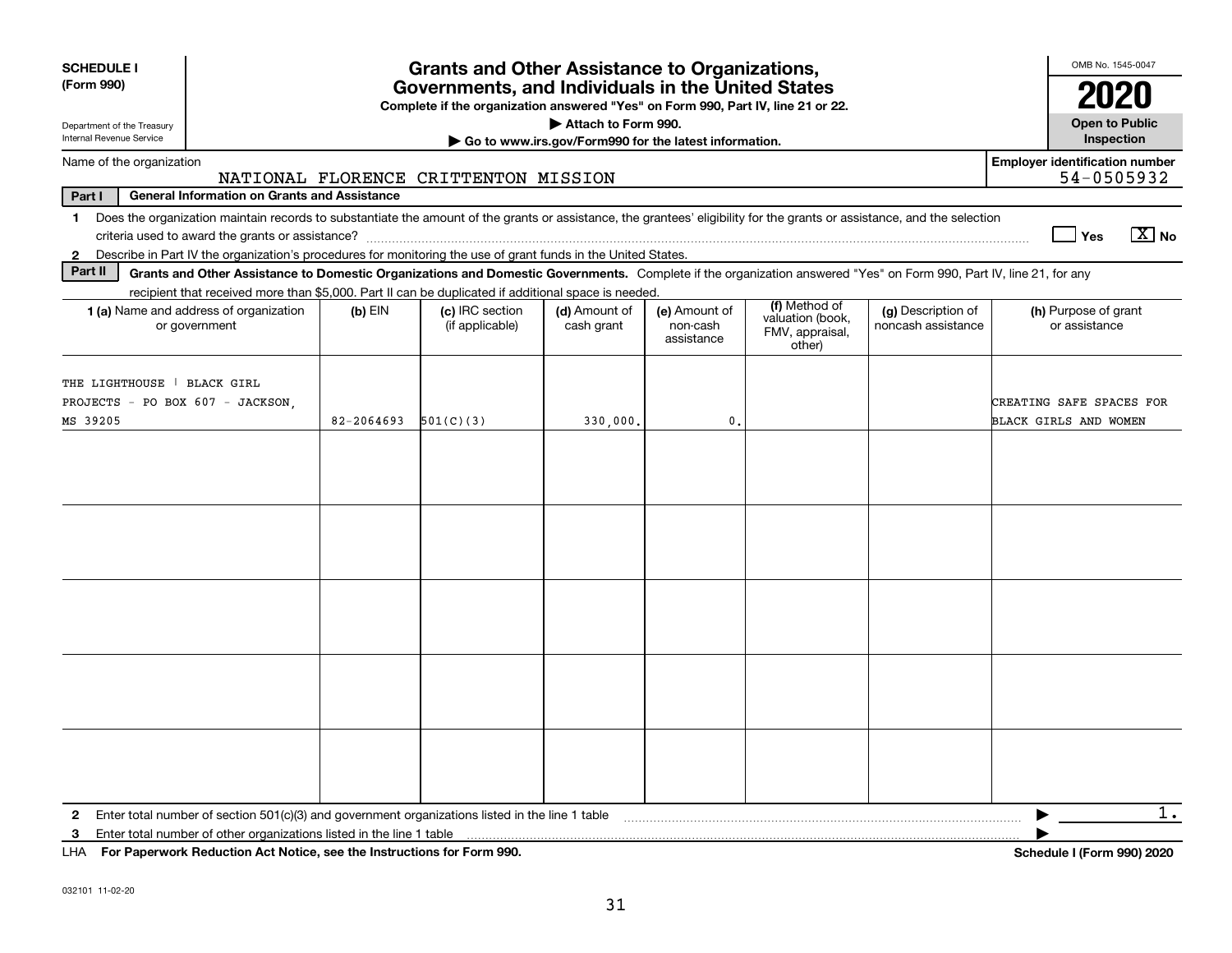#### Schedule I (Form 990) 2020 **NATIONAL FLORENCE CRITTENTON MISSION** 54-0505932 Page

**2**

**Part III** | Grants and Other Assistance to Domestic Individuals. Complete if the organization answered "Yes" on Form 990, Part IV, line 22. Part III can be duplicated if additional space is needed.

| (a) Type of grant or assistance | (b) Number of<br>recipients | (c) Amount of<br>cash grant | (d) Amount of non-<br>cash assistance | (e) Method of valuation<br>(book, FMV, appraisal, other) | (f) Description of noncash assistance |
|---------------------------------|-----------------------------|-----------------------------|---------------------------------------|----------------------------------------------------------|---------------------------------------|
|                                 |                             |                             |                                       |                                                          |                                       |
|                                 |                             |                             |                                       |                                                          |                                       |
|                                 |                             |                             |                                       |                                                          |                                       |
|                                 |                             |                             |                                       |                                                          |                                       |
|                                 |                             |                             |                                       |                                                          |                                       |
|                                 |                             |                             |                                       |                                                          |                                       |
|                                 |                             |                             |                                       |                                                          |                                       |
|                                 |                             |                             |                                       |                                                          |                                       |
|                                 |                             |                             |                                       |                                                          |                                       |
|                                 |                             |                             |                                       |                                                          |                                       |

Part IV | Supplemental Information. Provide the information required in Part I, line 2; Part III, column (b); and any other additional information.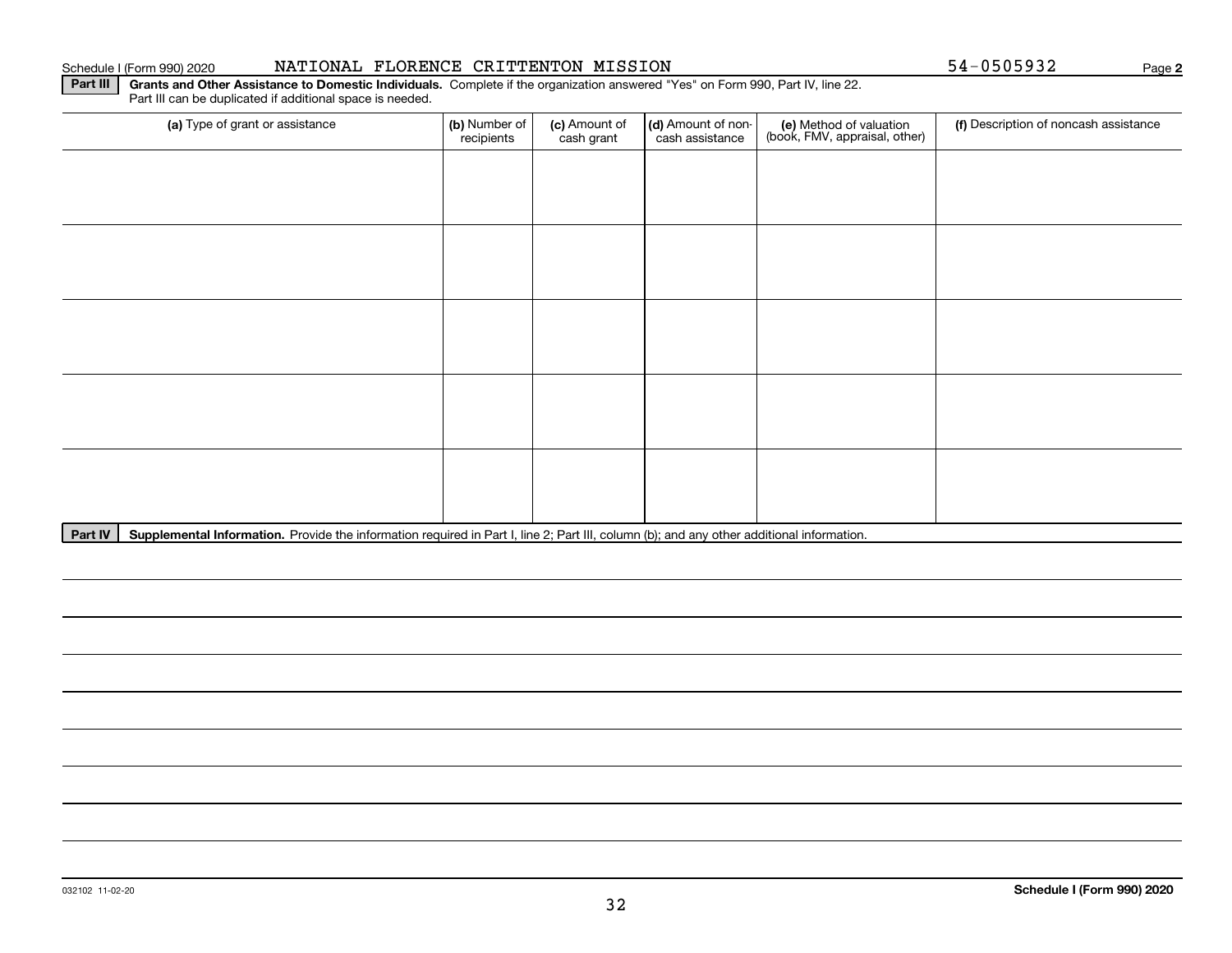|                                                                                     | <b>Compensation Information</b><br><b>SCHEDULE J</b>                                                                                                                                                                                 |                                       | OMB No. 1545-0047          |     |                         |
|-------------------------------------------------------------------------------------|--------------------------------------------------------------------------------------------------------------------------------------------------------------------------------------------------------------------------------------|---------------------------------------|----------------------------|-----|-------------------------|
| (Form 990)<br>For certain Officers, Directors, Trustees, Key Employees, and Highest |                                                                                                                                                                                                                                      |                                       | 2020                       |     |                         |
|                                                                                     | <b>Compensated Employees</b>                                                                                                                                                                                                         |                                       |                            |     |                         |
|                                                                                     | Complete if the organization answered "Yes" on Form 990, Part IV, line 23.                                                                                                                                                           |                                       | <b>Open to Public</b>      |     |                         |
|                                                                                     | Attach to Form 990.<br>Department of the Treasury<br>Go to www.irs.gov/Form990 for instructions and the latest information.<br>Internal Revenue Service                                                                              |                                       | <b>Inspection</b>          |     |                         |
|                                                                                     | Name of the organization                                                                                                                                                                                                             | <b>Employer identification number</b> |                            |     |                         |
|                                                                                     | NATIONAL FLORENCE CRITTENTON MISSION                                                                                                                                                                                                 |                                       | 54-0505932                 |     |                         |
|                                                                                     | <b>Questions Regarding Compensation</b><br>Part I                                                                                                                                                                                    |                                       |                            |     |                         |
|                                                                                     |                                                                                                                                                                                                                                      |                                       |                            | Yes | No                      |
|                                                                                     | 1a Check the appropriate box(es) if the organization provided any of the following to or for a person listed on Form 990,                                                                                                            |                                       |                            |     |                         |
|                                                                                     | Part VII, Section A, line 1a. Complete Part III to provide any relevant information regarding these items.                                                                                                                           |                                       |                            |     |                         |
|                                                                                     | First-class or charter travel<br>Housing allowance or residence for personal use                                                                                                                                                     |                                       |                            |     |                         |
|                                                                                     | Travel for companions<br>Payments for business use of personal residence                                                                                                                                                             |                                       |                            |     |                         |
|                                                                                     | Tax indemnification and gross-up payments<br>Health or social club dues or initiation fees                                                                                                                                           |                                       |                            |     |                         |
|                                                                                     | Discretionary spending account<br>Personal services (such as maid, chauffeur, chef)                                                                                                                                                  |                                       |                            |     |                         |
|                                                                                     |                                                                                                                                                                                                                                      |                                       |                            |     |                         |
|                                                                                     | <b>b</b> If any of the boxes on line 1a are checked, did the organization follow a written policy regarding payment or                                                                                                               |                                       |                            |     |                         |
|                                                                                     | reimbursement or provision of all of the expenses described above? If "No," complete Part III to explain                                                                                                                             |                                       | 1b                         |     |                         |
| 2                                                                                   | Did the organization require substantiation prior to reimbursing or allowing expenses incurred by all directors,                                                                                                                     |                                       |                            |     |                         |
|                                                                                     | trustees, and officers, including the CEO/Executive Director, regarding the items checked on line 1a?                                                                                                                                |                                       | $\mathbf{2}$               |     |                         |
|                                                                                     |                                                                                                                                                                                                                                      |                                       |                            |     |                         |
| з                                                                                   | Indicate which, if any, of the following the organization used to establish the compensation of the organization's                                                                                                                   |                                       |                            |     |                         |
|                                                                                     | CEO/Executive Director. Check all that apply. Do not check any boxes for methods used by a related organization to                                                                                                                   |                                       |                            |     |                         |
|                                                                                     | establish compensation of the CEO/Executive Director, but explain in Part III.                                                                                                                                                       |                                       |                            |     |                         |
|                                                                                     | $ \mathbf{X} $ Compensation committee<br>$X$ Written employment contract                                                                                                                                                             |                                       |                            |     |                         |
|                                                                                     | Independent compensation consultant<br>Compensation survey or study                                                                                                                                                                  |                                       |                            |     |                         |
|                                                                                     | $\boxed{\text{X}}$ Approval by the board or compensation committee<br>$\lfloor$ X $\rfloor$ Form 990 of other organizations                                                                                                          |                                       |                            |     |                         |
|                                                                                     |                                                                                                                                                                                                                                      |                                       |                            |     |                         |
|                                                                                     | During the year, did any person listed on Form 990, Part VII, Section A, line 1a, with respect to the filing                                                                                                                         |                                       |                            |     |                         |
|                                                                                     | organization or a related organization:                                                                                                                                                                                              |                                       |                            |     |                         |
| а                                                                                   |                                                                                                                                                                                                                                      |                                       | 4a                         |     | х                       |
| b                                                                                   | Receive a severance payment or change-of-control payment?<br>Participate in or receive payment from a supplemental nonqualified retirement plan?                                                                                     |                                       |                            |     | $\overline{\texttt{x}}$ |
|                                                                                     |                                                                                                                                                                                                                                      |                                       | 4b<br>4c                   |     | $\overline{\text{x}}$   |
|                                                                                     | Participate in or receive payment from an equity-based compensation arrangement?<br>с                                                                                                                                                |                                       |                            |     |                         |
|                                                                                     | If "Yes" to any of lines 4a-c, list the persons and provide the applicable amounts for each item in Part III.                                                                                                                        |                                       |                            |     |                         |
|                                                                                     | Only section 501(c)(3), 501(c)(4), and 501(c)(29) organizations must complete lines 5-9.                                                                                                                                             |                                       |                            |     |                         |
|                                                                                     | For persons listed on Form 990, Part VII, Section A, line 1a, did the organization pay or accrue any compensation                                                                                                                    |                                       |                            |     |                         |
|                                                                                     |                                                                                                                                                                                                                                      |                                       |                            |     |                         |
|                                                                                     | contingent on the revenues of:                                                                                                                                                                                                       |                                       | 5а                         |     | x                       |
|                                                                                     | a The organization? <b>Entitled Strategies and Strategies and Strategies and Strategies and Strategies and Strategies and Strategies and Strategies and Strategies and Strategies and Strategies and Strategies and Strategies a</b> |                                       | <b>5b</b>                  |     | $\overline{\text{x}}$   |
|                                                                                     | If "Yes" on line 5a or 5b, describe in Part III.                                                                                                                                                                                     |                                       |                            |     |                         |
|                                                                                     |                                                                                                                                                                                                                                      |                                       |                            |     |                         |
| 6.                                                                                  | For persons listed on Form 990, Part VII, Section A, line 1a, did the organization pay or accrue any compensation                                                                                                                    |                                       |                            |     |                         |
|                                                                                     | contingent on the net earnings of:                                                                                                                                                                                                   |                                       |                            |     | x                       |
|                                                                                     | a The organization? <b>Entitled Strategies and Strategies and Strategies and Strategies and Strategies and Strategies and Strategies and Strategies and Strategies and Strategies and Strategies and Strategies and Strategies a</b> |                                       | 6a                         |     | $\overline{\text{x}}$   |
|                                                                                     |                                                                                                                                                                                                                                      |                                       | 6b                         |     |                         |
|                                                                                     | If "Yes" on line 6a or 6b, describe in Part III.                                                                                                                                                                                     |                                       |                            |     |                         |
|                                                                                     | 7 For persons listed on Form 990, Part VII, Section A, line 1a, did the organization provide any nonfixed payments                                                                                                                   |                                       |                            |     | х                       |
|                                                                                     |                                                                                                                                                                                                                                      |                                       | 7                          |     |                         |
| 8                                                                                   | Were any amounts reported on Form 990, Part VII, paid or accrued pursuant to a contract that was subject to the                                                                                                                      |                                       |                            |     |                         |
|                                                                                     | initial contract exception described in Regulations section 53.4958-4(a)(3)? If "Yes," describe in Part III                                                                                                                          |                                       | 8                          |     | x                       |
| 9                                                                                   | If "Yes" on line 8, did the organization also follow the rebuttable presumption procedure described in                                                                                                                               |                                       |                            |     |                         |
|                                                                                     | Regulations section 53.4958-6(c)?                                                                                                                                                                                                    |                                       | 9                          |     |                         |
|                                                                                     | LHA For Paperwork Reduction Act Notice, see the Instructions for Form 990.                                                                                                                                                           |                                       | Schedule J (Form 990) 2020 |     |                         |

032111 12-07-20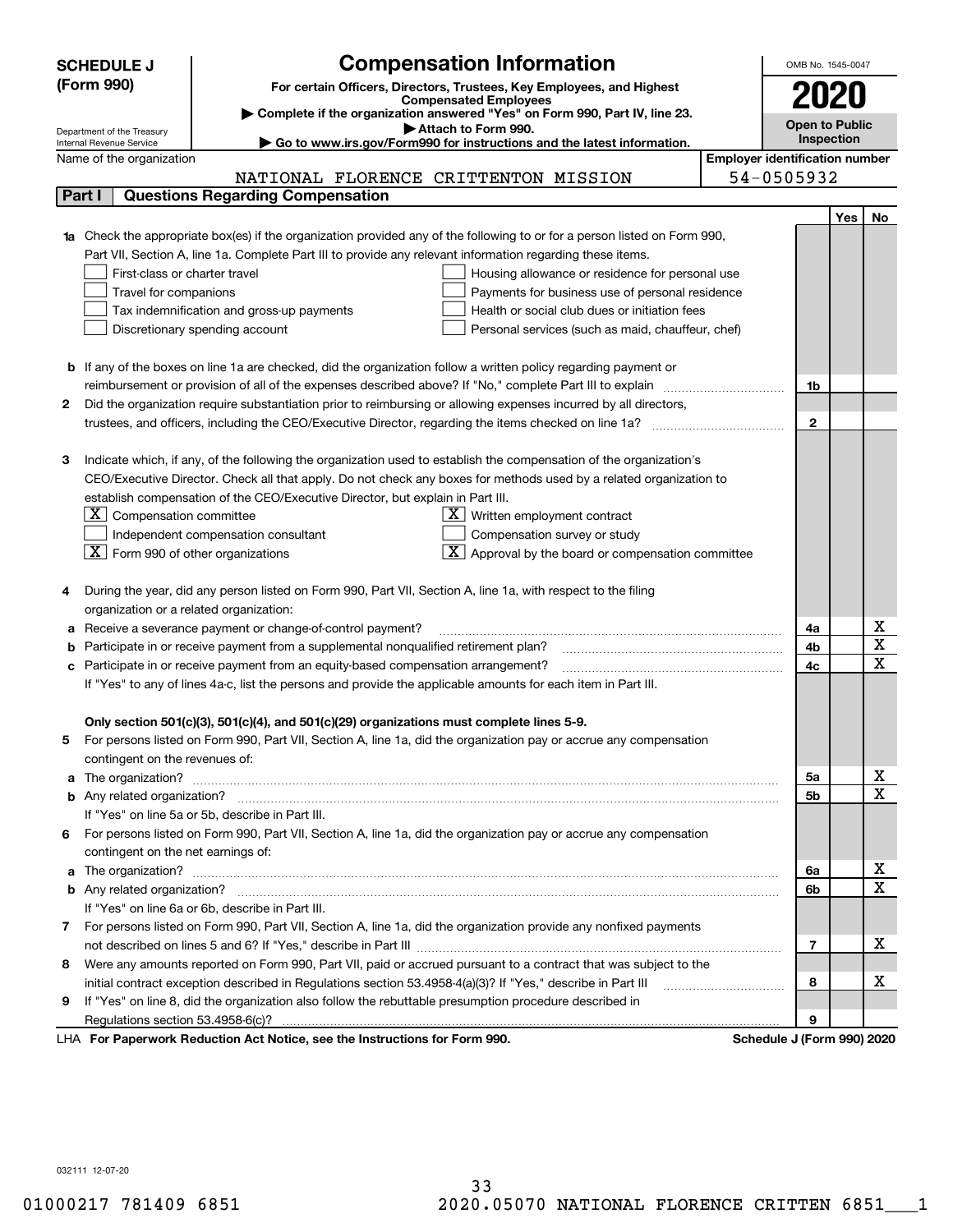#### NATIONAL FLORENCE CRITTENTON MISSION 54-0505932

**Part II Officers, Directors, Trustees, Key Employees, and Highest Compensated Employees.**  Schedule J (Form 990) 2020 Page Use duplicate copies if additional space is needed.

For each individual whose compensation must be reported on Schedule J, report compensation from the organization on row (i) and from related organizations, described in the instructions, on row (ii). Do not list any individuals that aren't listed on Form 990, Part VII.

**Note:**  The sum of columns (B)(i)-(iii) for each listed individual must equal the total amount of Form 990, Part VII, Section A, line 1a, applicable column (D) and (E) amounts for that individual.

|                               |              | (B) Breakdown of W-2 and/or 1099-MISC compensation |                                           |                                           | (C) Retirement and<br>(D) Nontaxable |                  | (E) Total of columns | (F) Compensation                                           |
|-------------------------------|--------------|----------------------------------------------------|-------------------------------------------|-------------------------------------------|--------------------------------------|------------------|----------------------|------------------------------------------------------------|
| (A) Name and Title            |              | (i) Base<br>compensation                           | (ii) Bonus &<br>incentive<br>compensation | (iii) Other<br>reportable<br>compensation | other deferred<br>compensation       | benefits         | $(B)(i)-(D)$         | in column (B)<br>reported as deferred<br>on prior Form 990 |
| (1)<br>JEANNETTE PAI-ESPINOSA | (i)          | 174,728.                                           | $\overline{0}$ .                          | 1,114.                                    | 5,275.                               | 7,285.           | 188, 402.            | 0.                                                         |
| PRESIDENT                     | <u>(ii)</u>  | $\overline{0}$ .                                   | $\overline{0}$ .                          | $\overline{0}$ .                          | $\overline{0}$ .                     | $\overline{0}$ . | $\overline{0}$ .     | $\overline{0}$ .                                           |
|                               | (i)          |                                                    |                                           |                                           |                                      |                  |                      |                                                            |
|                               | <u>(ii)</u>  |                                                    |                                           |                                           |                                      |                  |                      |                                                            |
|                               | (i)          |                                                    |                                           |                                           |                                      |                  |                      |                                                            |
|                               | <u>(ii)</u>  |                                                    |                                           |                                           |                                      |                  |                      |                                                            |
|                               | (i)          |                                                    |                                           |                                           |                                      |                  |                      |                                                            |
|                               | <u>(ii)</u>  |                                                    |                                           |                                           |                                      |                  |                      |                                                            |
|                               | (i)          |                                                    |                                           |                                           |                                      |                  |                      |                                                            |
|                               | <u>(ii)</u>  |                                                    |                                           |                                           |                                      |                  |                      |                                                            |
|                               | (i)          |                                                    |                                           |                                           |                                      |                  |                      |                                                            |
|                               | (ii)         |                                                    |                                           |                                           |                                      |                  |                      |                                                            |
|                               | (i)          |                                                    |                                           |                                           |                                      |                  |                      |                                                            |
|                               | (ii)         |                                                    |                                           |                                           |                                      |                  |                      |                                                            |
|                               | (i)          |                                                    |                                           |                                           |                                      |                  |                      |                                                            |
|                               | (ii)         |                                                    |                                           |                                           |                                      |                  |                      |                                                            |
|                               | (i)          |                                                    |                                           |                                           |                                      |                  |                      |                                                            |
|                               | <u>(ii)</u>  |                                                    |                                           |                                           |                                      |                  |                      |                                                            |
|                               | (i)          |                                                    |                                           |                                           |                                      |                  |                      |                                                            |
|                               | <u>(ii)</u>  |                                                    |                                           |                                           |                                      |                  |                      |                                                            |
|                               | (i)          |                                                    |                                           |                                           |                                      |                  |                      |                                                            |
|                               | <u>(ii)</u>  |                                                    |                                           |                                           |                                      |                  |                      |                                                            |
|                               | (i)          |                                                    |                                           |                                           |                                      |                  |                      |                                                            |
|                               | (ii)         |                                                    |                                           |                                           |                                      |                  |                      |                                                            |
|                               | $(\sf{i})$   |                                                    |                                           |                                           |                                      |                  |                      |                                                            |
|                               | <u>(ii)</u>  |                                                    |                                           |                                           |                                      |                  |                      |                                                            |
|                               | (i)          |                                                    |                                           |                                           |                                      |                  |                      |                                                            |
|                               | <u>(ii)</u>  |                                                    |                                           |                                           |                                      |                  |                      |                                                            |
|                               | $(\sf{i})$   |                                                    |                                           |                                           |                                      |                  |                      |                                                            |
|                               | <u>(ii)</u>  |                                                    |                                           |                                           |                                      |                  |                      |                                                            |
|                               | $(\sf{i})$   |                                                    |                                           |                                           |                                      |                  |                      |                                                            |
|                               | $\vert$ (ii) |                                                    |                                           |                                           |                                      |                  |                      |                                                            |

**Schedule J (Form 990) 2020**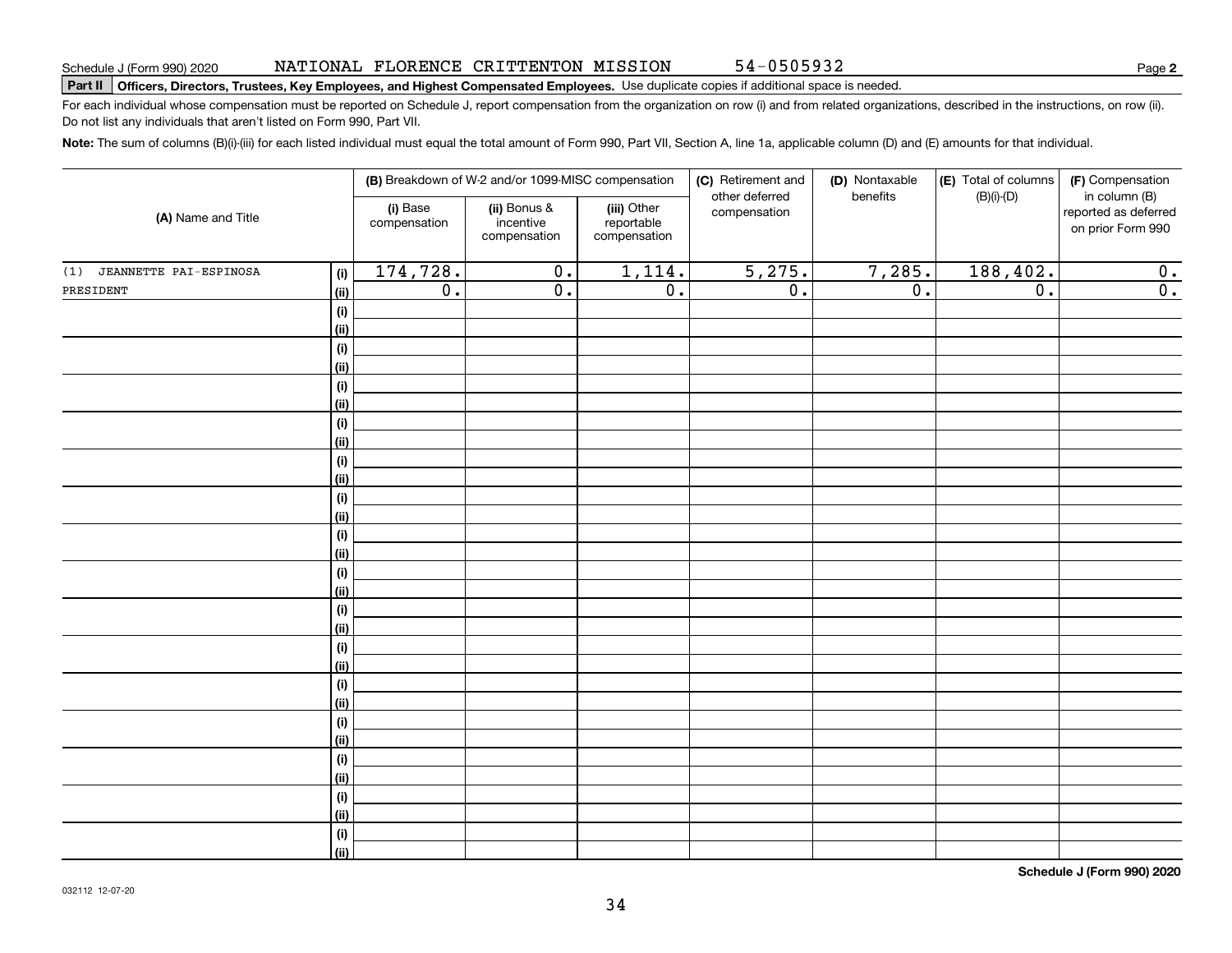### **Part III Supplemental Information**

Schedule J (Form 990) 2020 NATIONAL FLORENCE CRITTENTON MISSION 54-0505932<br>Part III Supplemental Information<br>Provide the information, explanation, or descriptions required for Part I, lines 1a, 1b, 3, 4a, 4b, 4c, 5a, 5b, 6

**Schedule J (Form 990) 2020**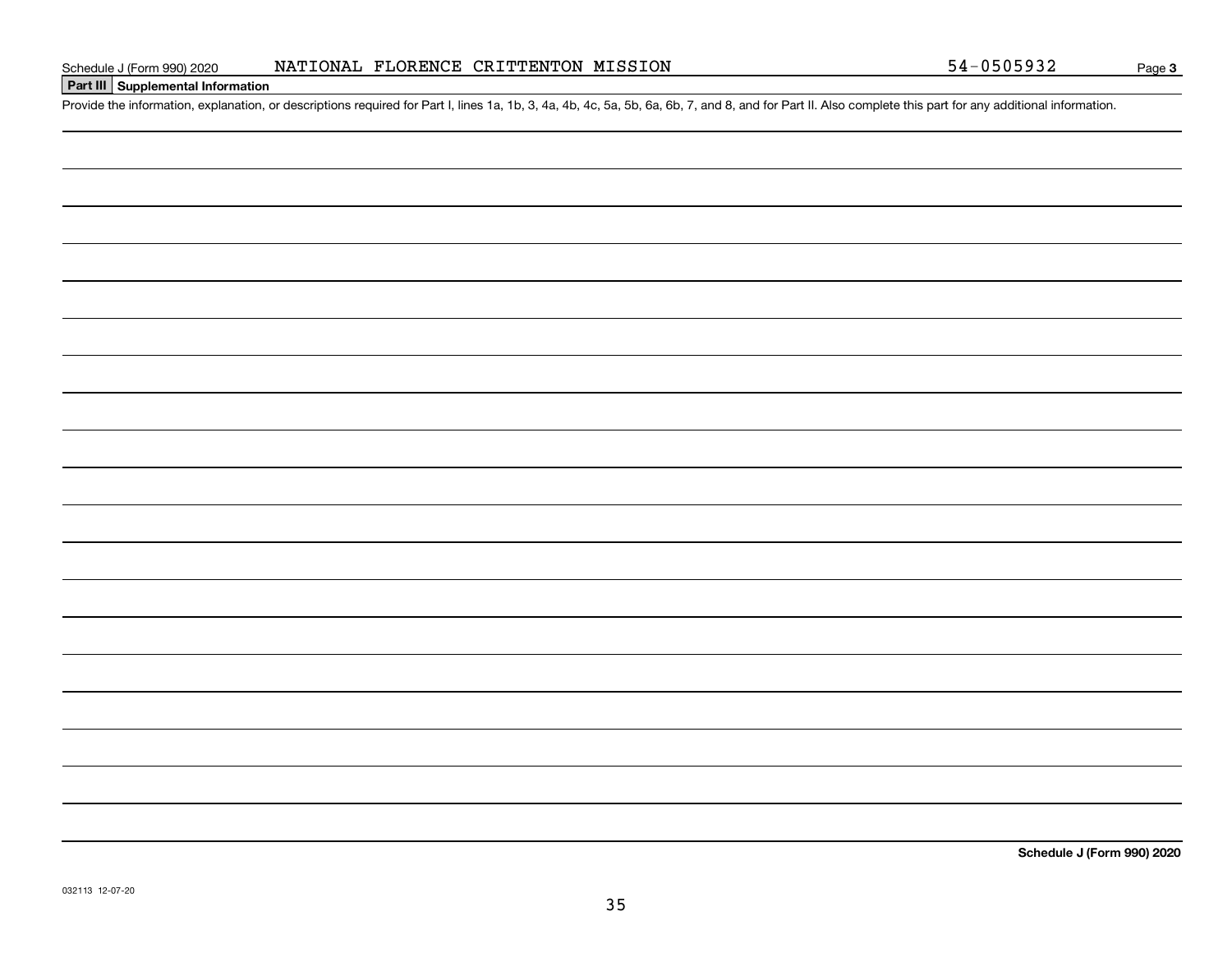**(Form 990 or 990-EZ)**

Department of the Treasury Internal Revenue Service Name of the organization

**SCHEDULE O Supplemental Information to Form 990 or 990-EZ**

**| Go to www.irs.gov/Form990 for the latest information.**

**Complete to provide information for responses to specific questions on Form 990 or 990-EZ or to provide any additional information. | Attach to Form 990 or 990-EZ.**

OMB No. 1545-0047 **Open to Public Inspection2020**

NATIONAL FLORENCE CRITTENTON MISSION 54-0505932

**Employer identification number**

FORM 990, PART I, LINE 1, DESCRIPTION OF ORGANIZATION MISSION:

NATIONAL CRITTENTON ADVOCATES FOR SOCIAL, ECONOMIC, AND POLICTICAL

JUSTICE WITH AND FOR GIRLS, YOUNG WOMEN, AND GENDER-EXPANSIVE YOUNG

PEOPLE IMPACTED BY CHRONIS ADVERSITY, VIOLENCE, AND OPPRESSION.

FORM 990, PART III, LINE 1, DESCRIPTION OF ORGANIZATION MISSION:

NATIONAL CRITTENTON EMPLOYS A ROBUST MIX OF TOOLS TO ADVANCE JUSTICE

FOR GIRLS AND GENDER-EXPANSIVE YOUNG PEOPLE. WE CENTER THE LIVED

EXPERIENCE OF GIRLS AND GENDER-EXPANSIVE YOUNG PEOPLE OF COLOR BECAUSE

OF THE COMPOUNDING IMPACT OF THE MULTIPLE FORMS OF OPPRESSION THEY

FACE.

FORM 990, PART III, LINE 4A, PROGRAM SERVICE ACCOMPLISHMENTS: VERMONT AND RAMSEY COUNTY MINNESOTA COMPOSED OF COUNTY OR STATE STAKEHOLDERS WHO HAVE ALREADY DEMONSTRATED A COMMITMENT TO DECREASING RELIANCE ON INCARCERATION FOR GIRLS AND BUILDING AND SUPPORTING A CONTINUUM OF COMMUNITY-BASED SUPPORTS AND SERVICES. THESE TEAMS REPRESENTING ADVANCING A CONTINUUM OF CARE: ENGAGEMENT, SUPPORTS, AND SERVICES (ACCESS) SITES - WORKED WITH NATIONAL CRITTENTON TO MAP THEIR EXISTING CONTINUUM OF SERVICES FOR GIRLS, DETERMINE HOW TO EXPAND THEIR CONTINUUM WHILE REDUCING RELIANCE ON THE JUVENILE JUSTICE SYSTEM AND SUPPORT THE DEVELOPMENT OF A TOOLKIT TO BE USED BY OTHER STATES AND COUNTIES TO REDUCE THEIR RELIANCE ON CONFINEMENT AND BUILDING A CONTINUUM OF COMMUNITY BASED SUPPORT TO BETTER MEET THE NEEDS OF GIRLS

FORM 990, PART III, LINE 4B, PROGRAM SERVICE ACCOMPLISHMENTS: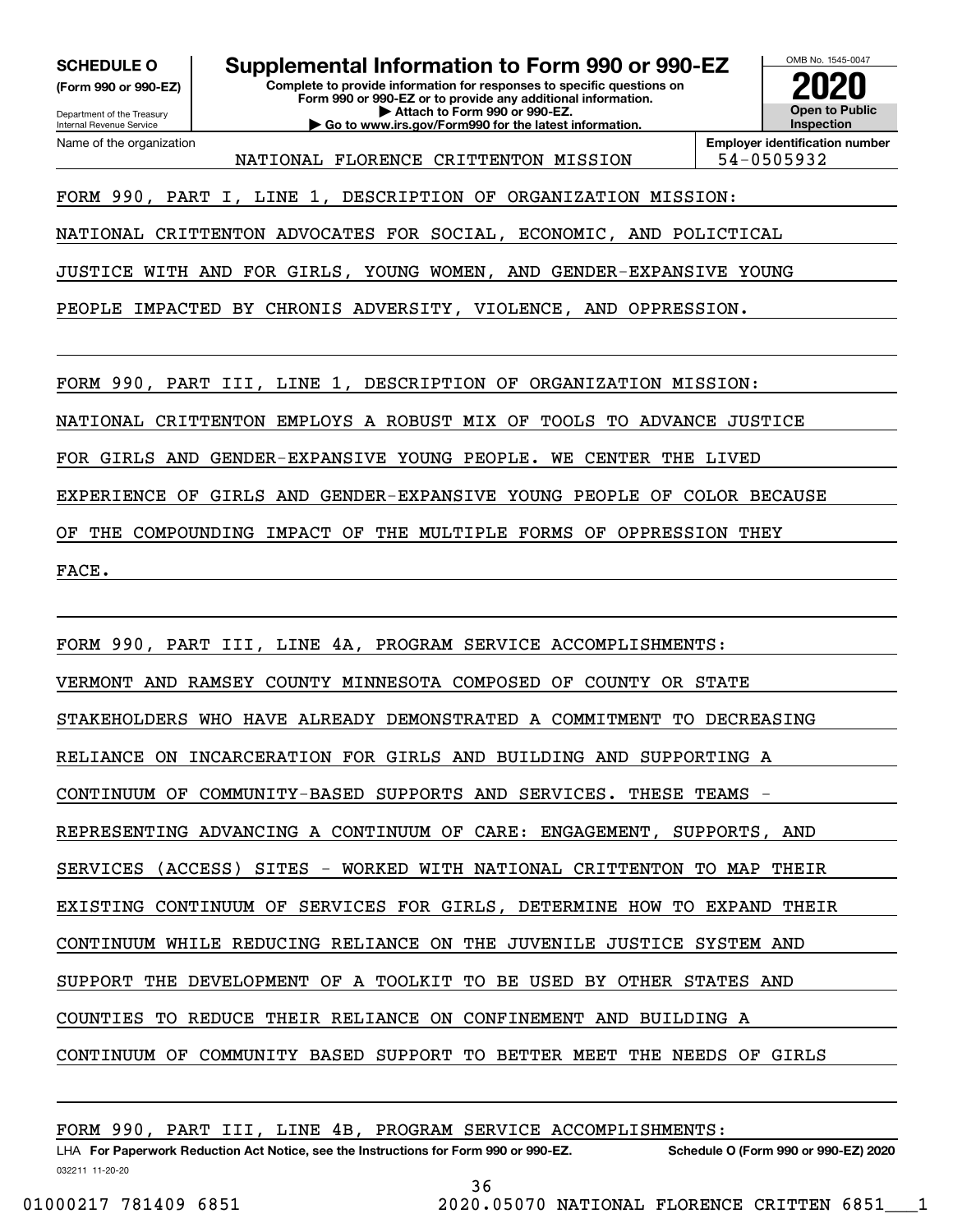| Schedule O (Form 990 or 990-EZ) 2020                                                                                       |  | Page 2 |  |  |  |
|----------------------------------------------------------------------------------------------------------------------------|--|--------|--|--|--|
| <b>Employer identification number</b><br>Name of the organization<br>54-0505932<br>NATIONAL FLORENCE CRITTENTON<br>MISSION |  |        |  |  |  |
| FORMER CLIENTS/CONSUMERS WHO ARE<br><b>BROUGHT</b><br>CURRENT<br>AND<br>SURVIVORS OF                                       |  |        |  |  |  |
| WASHINGTON, DC AND CONFERENCES<br>VIOLENCE<br>SEXUAL<br>ABUSE TO<br>THE<br>AND<br>AROUND                                   |  |        |  |  |  |
| THEIR PERSPECTIVES<br>AS<br><b>VIOLENCE</b><br><b>COUNTRY</b><br>TО<br>SHARE<br><b>SURVIVORS</b><br>OF<br>WORKING<br>TО    |  |        |  |  |  |
| WITH DECISION<br>FROM<br>TRAUMA<br>HEAL<br>MAKERS.                                                                         |  |        |  |  |  |
|                                                                                                                            |  |        |  |  |  |
| a<br>MARGIN<br>NATIONAL<br>GIRLS<br>THE<br>ALLIANCE                                                                        |  |        |  |  |  |
| 250<br>CO-SPONSOR<br><b>GIRLS</b><br><b>a</b><br>MARGIN<br>ACTION ALLIANCE<br>CONSISTING<br>THE<br>THE<br>OF               |  |        |  |  |  |
| MEMBER<br>ORGANIZATIONS<br>AND<br>INDIVIDUALS<br>DEDICATED<br>TО<br>ADVANCING<br><b>NEEDS</b><br>THE                       |  |        |  |  |  |
| MARGINALIZED<br>GIRLS.<br>POTENTIAL<br>OF.<br>INCLUDES<br>MONTHLY<br>MEETINGS,<br>AND                                      |  |        |  |  |  |

RESOURCE SHARING, NETWORKING, ETC.

YOUNG PARENT ADVISORY COMMITTEE

NATIONAL CRITTENTON (CRITTENTON) RECEIVED SUPPORT FROM THE ANNIE E. CASEY FOUNDATION (AECF) TO DIRECTLY ENGAGE YOUNG ADULT PARENTS TO HELP IDENTITY AND ADVANCE ADVOCACY FOR PROGRAMS AND POLICIES THAT SUPPORT THEIR NEEDS AND POTENTIAL. CORE TO THE PROJECT WAS WORKING WITH A YOUNG PARENT ADVISORY COMMITTEE (YPAC) OF CURRENT AND FORMER YOUNG PARENTS AS ADVISORS AND ACTIVE MEMBERS OF THE PROJECT TEAM. THE GOALS OF THE PROJECT ARE: TO DETERMINE KEY AREAS OF POLICY AND PROGRAM NEEDS; TO IDENTIFY GAPS IN CURRENT YOUNG PARENT LED ADVOCACY EFFORTS AND DETERMINE INTEREST/NEED FOR MORE YOUNG PARENT LEAD ADVOCACY; AND TO RECOMMEND A STRATEGY TO ENGAGE YOUNG PARENTS IN A NATIONAL ORGANIZING AND MOBILIZATION EFFORT.

FORM 990, PART VI, SECTION B, LINE 11B:

TREASURER AND FINANCE AND OPERATIONS COMMITTEE REVIEW THE 990 PRIOR TO ITS SUBMISSION.

37

032212 11-20-20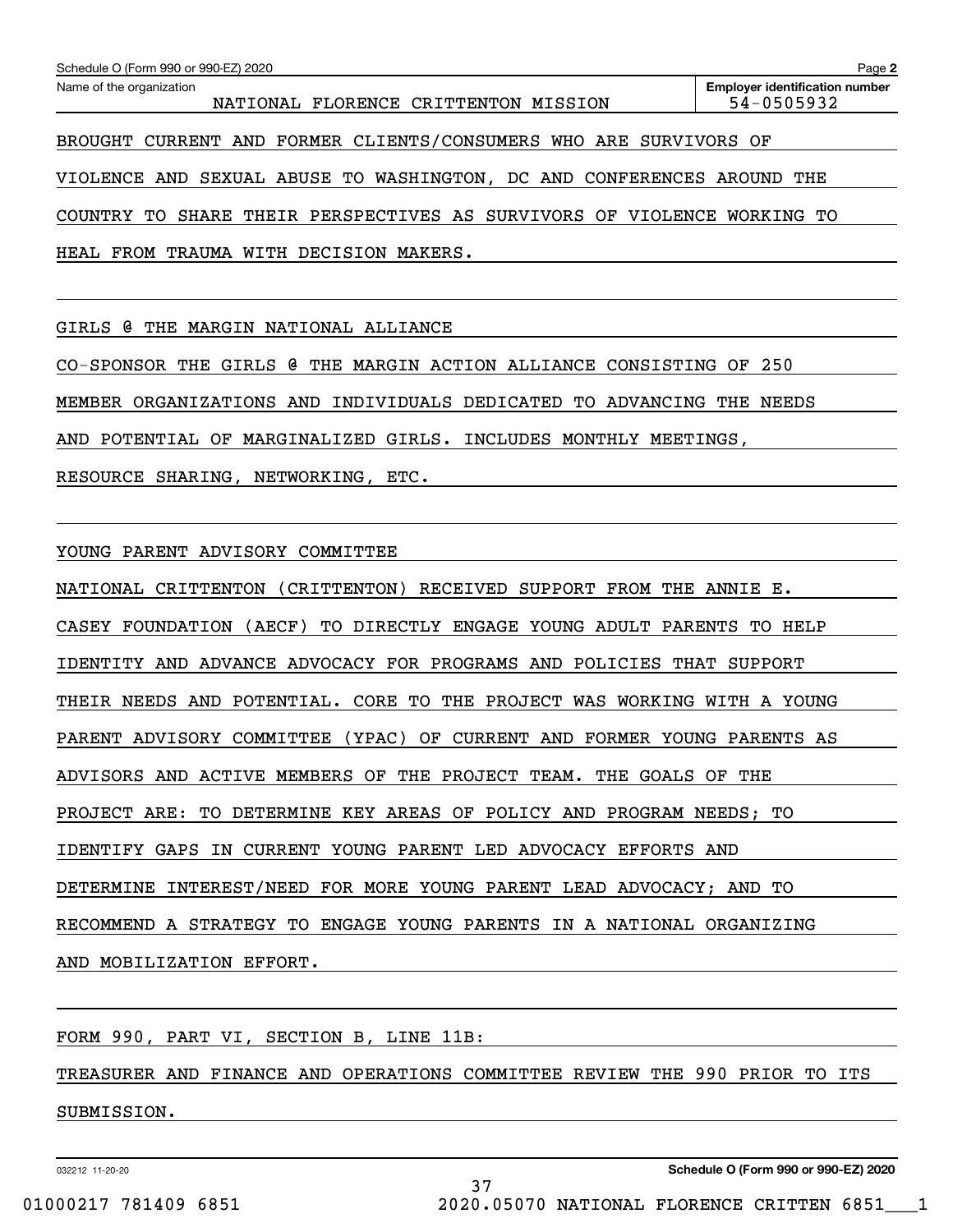| Schedule O (Form 990 or 990-EZ) 2020                                      | Page 2                                              |  |  |  |  |
|---------------------------------------------------------------------------|-----------------------------------------------------|--|--|--|--|
| Name of the organization<br>NATIONAL FLORENCE CRITTENTON MISSION          | <b>Employer identification number</b><br>54-0505932 |  |  |  |  |
|                                                                           |                                                     |  |  |  |  |
| FORM 990, PART VI, SECTION B, LINE 12C:                                   |                                                     |  |  |  |  |
| BOARD OF TRUSTEES AND ALL STAFF ARE COVERED UNDER THE CONFICT OF<br>THE   |                                                     |  |  |  |  |
| INTEREST POLICY. IN INSTANCES WHERE THERE MAY BE A CONFLICT OF INTEREST,  |                                                     |  |  |  |  |
| INDIVIDUALS ARE EXPECTED TO RAISE THE ISSUE AND THE BOARD FOLLOWS THE     |                                                     |  |  |  |  |
| POLICY. THE BOARD REVIEW POTENTIAL CONFLICTS OF INTEREST FOR ACTION AS/IF |                                                     |  |  |  |  |
| NEEDED.                                                                   |                                                     |  |  |  |  |
|                                                                           |                                                     |  |  |  |  |
| FORM 990, PART VI, SECTION B, LINE 15:                                    |                                                     |  |  |  |  |
| FOR THE CEO, AN ANNUAL REVIEW IS COMPLETED AND THE BOARD MAKES DECISIONS  |                                                     |  |  |  |  |
| COMPENSATION.<br><b>ABOUT</b>                                             |                                                     |  |  |  |  |

FORM 990, PART VI, LINE 17, LIST OF STATES RECEIVING COPY OF FORM 990: OR,AL,AK,AZ,AR,CA,CO,CT,FL,GA,HI,ID,IL,KS,KY,LA,ME,MD,MA,MI,MN,MS,MO,NH,NJ NM,NY,NC,ND,OH,OK,PA,RI,SC,TN,UT,VA,WA,WI,DC

FORM 990, PART VI, SECTION C, LINE 19:

GOVERNING DOCUMENTS, CONFLICT OF INTEREST POLICY, AND FINANCIAL STATEMENTS

ARE AVAILABLE UPON REQUEST.

FORM 990, PART IX, LINE 11G, OTHER FEES: CONTRACT SERVICES: PROGRAM SERVICE EXPENSES 282,341. MANAGEMENT AND GENERAL EXPENSES 52,368. FUNDRAISING EXPENSES 5,115. TOTAL EXPENSES 339,824.

032212 11-20-20 **Schedule O (Form 990 or 990-EZ) 2020** OTHER PROFESSIONAL FEES: PROGRAM SERVICE EXPENSES 3,219. 38 01000217 781409 6851 2020.05070 NATIONAL FLORENCE CRITTEN 6851 1